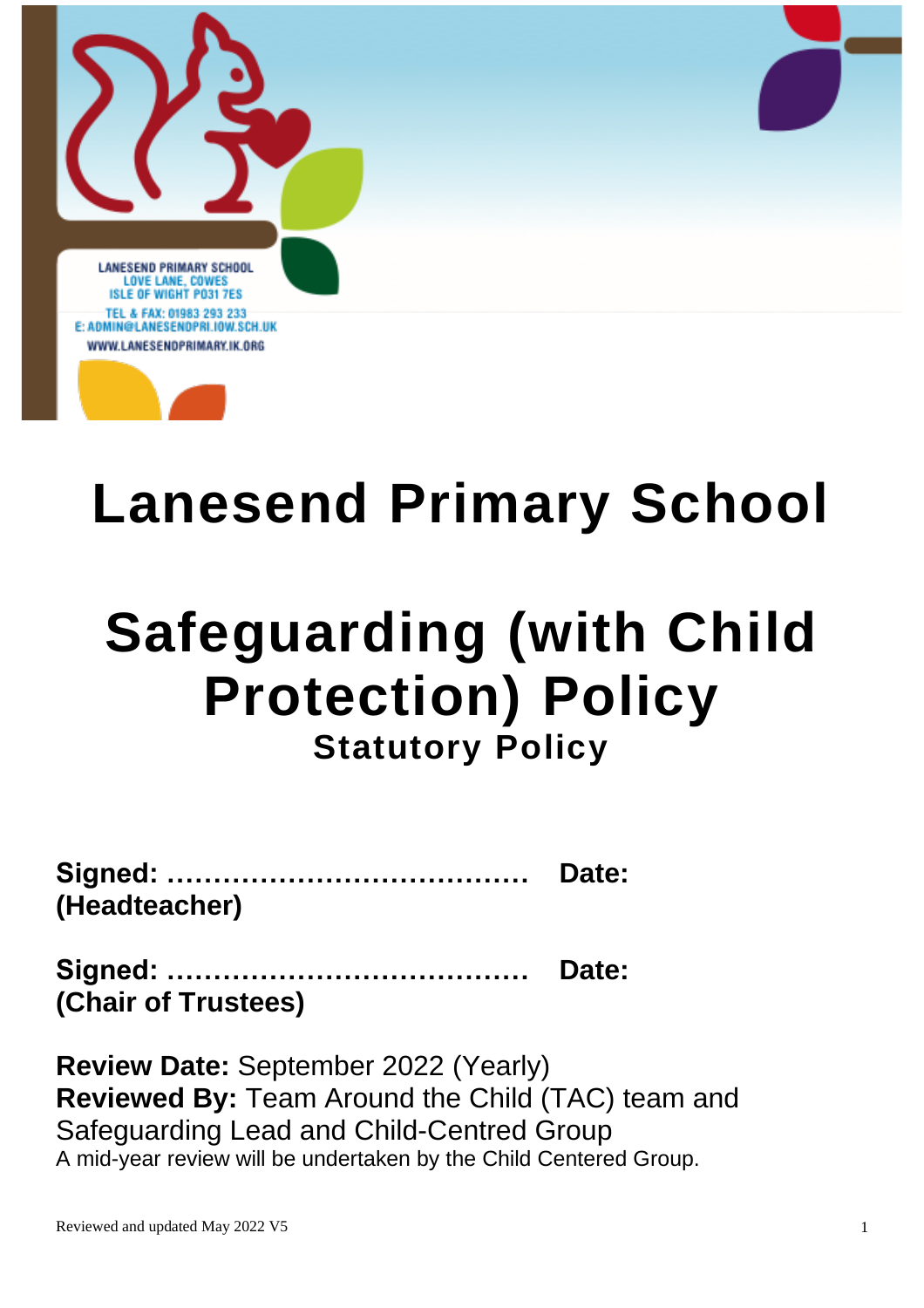## **Safeguarding (with Child Protection) Policy Statement**

Lanesend Primary School

| Date Agreed:         | Sept 2021        |
|----------------------|------------------|
| Date of Next Review: | <b>Sept 2022</b> |

### **Key Contact Personnel in School**

Designated Safeguarding Leads – *(DSLs):*

Caroline Sice – Safeguarding Level 5 Nikki Napier - Safeguarding Level 3 Hannah Holmes – Safeguarding Level 4 Andrea Flux – Safeguarding Level 4 Vicki Wallis – Safeguarding Level 3

Named Child Protection Trustee:

Jo Hunter – Safeguarding Level 3

#### **GLOSSARY OF TERMS:**

- **TAC – Team Around the Child**
- **EH – Early Help**
- **EHA – Early Help Assessment**
- **DSL – Designated Safeguarding Lead**
- **CP - Child Protection**
- **CIN - Child In Need**
- **CDT - Children with Disabilities Team**
- **LAC Looked after Child**
- **TAF - Team Around the Family**
- **FLO - Family Liaison Officer**
- **IOWSCP – Isle of Wight Safeguarding Children Partnership**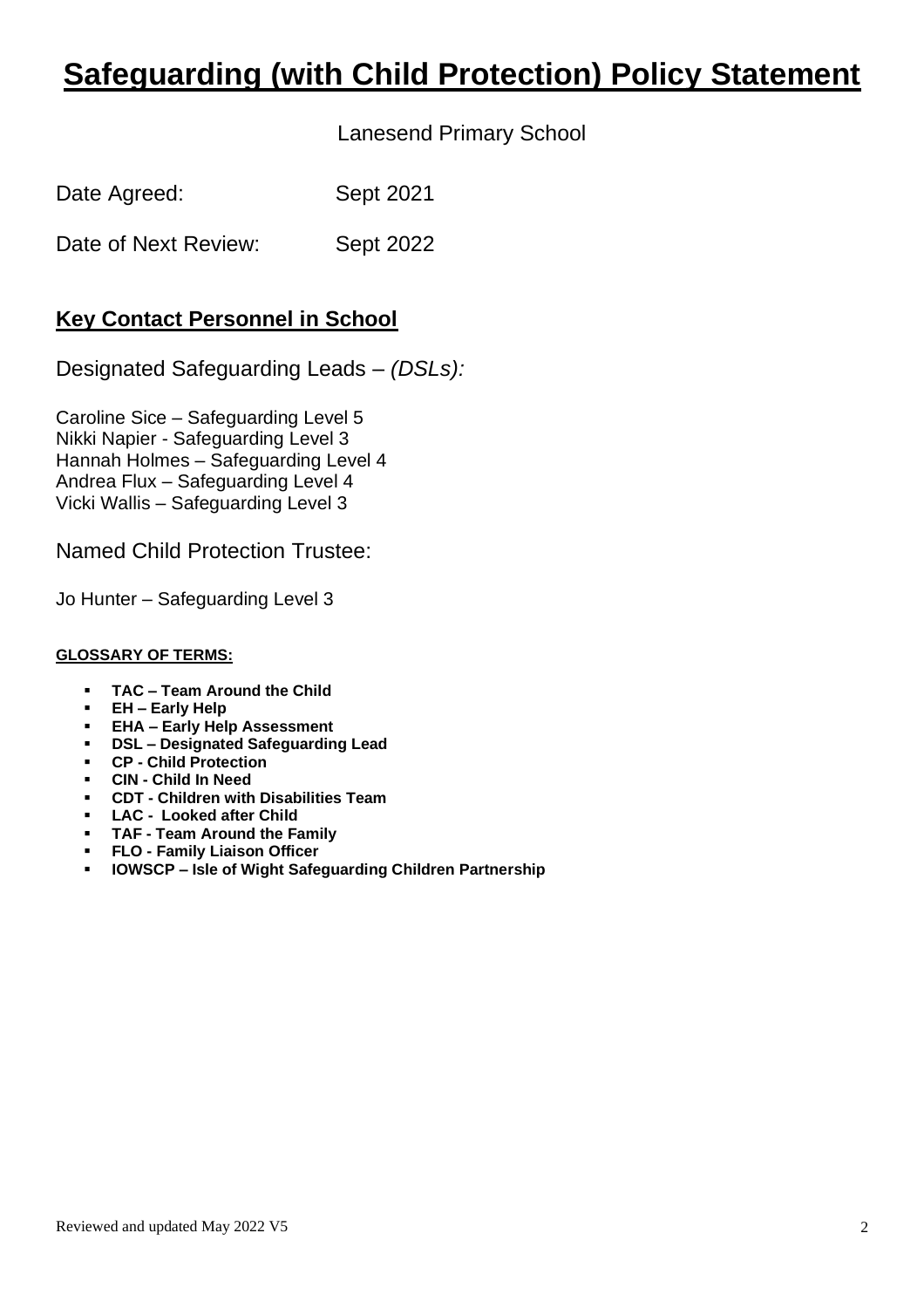| <b>CONTENTS</b>                                                                    | Page<br>no        |
|------------------------------------------------------------------------------------|-------------------|
| School and Statutory Policies on Related Safeguarding Issues (list) and web links. | $5-6$             |
| <b>Introduction</b>                                                                | $6 - 8$           |
| <b>Ethos</b>                                                                       | $8-9$             |
| <b>Responsibilities</b>                                                            | $9 - 10$          |
| <b>Safeguarding and Child Protection Procedures</b>                                | $10 - 11$         |
| Actions where there are concerns about a child                                     | $12 \overline{ }$ |
| <b>Induction and Training</b>                                                      | 13                |
| <b>Supervision and support</b>                                                     | 13                |
| Safe working practice                                                              | $13 - 14$         |
| <b>Safer recruitment</b>                                                           | 14                |
| Recognition and categories of abuse                                                | $15 - 17$         |
| Children at greater risk of harm                                                   | 17                |
| <b>Early Help</b>                                                                  | $17 - 18$         |
| <b>Family Approach</b>                                                             | 18                |
| Looked after children (LAC)                                                        | 18                |
| Special Educational Needs and Disabilities or Physical Health Issues               | 18-19             |
| <b>Neglect Strategy</b>                                                            | 19                |
| <b>Record Keeping</b>                                                              | 20                |
| Meeting notes with families and children                                           | $20 - 21$         |
| <b>Confidentiality and information sharing</b>                                     | 21                |
| <b>Welcoming other professionals</b>                                               | 21                |
| <b>Working with other agencies</b>                                                 | $21 - 22$         |
| <b>CONTEST The United Kingdom's Strategy for Countering Terrorism June 2018</b>    | 22                |
| <b>Radicalisation</b>                                                              | 22-23             |
| <b>The Prevent Duty</b>                                                            | 23-24             |
| <b>Female Genital Mutilation (FGM)</b>                                             | 24-25             |
| <b>Domestic Abuse, Stalking and Honour Based Abuse</b>                             | $25 - 26$         |
| <b>Child Criminal Exploitation (CCE)</b>                                           | 26-27             |
| <b>Child Sexual Exploitation (CSE)</b>                                             | 27                |
| <b>County Lines</b>                                                                | $27 - 28$         |
| <b>Mental Health</b>                                                               | 28                |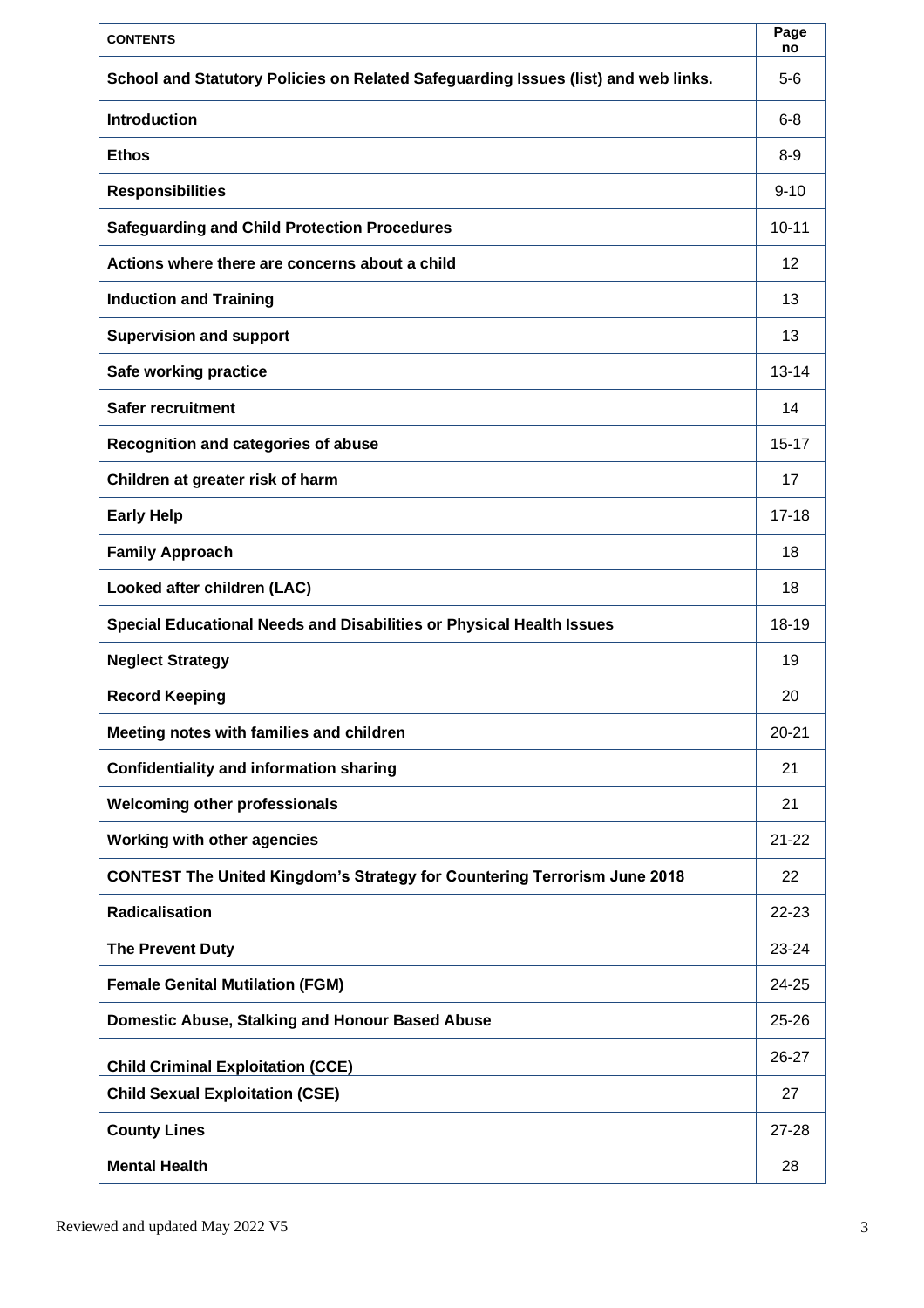| Allegations of abuse made against other children (peer on peer abuse) | 28-29 |
|-----------------------------------------------------------------------|-------|
| Child-on-child sexual violence and sexual harassment                  | 29-30 |
| <b>Upskirting</b>                                                     | 30    |
| <b>Serious Violent Crime</b>                                          | 30    |
| Allegations against members of staff and volunteers (Whistle Blowing) | 30-32 |
| <b>Missing Children</b>                                               | 32-33 |
| Child abduction and community safety incidents                        | 33    |
| <b>Modern slavery</b>                                                 | 33    |
| <b>Private Fostering</b>                                              | 33    |
| Children with family members in prison                                | 33-34 |
| <b>Operation Encompass</b>                                            | 34    |
| The Serious Crime Act 2015                                            | 34    |
| <b>Curriculum and Staying Safe</b>                                    | 34    |
| <b>Elective Home Education (EHE)</b>                                  | 35    |
| <b>Photography and Images</b>                                         | 35    |
| <b>E-Safety</b>                                                       | 35    |
| <b>Cybercrime</b>                                                     | 36    |
| <b>Complaints</b>                                                     | 36    |
| The Use of School Premises by Other Organisations                     | 36    |
| <b>Security Code of Conduct</b>                                       | 36-37 |
| <b>Off-site visits</b>                                                | 36-37 |
| After school clubs and The Squirrel's Den                             | 37    |
| <b>Collection of Children from school</b>                             | 38    |
| <b>Evaluation</b>                                                     | 38-39 |
| Appendix 1: Volunteer into school process flowchart                   | 40    |
| Appendix 2: Booking & registration of children in the Den and clubs   | 41-42 |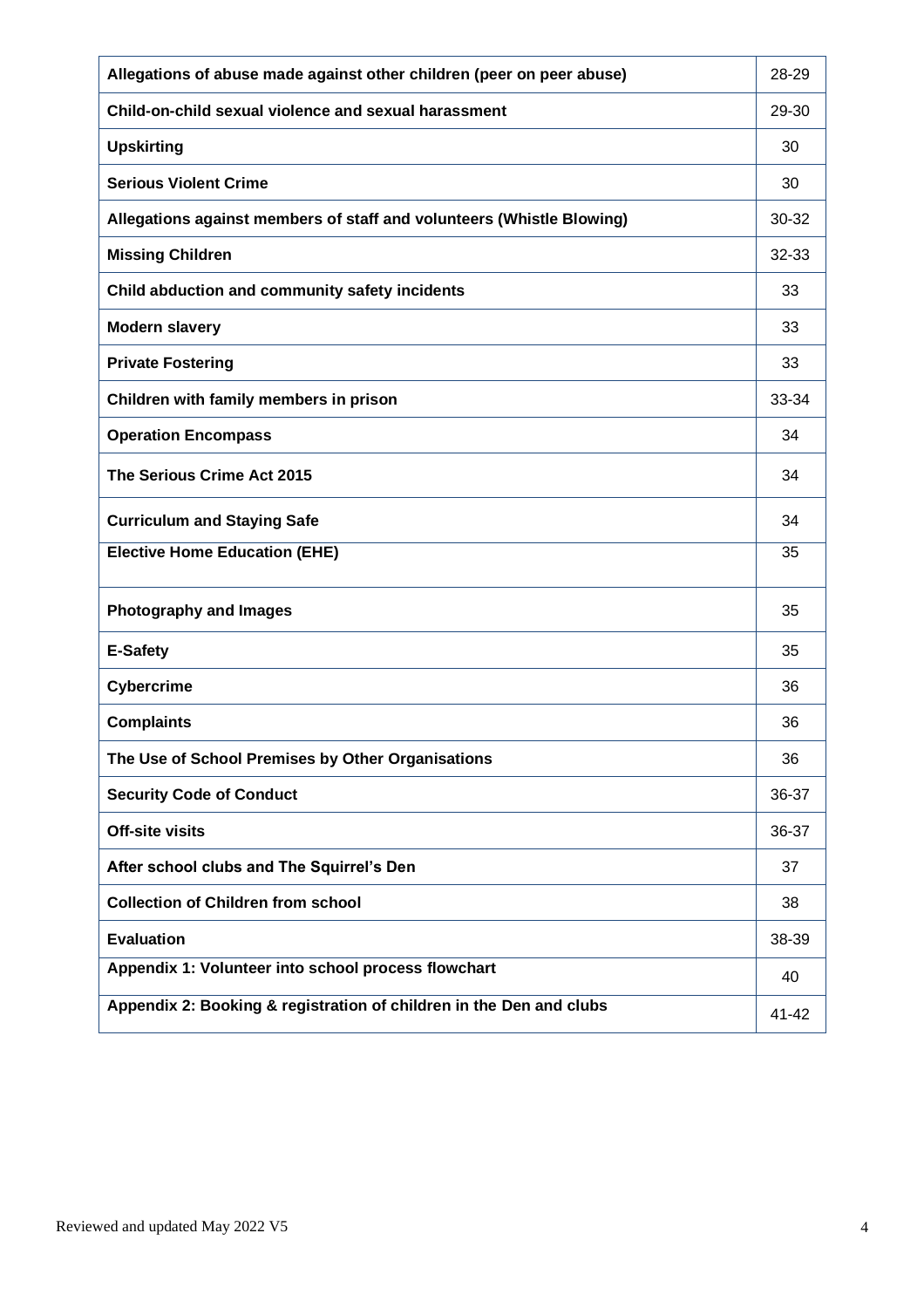#### **A copy of the school Safeguarding Policy, related policies, documentation and guidance are available on request or can viewed via the school website [www.lanesendprimary.co.uk](http://www.lanesendprimary.co.uk/)**

Statutory documentation, guidance, and school policies relating to safeguarding to be read and followed alongside this document are listed below:

#### **School Policies and related documentation:**

- **Behaviour Management Policy**
- Anti-Bullying Procedure and Policy
- Supporting children with a medical condition
- Photographs in school
- Attendance Policy
- Single Central Record Check (maintained in school office)
- Mobile Phone Policy
- Social Media Policy
- E-Safety Policy
- Educational Visits: Risk Assessment Procedure
- First Aid and Accident Policies
- Health and Safety Policy
- Racism / Anti-Racism Procedures
- Missing Child Policy
- Pupil Voice Policy
- AEN Policy
- Intimate Care Guidance (toileting)
- Positive Handling Policy
- Complaints Procedure
- Allegations Against Members of Staff and Volunteers (Whistle Blowing)

#### **IOWSCP guidelines, Policies and Protocol:**

- Isle of Wight Safeguarding Children Partnership Protocol and Policy documents
- <http://www.iowscp.org.uk/protocols>
- Safeguarding Children Procedures For full child protection procedures please visit the IOWSCP Child Protection Procedures site at www.iowscp.org.uk
- Procedures for Managing Allegations Against Staff and child against child allegations

#### **Department for Education - guidance and statutory guidance:**

- HM Government Working together to safeguard children A guide to Interagency working to safeguard and promote the welfare of children – July 2018
- Department for Education Keeping children safe in education Statutory guidance for schools and colleges – Sept 2021 (*Part one of this document should be shared with all staff in schools and will be shared within school induction procedures*). Keeping Children Safe in Education was updated to reflect post EU exit.
- Safer Recruitment Statutory Guidelines see DfE Keeping Children Safe in Education.
- Disqualification under the Childcare Act 2006, as amended July 2018
- The application of the Childcare (Disqualification) regulations
- What to do if you are worried a child is being abused 2015 Advice for practitioners
- HM Government Information Sharing Advice for practitioners providing safeguarding services to children, young people, parents and carers – July 2018
- Handling Allegations of Abuse made by Adults who work with Children and Young People Practice Guidance
- HM Government Whistle Blowing guidelines <https://www.gov.uk/whistleblowing> (see also IOWSCP guidelines, Policies and Protocol)
- CONTEST The United Kingdom's Strategy for Countering Terrorism June 2018 & The Prevent Duty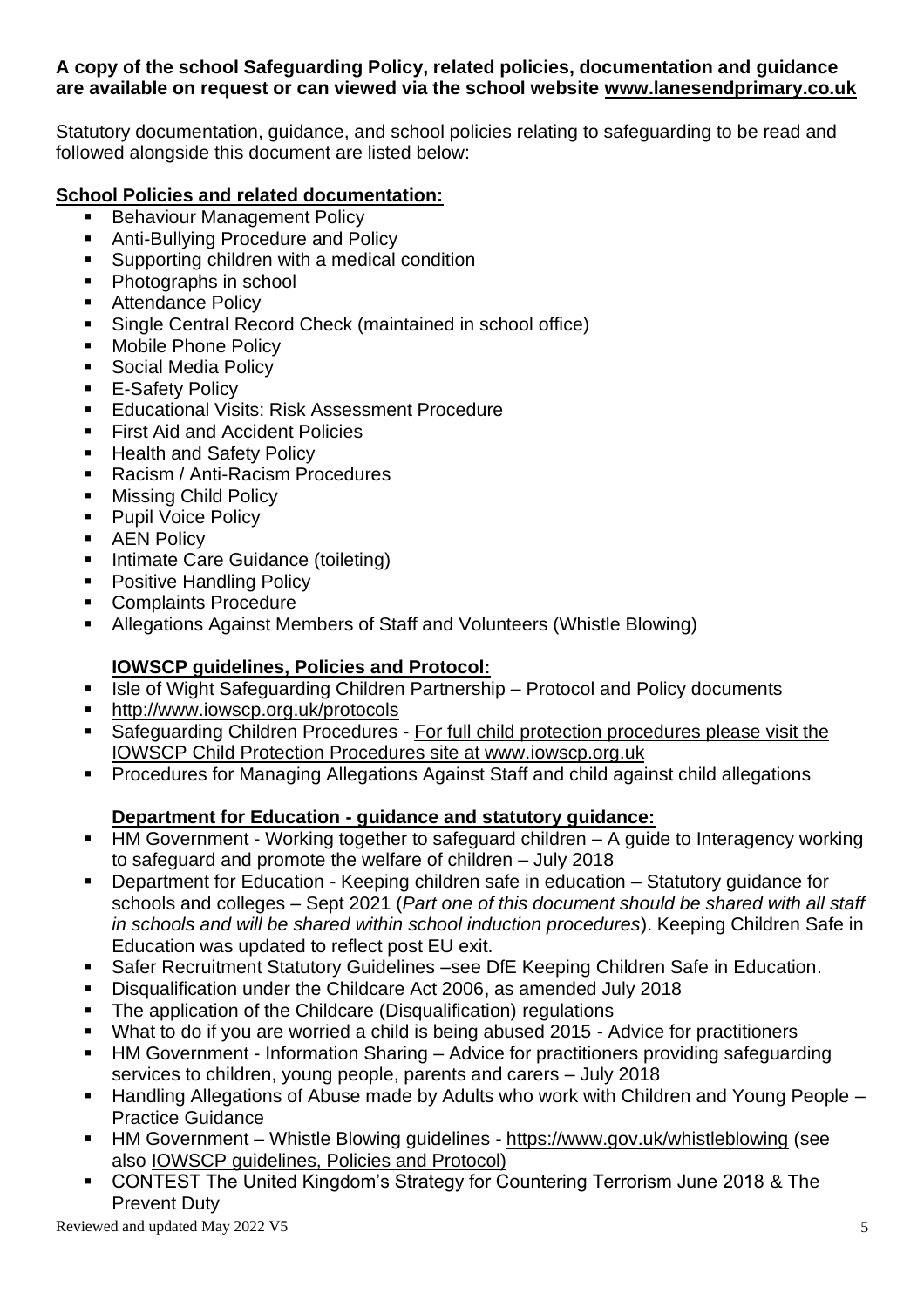#### **Department For Children Schools and Families:**

- Guidance for Safer Working Practice for Adults who work with Children and Young People in Educational Settings
- Safeguarding Disabled Children: Practice Guidance July 2009 [https://www.gov.uk/government/publications/safeguarding-disabled-children-practice](https://www.gov.uk/government/publications/safeguarding-disabled-children-practice-guidance)[guidance](https://www.gov.uk/government/publications/safeguarding-disabled-children-practice-guidance)

#### **Gov.UK**

- <https://www.gov.uk/government/publications/prevent-duty-guidance>
- **DfE 'The Prevent duty, Departmental advice for schools and childcare providers'** [https://www.gov.uk/government/publications/protecting-children-from-radicalisation-the](https://www.gov.uk/government/publications/protecting-children-from-radicalisation-the-prevent-duty)[prevent-duty](https://www.gov.uk/government/publications/protecting-children-from-radicalisation-the-prevent-duty)
- Serious Crime Act 2015 (legislation.gov.uk)
- **Serious Violence Strategy 2018**

**For adults working within the school setting, the Safeguarding Policy and documents above can be found in the Staff Policy Folder (based in the staff room) and on the staff room safeguarding board. Copies can also be given by the** Team Around the Child (TAC) team **as required.** 

#### **Introduction**

Lanesend Primary School fully recognises its responsibility to safeguard and promote the welfare of children at our school. The purpose of this policy is to provide staff, volunteers and trustees with the guidance they need in order to keep children safe in our school and to inform families and guardians how we will safeguard their children whilst they are in our care. This includes adhering to statutory and local child protection procedures, protocols and guidance.

The Trustee Body and staff of Lanesend Primary take our responsibility seriously under the Education Act 2011, to safeguard the welfare of our pupils/students, to minimise risk and to work together with other agencies to ensure adequate arrangements are in place within our school to identify, assess, and support those children who are suffering harm or who are at risk of suffering harm.

This policy has been developed in accordance with the principles established by the Children Acts 1989 and 2004 (as amended by the Children and Social Work Act 2017) and related guidance. This includes the DfE guidance Keeping Children Safe in Education Sept 2021 Working Together to Safeguard Children 2018 (Multi agency advice) and departmental advice for practitioners – What to do if you are worried a child is being abused – March 2015.

Because of our close day-to-day contact with children, "Safeguarding and promoting the welfare of children is everyone's responsibility. Everyone who comes into contact with children and their families has a role to play. In order to fulfil this responsibility effectively, all practitioners should make sure their approach is child centred. This means that they should consider at all times what is in the best interest of the child" *(Keeping children safe in education 2021).*

'Working together to safeguard Children 2018 and Keeping Children Safe in Education 2021'

summarises safeguarding as:

- **Protecting children from maltreatment**
- **Preventing impairment of children's mental and physical health or development**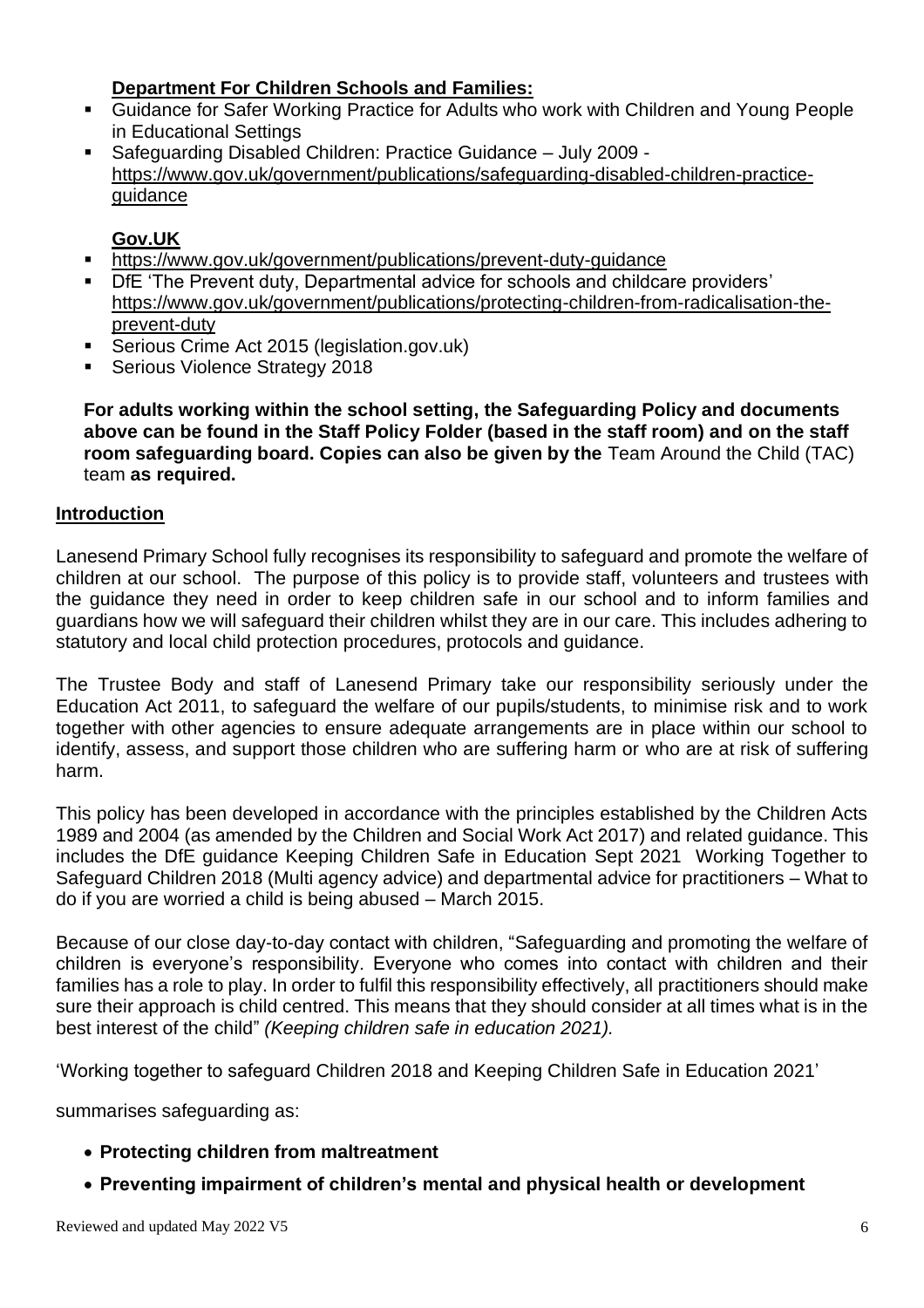- **Ensuring that children grow up in circumstances consistent with the provision of safe and effective care**
- **Taking action to enable all children to have the best outcomes**
- **Children includes everyone under the age of 18.**

Safeguarding is not just about protecting children, learners and vulnerable adults from deliberate harm, neglect and failure to act. It relates to wide ranging aspects of school life and summarised below:

- Children's and learner's health and safety and wellbeing, including their mental health.
- Meeting the needs of children who have special educational needs and / or disabilities.
- the use of reasonable force
- meeting the needs of pupils with medical conditions
- providing first aid
- educational visits
- **E** intimate care and emotional wellbeing.
- Online safety and associated issues
- appropriate arrangements to ensure children and learner's security, taking into account the local context.

Safeguarding can involve a range of potential issues such as:

- Bullying, including cyberbullying (by text message, on social networking sites, and so on) and prejudice-based bullying
- Racist, disability, homophobic or transphobic abuse
- Radicalisation and extremist behaviour
- Child sexual exploitation & child criminal exploitation
- Sexting
- Substance misuse
- Issues that may be specific to a local area or population, for example gang activity and youth violence
- Particular issues affecting children including domestic abuse, female genital mutilation and modern slavery & forced marriage.
- Mental health
- Missing children
- Serious violent crime

This policy should therefore be used in practice alongside school policies and departmental guidelines on related safeguarding issues.

All relevant school policies will be reviewed regularly by the Trustee Body, which has responsibility for oversight of school safeguarding and child protection systems.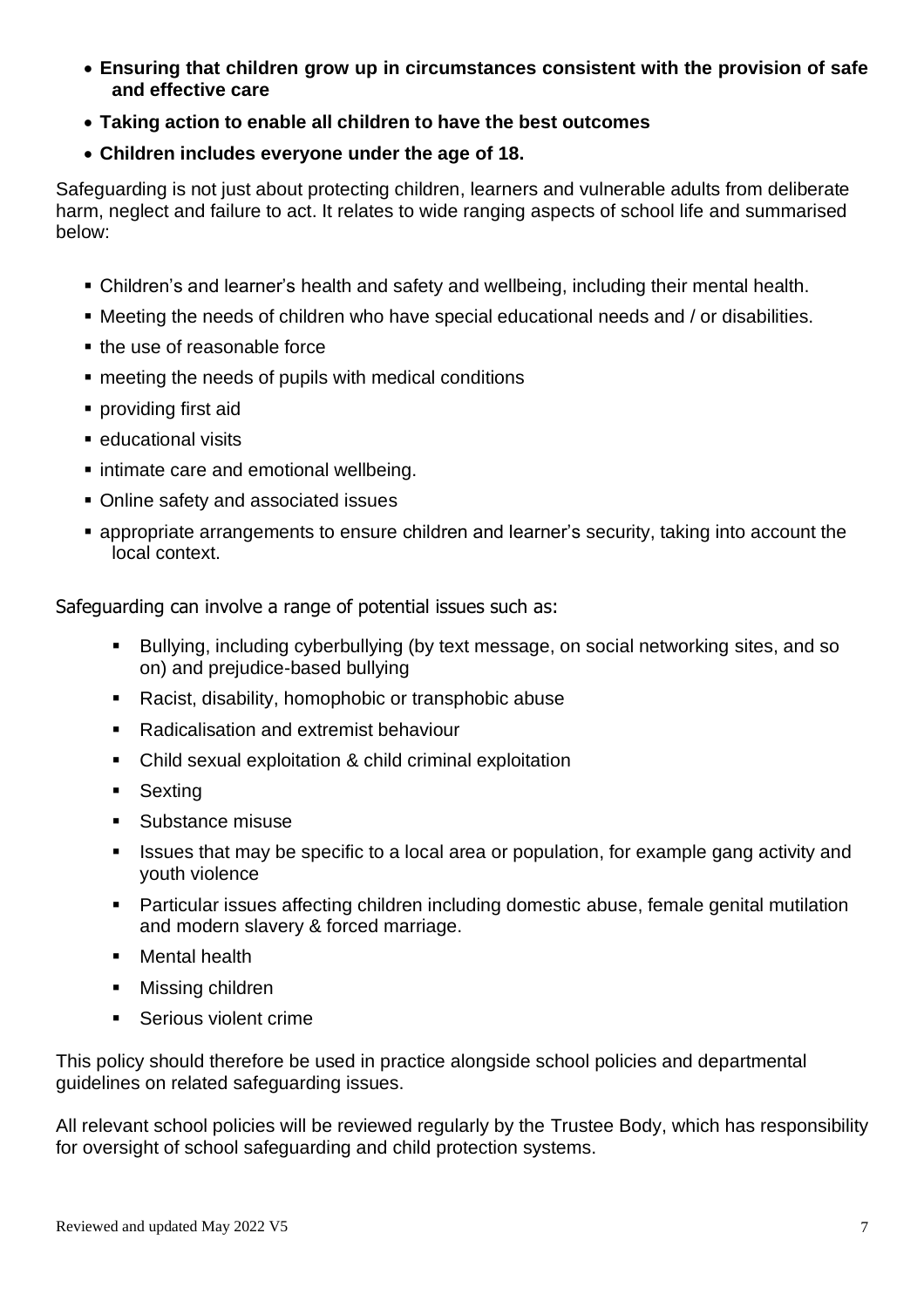The Designated Safeguarding Leads, named at the beginning of the policy and the Headteacher will ensure regular reporting on safeguarding activity and systems in school within the monthly 'Child Centred Group' forum and to the Trustee Body. The Trustee Body will not receive details of individual pupil situations or identifying features of families as part of their oversight responsibility.

Our school is a community and all those directly connected (staff, trustees, parents, families and pupils) have an essential role to play in making it safe and secure. We have an 'open door policy' and welcome feedback, suggestions and comments contributing to this process that will improve the desired outcomes for children.

Keeping Children Safe in Education 2021 remains in force throughout the response to Coronavirus (COVID-19) and Lanesend Primary adhere to all COVID19 guidance as per the Department of Education.

#### **Ethos**

Lanesend Primary school recognises the importance of providing an ethos and environment within school that will help children to feel safe, secure and respected; encourage them to talk openly; and enable them to feel confident that they will be listened to.

We recognise that children who are abused or witness violence are likely to have low self-esteem and may find it difficult to develop a sense of self-worth. They may feel helplessness, humiliation and some sense of blame. Our school may be the only stable, secure and predictable element in their lives.

Lanesend Primary will endeavour to support the welfare and safety of all pupils through:

- Maintaining children's welfare as our paramount concern
- Ensuring the content of the curriculum includes social and emotional aspects of learning
- Ensuring that child protection is included in the curriculum to help children stay safe, recognise when they don't feel safe and identify who they can / might talk to
- Providing suitable support and guidance so that children have a range of appropriate adults to approach if they are in difficulties
- Promoting a positive, supportive, neutral and secure environment where pupils can develop a sense of being valued and heard in their own right
- Ensuring all steps are taken to maintain school site security and student's physical safety, including an up to date record of who does and does not have permission to collect children from the school site
- Working to build resilience in all children who access the school
- Working with families to build an understanding of the school's responsibility to ensure the welfare of all children including the need for referral to other agencies in some situations
- Ensuring all staff are able to recognise the signs and symptoms of abuse and are aware of the school's procedures and lines of communication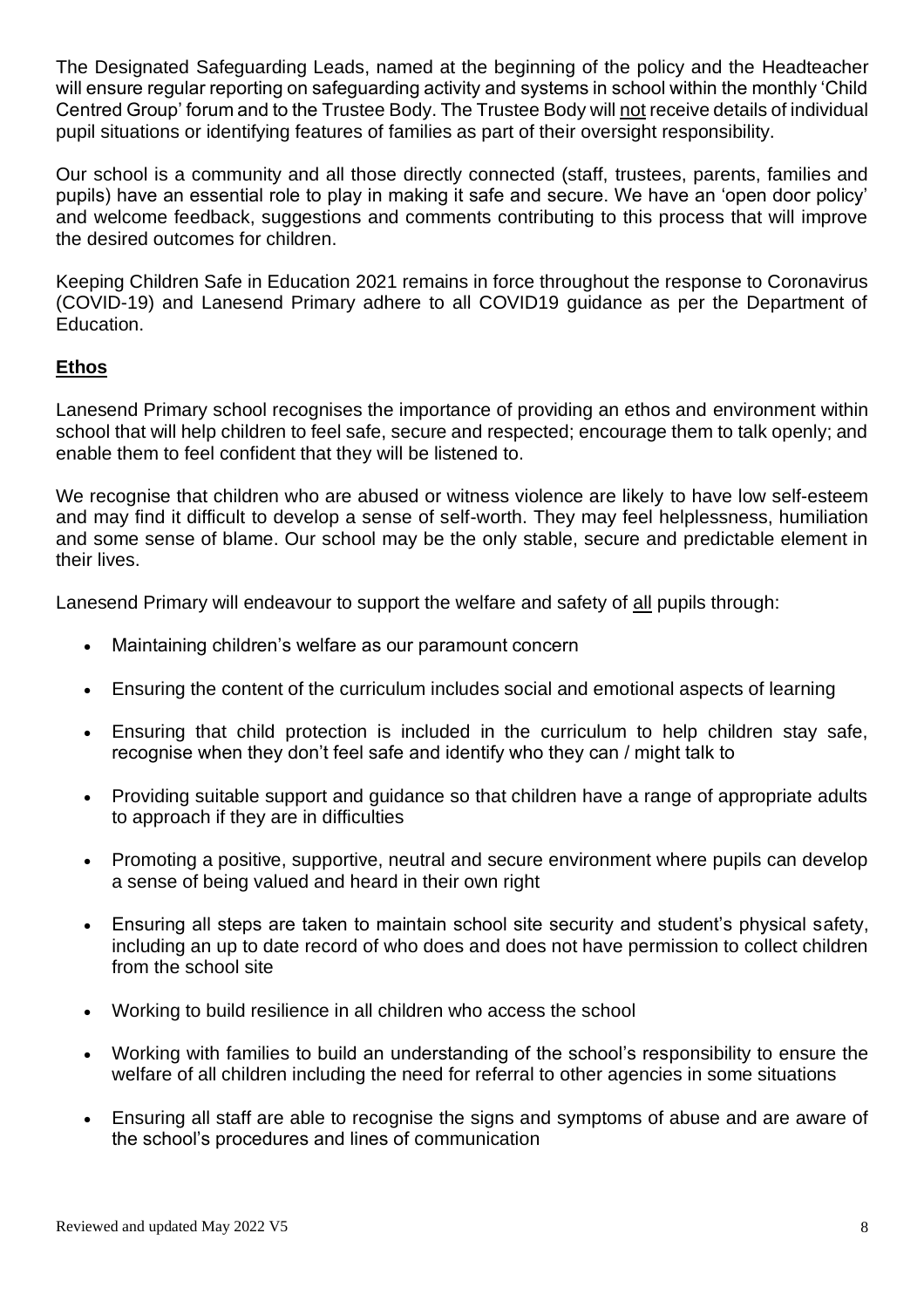- Monitoring children and young people who have been identified as having welfare or protection concerns; keeping confidential records which are stored securely and shared appropriately with other professionals
- Developing effective and supportive partnerships with other agencies

#### **Responsibilities**

The DSLs have overall responsibility for the day-to-day overseeing of safeguarding and child protection in school and online, including

- Co-ordinating safeguarding actions for individual children
- Liaising with other agencies and professionals (including mental health)
- Promoting supportive engagement with families and children at school and home
- Promoting educational outcomes of children in need, by knowing and helping to address issues they are experiencing or have experienced by –
	- Ensuring we know the cohort of families who are allocated to a social worker, understanding their academic progress and attainment and maintain a culture of high aspirations for this cohort.
	- Supporting the teachers to provide additional academic support or reasonable adjustments to help children who have or have had a social worker reach their potential, recognising the lasting impact there can be on children's educational outcomes.
- Ensuring that locally established procedures are followed and making referrals as necessary
- Representing or ensuring the school is appropriately represented at inter-agency safeguarding meetings (including Child Protection Conferences)
- Managing and monitoring the school's part in supporting pupils and families across all thresholds including access to universal services, tailored Early Help provision/Tier 2 support, Targeted Early Help including use of the Early Help Assessment (EHA), Child In Need (CIN) Plans (including Children with Disabilities Team CIN Plans) & Child Protection (CP) Plans.
- Maintaining a confidential recording system (including written & electronic records and files, SIMS data, EduKey records, record of families receiving support across thresholds 1-4, a record of all calls made from school to Hampshire Children's Services and the outcome.
- Acting as a consultant for staff to discuss concerns
- Organising training and providing regular updates for all school staff
- **Ensure that information is shared with other professionals confidentially and appropriately,** including in-year transfers and between primary and secondary education.
- Ensure that the child protection file should be transferred to a new school or college within 5 days for an in-year transfer or within 5 days of the start of a new term.

The DSL's in school have training, experience and understanding of –

- How to identify, understand and respond to specific needs that can increase the vulnerability of children
- Specific harms that can put children at risk
- Providing information and support to children's social care in order to safeguard and promote the welfare of children
- The lasting impact adversity and trauma can have on education, behaviour, mental health and wellbeing and what is needed to respond to this.
- The difficulties that children may have in approaching staff about their circumstances and consider how to build trusted relationships that facilitate communication
- Children in need (those with disabilities, or relevant health needs and young carers) who have specific needs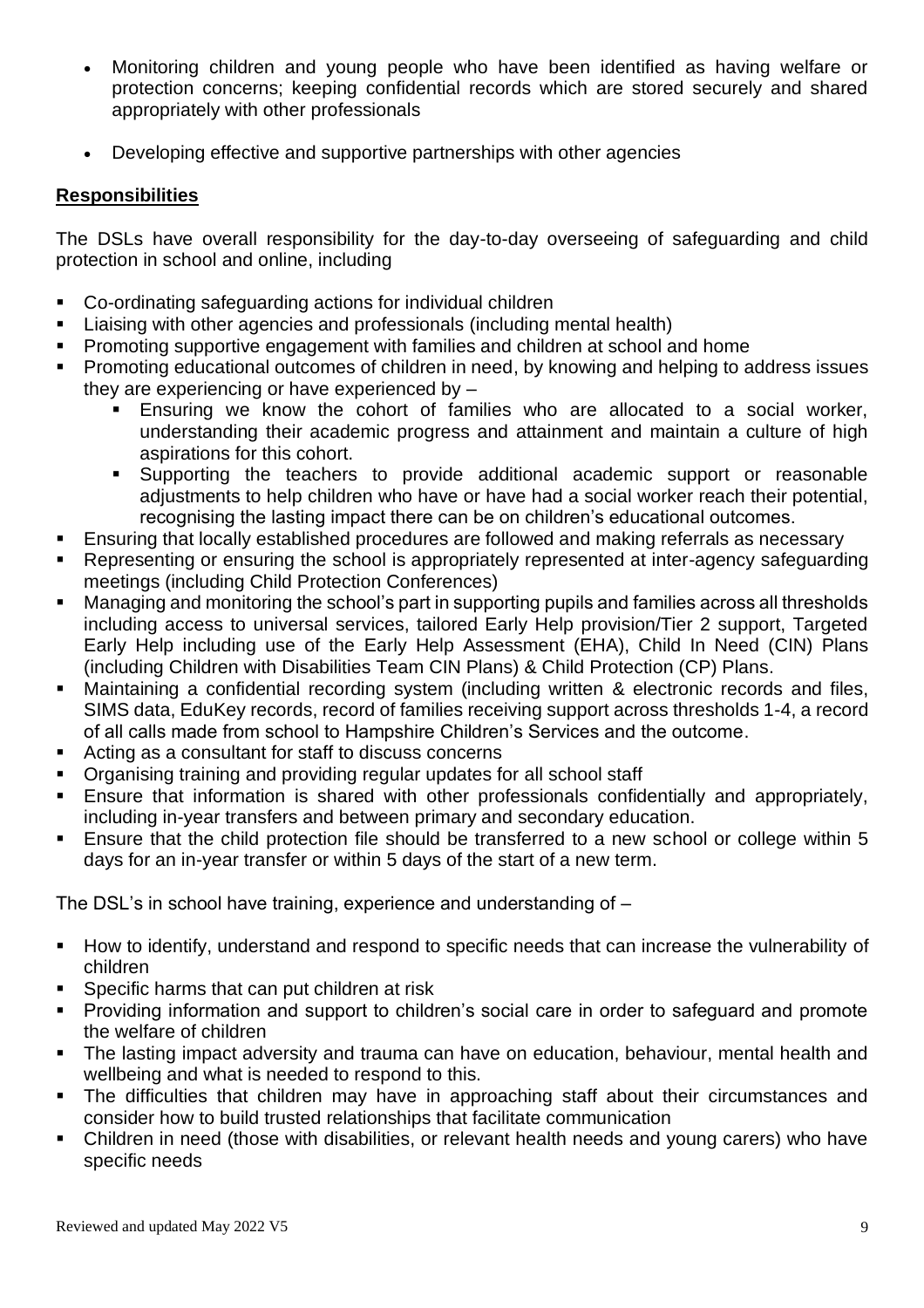The Trustee Body and School Leadership Team will ensure that the DSLs are properly supported in this role by providing appropriate levels of time and resource. However, Child Protection and Child Welfare are the responsibility of all staff in school and ANY observation, information or issue which results in concern for a pupil's welfare MUST be reported to the DSLs in a timely manner (via EduKey safeguarding online system). All safeguarding concerns will be recorded on the Edukey system. All staff have access to the Edukey system and have received training on how to report a concern efficiently and securely. Reports of concern or disclosures can be shared using the teacher or LSA log in details which have been provided to staff. Concerns can also be reported via the Edukey website [\(https://edukeyapp.com/safeguard/lanesend-primary-school\)](https://edukeyapp.com/safeguard/lanesend-primary-school) using the password that has been shared with school staff.

There is also an app available on iOS and Android which can be accessed by staff called 'Safeguard My School'. Concerns can be reported remotely using this app – please refer to Mobile Phone Policy.

In order to protect confidentiality, safeguarding information about individual children is shared on a need to know basis only and in line with the Government's Information Sharing Guidance 2018. It is recognised that sometimes the school will hold information that will form part of a bigger safeguarding picture so something that could be seen as relatively minor but in the context of other information could become significant.

#### **Safeguarding & Child Protection Procedures**

Published and updated legislation, guidelines and procedures for safeguarding and child protection will be made available in school to all staff. Current forms, templates, protocols and policy documents relating to safeguarding are shared with staff on a regular basis and are available from the Team Around the Child (TAC) team or in the staff room.

It is the responsibility of the DSLs to gather and collate information obtained on individual children, to make immediate and on-going assessments of potential risk and to decide (with families / carers in most cases) on the appropriateness of referrals to partner agencies and services.

To help with this decision, the DSL may choose to consult with Children's Services via Hants Direct contacting a dedicated phone number: <Tel:0300> 3000901, or by completing the Inter Agency Referral Form (IARF) [www.hants.gov.uk/socialcareandhealth/childrenandfamilies/contacts](http://www.hants.gov.uk/socialcareandhealth/childrenandfamilies/contacts) as part of the Child Protection process.

Issues discussed during consultations may include the urgency and gravity of the concerns for a child or young person and the extent to which families/carers are made aware of these. Some concerns may need to be monitored over a period of time before a decision to refer to Children's Services or other services is made.

Such referrals may include any of the following: contact with Children's Social Services via Hants Direct or with allocated social workers to discuss cases indicating a concern or to support the progress of delivery plans within Child Protection or Child in Need thresholds, LAC reviews, to seek general advice in relation to potential risk factors/cause for concern, to the Police where there are potential criminal issues, referral to request an Early Help Assessment and targeted support as part of Targeted Early Help delivery process or a referral to specialised service providers.

**In all but the most exceptional cases, and where the child is deemed to be at risk of immediate harm, families/carers will be made aware of the concerns felt for a child or young person at the earliest possible stage and in the event of this becoming necessary, their consent to a referral to Children's Services will be sought.**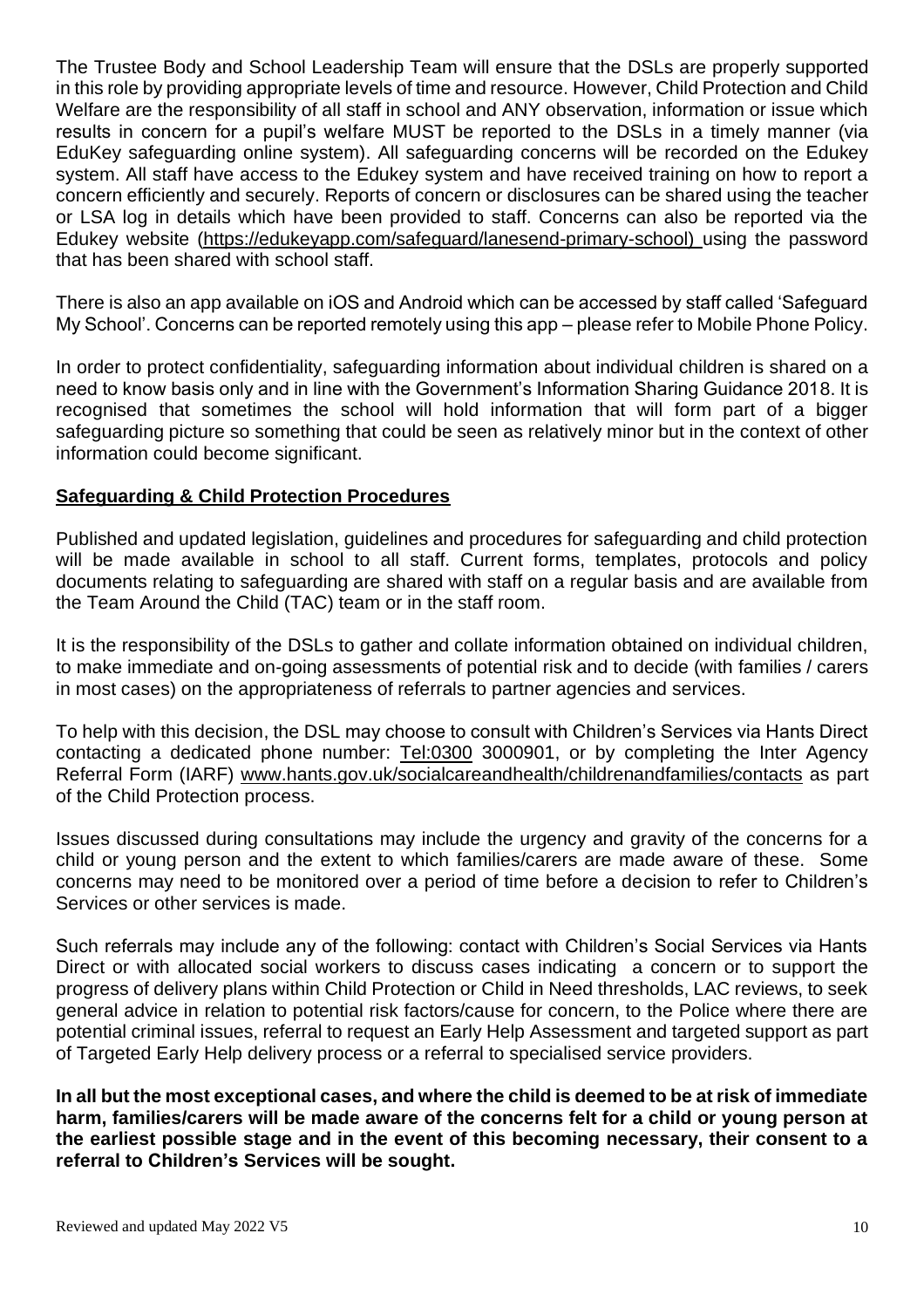If a member of staff discovers that an act of Female Genital Mutilation appears to have been carried out on a girl under the age of 18, the staff member must report this to the police.

In the absence of the availability of a DSLs to discuss an immediate and urgent concern, advice should be sought directly by contacting Children's Services via the dedicated professional's line phone number:0300 300 0901.

For open cases, when a social worker has been allocated, professionals should contact the allocated social worker via their direct work telephone line 01983 823434 or email address.

#### *The role of the school in situations where there are child protection concerns is NOT to investigate, but to recognise, reassure, refer and keep an accurate record.*

On occasion, staff may pass information about a child to the DSLs, but remain anxious about action subsequently taken. Staff should feel able to clarify with the DSLs any further progress (although they should not expect to be given confidential detail); so that they can reassure themselves the child is safe and their welfare being considered. If following this process, the staff member remains concerned that appropriate action is not being taken, it is the responsibility of that staff member to seek further direct consultation by calling Hants Direct – Professionals' line:0300 300 0901.

The school has one nominated trustee for safeguarding as named on the front of this document. The nominated trustee will take the lead role in ensuring that the school has an effective policy which interlinks with related policies; that locally agreed procedures are in place and being followed; and that the policy and structures supporting safeguarding children are reviewed annually.

A statement in the school prospectus will inform families and carers about our school's duties and responsibilities under Child Protection and Safeguarding Procedures.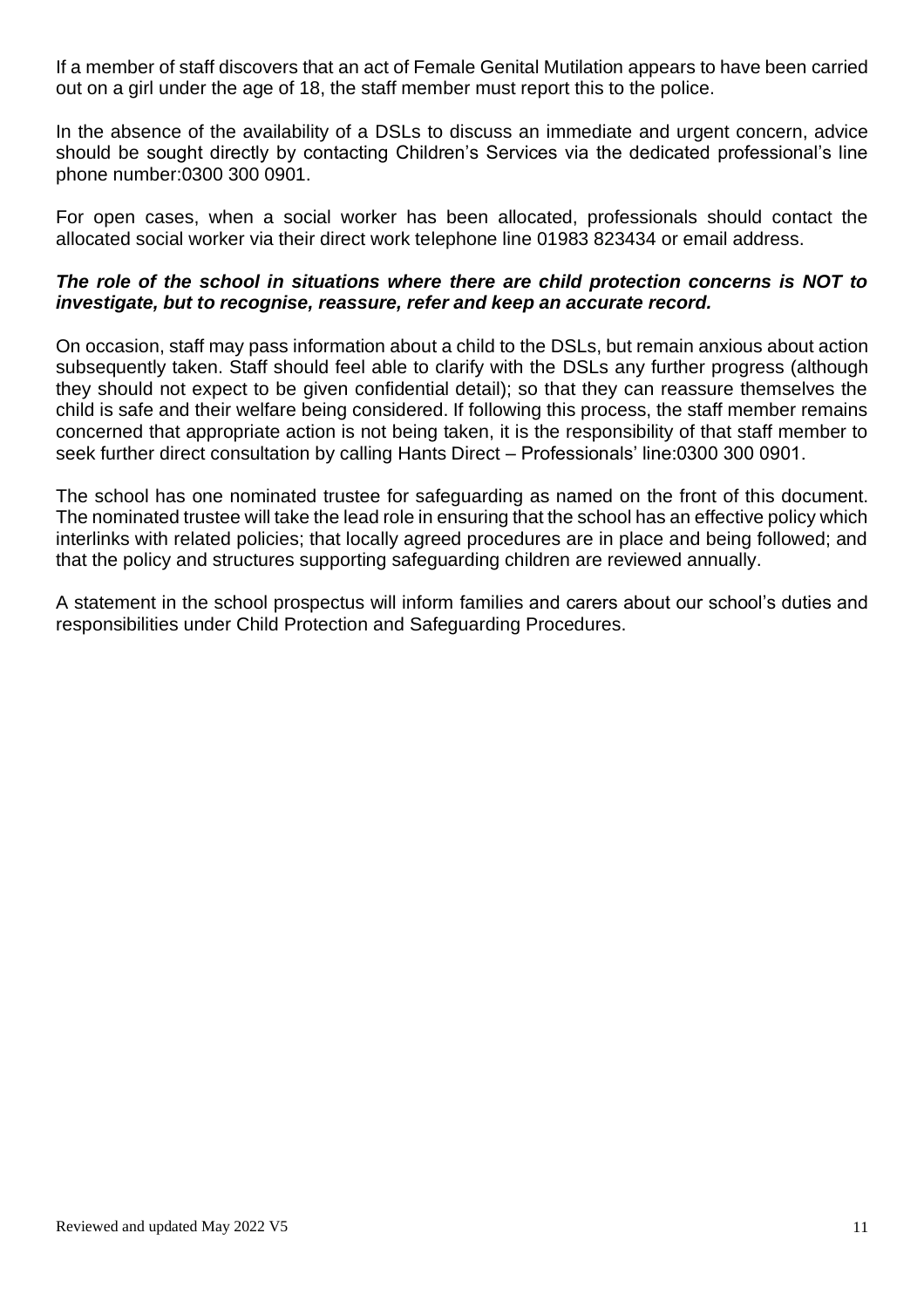#### **Actions where there are concerns about a child**



#### **Professionals telephone number for referral = 0300 300 0901**

#### **Inter-Agency Referral Form for referral =**

[Inter-agency referral to Children's Services -](https://forms.hants.gov.uk/en/AchieveForms/?form_uri=sandbox-publish://AF-Process-7e6115a7-b0ba-484d-991f-084c1248ac72/AF-Stage-52cf8e73-0daf-47d4-bb55-0fdad856d3e6/definition.json&redirectlink=/en&cancelRedirectLink=/en) Section 1 - Hampshire County Council (hants.gov.uk)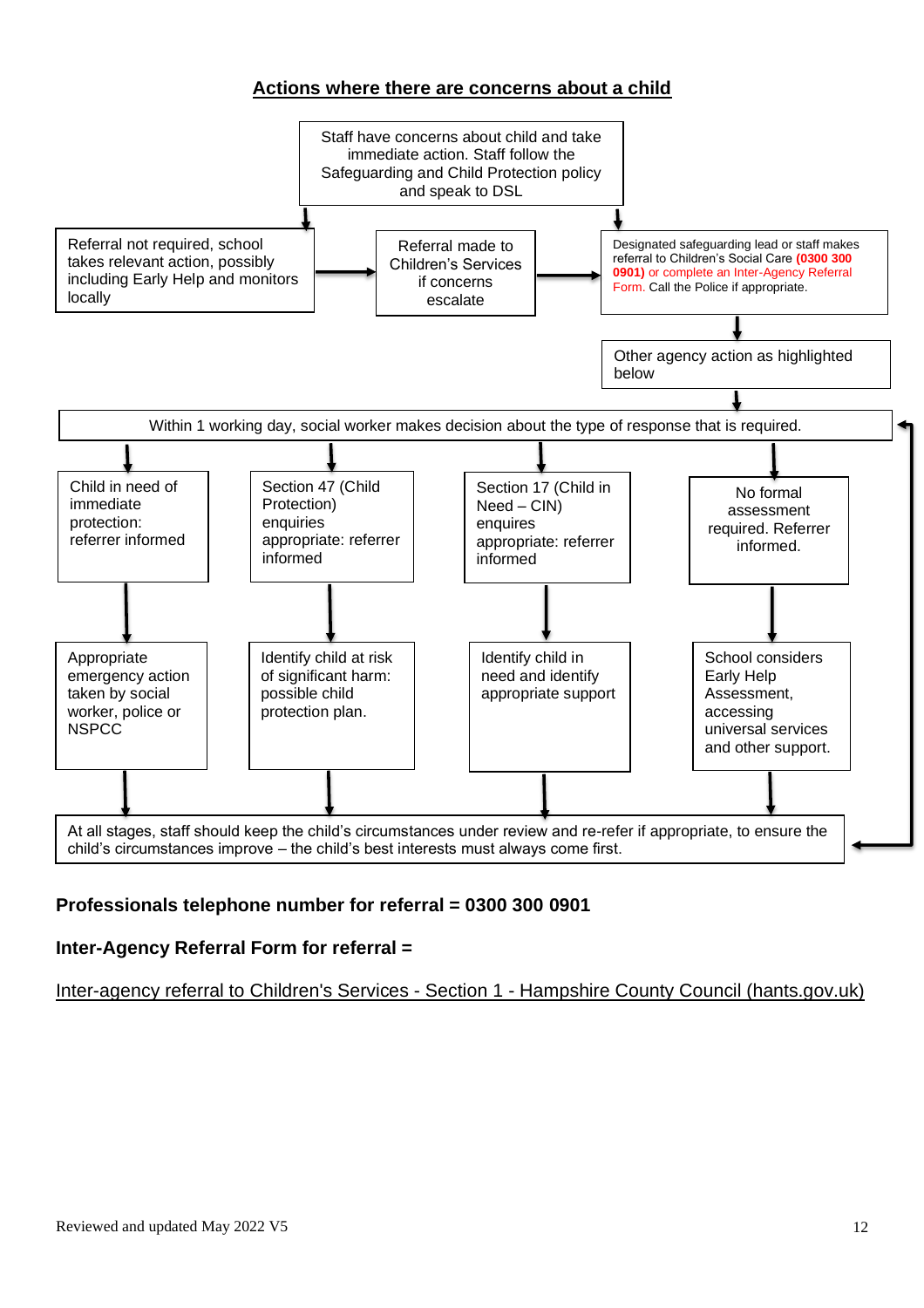#### **Induction & Training**

All school-based staff and volunteers will be offered an appropriate level of safeguarding training (to include internal school procedures and responsibilities; child protection process; how to recognise and respond to signs and symptoms of concern and abuse; safe working practice) and DSLs must undergo refresher training every two years.

The nominated trustees should receive safeguarding training from a strategic perspective on a two yearly basis and the whole Trustee body will be updated by a Local Safeguarding Training Officer.

The school Leadership Team will ensure the DSLs attend the required DSL safeguarding training when they first take up the role and that they continue to update their knowledge on an on-going basis and at least every 2 years as required by guidance.

The DSLs in partnership with the School Development Manager will ensure that all new staff and volunteers are appropriately inducted as regards the school's internal safeguarding procedures and communication lines.

The DSLs and Headteacher will provide three reports a year to the Trustee Body detailing safeguarding training undertaken by all staff – this is collated within the 'Impact and Progress Report'.

An up to date register of who has undertaken safeguarding training, (including induction) will be maintained in school. This register will be maintained by the School Development Manager in liaison and partnership with the DSLs.

#### **Supervision & support**

Any member of staff affected by issues arising from concerns for children's welfare or safety can seek support in the form of listening, reflective practice discussion and emotional literacy support from the DSLs or sign posting to professional agencies.

The DSLs can put staff and families in touch with outside agencies for professional support if they so wish.

#### **Safe working practice**

Staff are required to work within clear guidelines on Safe Working Practice and the school's Code of Conduct Policy which details the guidelines and procedures regarding physical contact with children. Please also refer to the Restraint Guidance from the Department for Education.

Children may make allegations against staff in situations where they feel vulnerable or where they perceive there to be a possible risk to their welfare. As such, all school staff should take care not to place themselves in a vulnerable position regarding child protection or potential allegations. Positive handling should only be used when all other strategies have been exhausted or if there is immediate threat of harm to themselves or others. For example, it is always advisable for interviews or work with individual children or families to be conducted in view of other adults. Physical intervention should only be used when the child is endangering him/herself or others and such events should be recorded and signed. Staff should be aware of the school's *Behaviour Management and Positive Handling Policies,* and any physical interventions must be in line with agreed policy and procedure for which appropriate training should be provided. Full advice and guidance can be found in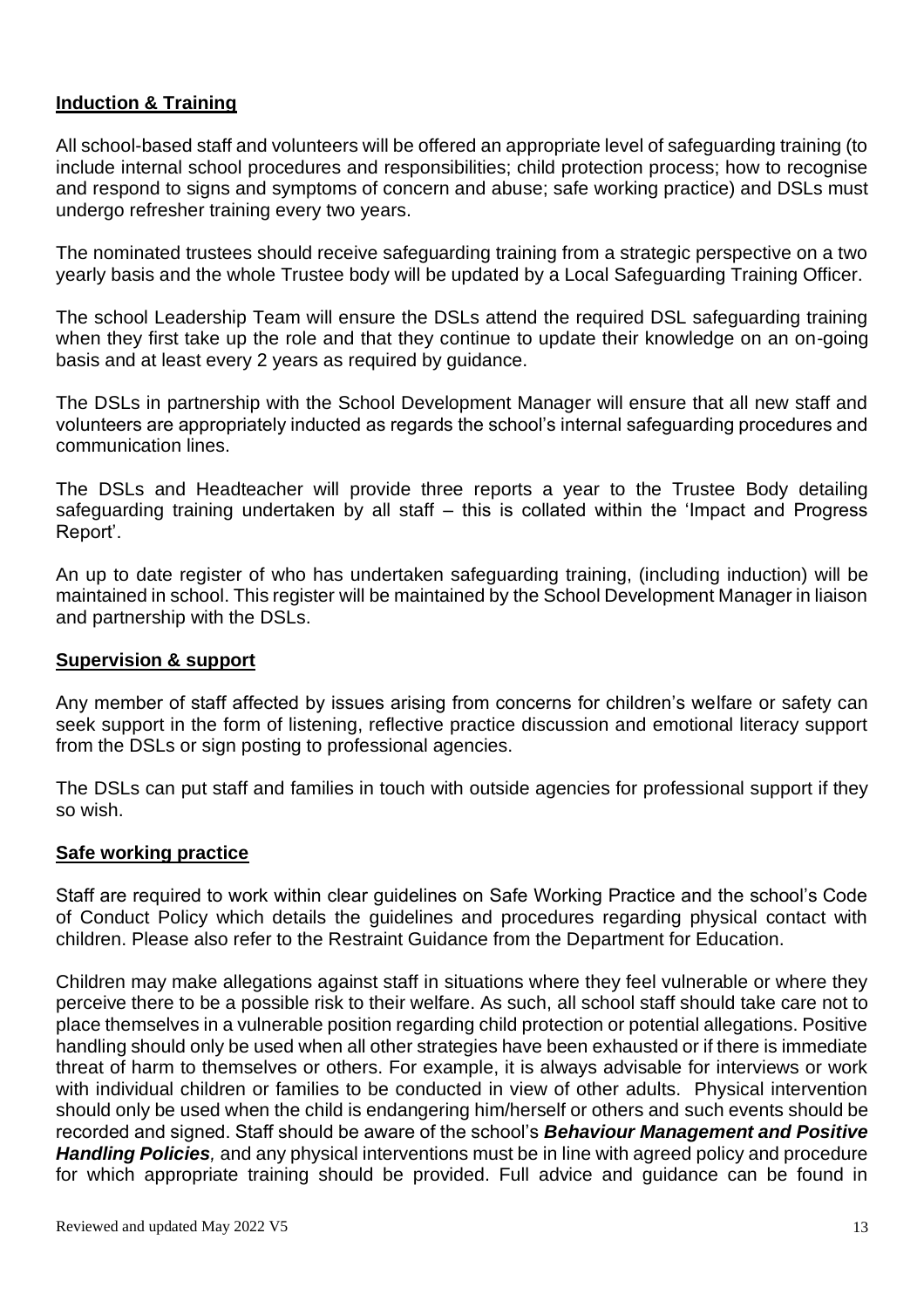*Guidance for Safer Working Practice for Adults who Work with Children and Young People* which can be found in the School Office in the Policies file and in the staff room policy file.

With the exception of staff whose main responsibilities are administrative, the school team have undertaken Positive Handling training. Caroline Sice is the lead member of staff who manages, supporting and monitor positive handling practices. Vicki Wallis (Inclusion Officer) will monitor incidences of positive handling and adjust risk assessments and personal plans accordingly.

Staff should be particularly aware of the professional risks associated with the use of electronic communication (e-mail; mobile phones; texting; social network sites) and should familiarise themselves with advice and professional expectations outlined in *Guidance for Safer Working Practice for Adults who Work with Children and Young People*, the school's *e-Safety Policy, Mobile Phone Policy, Photography Guidelines/procedures* and *Acceptable Use Policy*

#### **Safer Recruitment**

Lanesend Primary is committed to ensure that all steps are taken to recruit staff and volunteers who are safe to work with our pupils/students and have their welfare and protection as the highest priority. The Trustee Body and School Leadership Team are responsible for ensuring that the school follows safe recruitment processes outlined within guidance, including accurate maintenance of the Single Central Record; and an application, vetting and recruitment process which places safeguarding at its centre, regardless of employee or voluntary role. Specific guidelines are followed for the recruitment of overseas trained teachers. See Appendix 4 Volunteer into school process.

The Trustee Body will ensure that the Headteacher, other senior staff responsible for recruitment and one member of the Trustee Body complete accredited Safer Recruitment Training in line with government requirements. The Trustee Body has agreed that all staff, trustees and regular volunteers will have an enhanced DBS check. All members of the Trustee Body are to undertake Section 128 checks as part of their recruitment process. Individuals who are the subject of a Section 128 order are disqualified from being trustees.

The school will ensure that the Teacher Services' System is used to ensure that a candidate employed as a teacher is not subject to a prohibition order issued by the Secretary of State.

The Trustee Body and Headteacher have agreed that all staff and adults involved in school (who are subject to DBS checks) will complete the 'annual recheck declaration of criminal offences'. This form requires all staff/adults to provide notification should they receive any convictions, cautions, court orders, reprimands or warnings since the date of their last DBS clearance with the school or since joining the school whichever is later. Staff must also inform the school of any changes to their health that may impact upon their ability to work with children or any changes to their own circumstances that school should be aware of.

The 'annual recheck declaration of criminal offences' form is completed by all members of staff and adults involved in school and is re-issued annually to ensure that changes to personal circumstances under these regulations have been declared. Should individual personal circumstances change in relation to 'Staff Suitability' staff/adults must inform the Headteacher at the earliest possible opportunity. All information will be kept confidential and only disclosed to those parties relevant to maintaining personal information.

The LADO will be informed if we are made aware of any offences committed by those associated with a staff member (e.g – a staff member's spouse) and the risk will be assessed.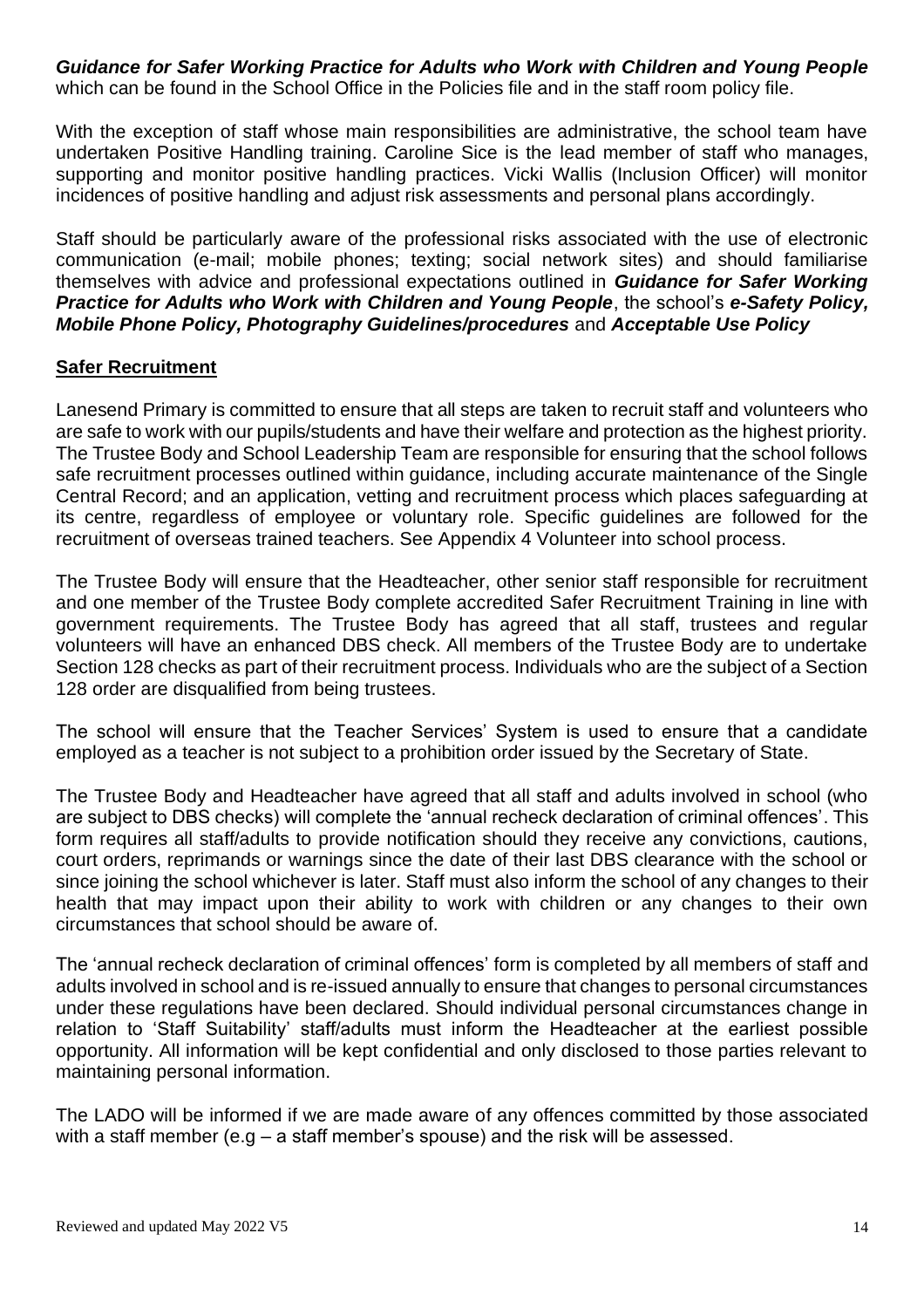#### **Recognition and categories of abuse:**

All staff in school should be aware of the definitions and signs and symptoms of abuse. There are four categories of abuse:

- Physical abuse
- Sexual abuse
- **Emotional abuse**
- **Neglect**

Additionally, staff within the school have access to information to support them to be able to recognise and report the signs, indicators or risks of radicalisation, child sexual exploitation or female genital mutilation, domestic violence, child criminal exploitation, county lines and mental health.

'What to do if you are worried a child is being abused 2015' describes some of the signs that might be indicators of abuse or neglect.

**Abuse:** *a form of maltreatment of a child. Somebody may abuse or neglect a child by inflicting harm or by failing to act to prevent harm. Children may be abused in a family or in an institutional community setting by those known to them or, more rarely, by others (e.g via the internet). Abuse can take place wholly online, or technology may be used to facilitate offline abuse. Children may be abused by an adult, or adults or by another child of children.* 

**Physical abuse:** *a form of abuse which may involve hitting, shaking, throwing, poisoning, burning or scalding, drowning, suffocating or otherwise causing physical harm to a child. Physical harm may also be caused when a parent or carer fabricates the symptoms of, or deliberately induces, illness in a child.* 

Physical abuse can happen in any family, but children may be more at risk if their parents have problems with drugs, alcohol and mental health or if they live in a home where domestic abuse happens. Babies and disabled children also have a higher risk of suffering physical abuse.

#### **Some of the following signs may be indicators of physical abuse:**

- **Children with frequent injuries;**
- Children with unexplained or unusual fractures or broken bones; and
- Children with unexplained: bruises or cuts; burns or scalds; or bite marks.

#### **Emotional abuse***: the persistent emotional maltreatment of a child such as to cause severe and adverse effects on the child's emotional development.*

It may involve conveying to a child that they are worthless or unloved, inadequate, or valued only insofar as they meet the needs of another person. It may include not giving the child opportunities to express their views, deliberately silencing them or 'making fun' of what they say or how they communicate. It may feature age or developmentally inappropriate expectations being imposed on children. These may include interactions that are beyond a child's developmental capability as well as overprotection and limitation of exploration and learning, or preventing the child participating in normal social interaction. It may involve seeing or hearing the ill-treatment of another. It may involve serious bullying (including cyber bullying), causing children frequently to feel frightened or in danger, or the exploitation or corruption of children.

Some level of emotional abuse is involved in all types of maltreatment of a child, although it may occur alone.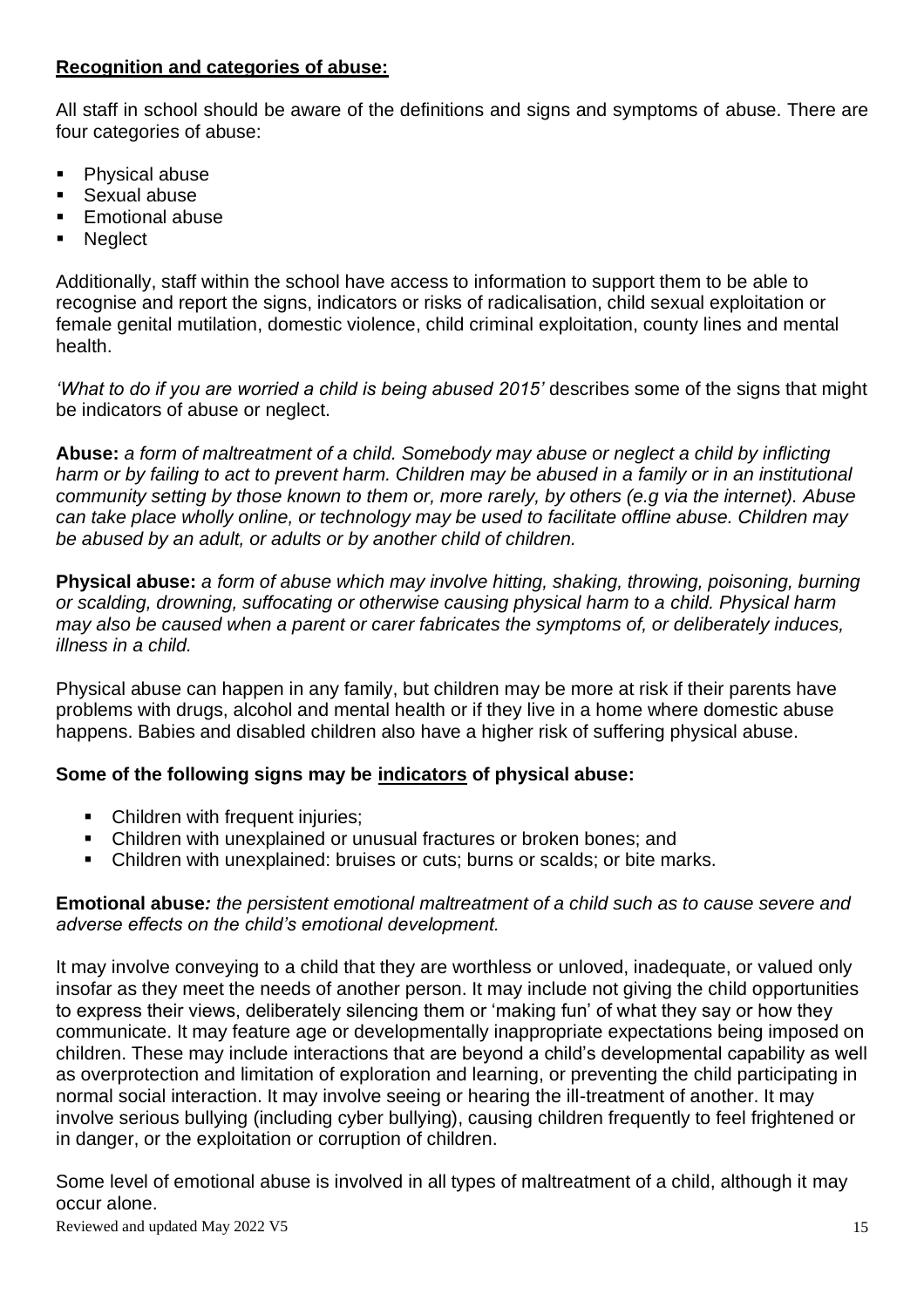Although the effects of emotional abuse might take a long time to be recognisable, practitioners will be in a position to observe it, for example, in the way that a parent interacts with their child.

#### **Some of the following signs may be indicators of emotional abuse:**

- Children who are excessively withdrawn, fearful, or anxious about doing something wrong;
- Parents or carers who withdraw their attention from their child, giving the child the 'cold shoulder';
- Parents or carers blaming their problems on their child; and
- Parents or carers who humiliate their child, for example, by name-calling or making negative comparisons.

#### **Sexual abuse:** *involves forcing or enticing a child or young person to take part in sexual activities, not necessarily involving violence, whether or not the child is aware of what is happening*.

The activities may involve physical contact, including assault by penetration (for example rape or oral sex) or non-penetrative acts such as masturbation, kissing, rubbing and touching outside of clothing. They may also include non-contact activities, such as involving children in looking at, or in the production of, sexual images, watching sexual activities, encouraging children to behave in sexually inappropriate ways, or grooming a child in preparation for abuse.

Sexual abuse can take place online, and technology can be used to facilitate offline abuse.

Sexual abuse is not solely perpetrated by adult males. Women can also commit acts of sexual abuse, as can other children.

The sexual abuse of children by other children, is a specific safeguarding issue (also known as peer on peer abuse) in education and all staff should be aware of it and of our school policy and procedures for dealing with it.

You should be aware that many children and young people who are victims of sexual abuse do not recognise themselves as such.

A child may not understand what is happening and may not even understand that it is wrong.

Sexual abuse can have a long-term impact on mental health.

#### **Some of the following signs may be indicators of sexual abuse:**

- Children who display knowledge or interest in sexual acts inappropriate to their age;
- Children who use sexual language or have sexual knowledge that you wouldn't expect them to have;
- Children who ask others to behave sexually or play sexual games; and
- Children with physical sexual health problems, including soreness in the genital and anal areas, sexually transmitted infections or underage pregnancy.

#### **Neglect:** *the persistent failure to meet a child's basic physical and/or psychological needs, likely to result in the serious impairment of the child's health or development*.

Reviewed and updated May 2022 V5 16 Neglect may occur during pregnancy, for example as a result of maternal substance abuse. Once a child is born, neglect may involve a parent or carer failing to: provide adequate food, clothing and shelter (including exclusion from home or abandonment); protect a child from physical and emotional harm or danger; ensure adequate supervision (including the use of inadequate care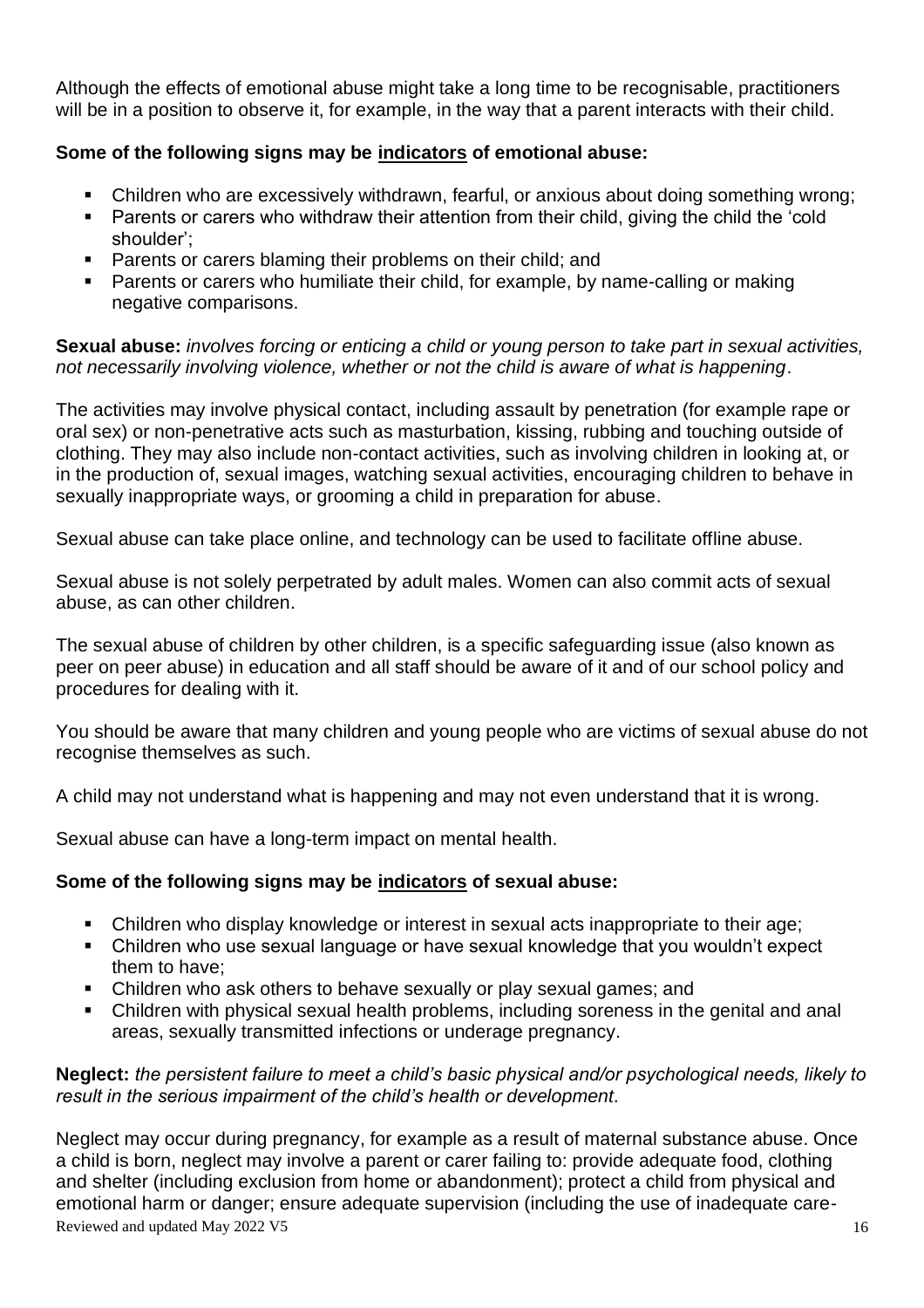givers); or ensure access to appropriate medical care or treatment. It may also include neglect of, or unresponsiveness to, a child's basic emotional needs.

Children who are neglected often also suffer from other types of abuse.

It is important that practitioners remain alert and do not miss opportunities to take timely action. However, while you may be concerned about a child, neglect is not always straightforward to identify. Neglect may occur if a parent becomes physically or mentally unable to care for a child. A parent may also have an addiction to alcohol or drugs, which could impair their ability to keep a child safe or result in them prioritising buying drugs, or alcohol, over food, clothing or warmth for the child. Neglect may occur during pregnancy as a result of maternal drug or alcohol abuse.

#### **Children potentially at greater risk of harm**

Children who need a social worker (Child in Need, Child Protection Plans, Looked After Child and Children with a disability) may need help due to safeguarding and welfare needs. These children may have complex family circumstances and their childhood experience of adversity and trauma can leave them vulnerable to further harm as well as being educationally disadvantaged in facing barriers to attendance, learning, behaviour and mental health.

DSL's liaise closely with the Local Authority to establish which children have social workers and any safeguarding concerns are shared directly with them. An identified DSL will attend CIN and CP meetings to best support the welfare of the child with the provisions of pastoral and academic support, alongside the actions identified by statutory services.

#### **Early Help**

Providing Early Help is more effectivie in promoting the welfare of children than reacting later. Staff are aware that providing support as soon as an issue emerges, at any point in a child's life.

Any child may benefit from Early Help and all staff are alert to the potential need for early help for a child who:

- Is disabled or has certain health conditions and has specific needs
- Has special educational needs (whether or not hey have a statutory Education, Health and Care Plan)
- Has a mental health need
- Is a young carer
- Is showing signs of being drawn into anti-social or criminal behaviour, including gang involvement and association with organised crime groups or county lines
- Is frequently missing / goes missing from care or from home
- Is at risk of modern slavery, trafficking, sexual or criminal exploitation
- Is at risk of being radicalized or exploited
- Has a family member in prison, or is affected by parental offending
- Is in a family circumstance presenting challenges for the child, such as drug and alcohol misuse, adult mental health issues and domestic abuse
- Is misusing drugs or alcohol themselves
- Has returned home to their family from care
- Is at risk of 'honour' based abuse such as Female Genital Mutilation (FGM) or Forced Marriage
- Is a privately fostered child and
- **EXEDENTIFY IS persistently absent from education including persistent absences for part of the school day**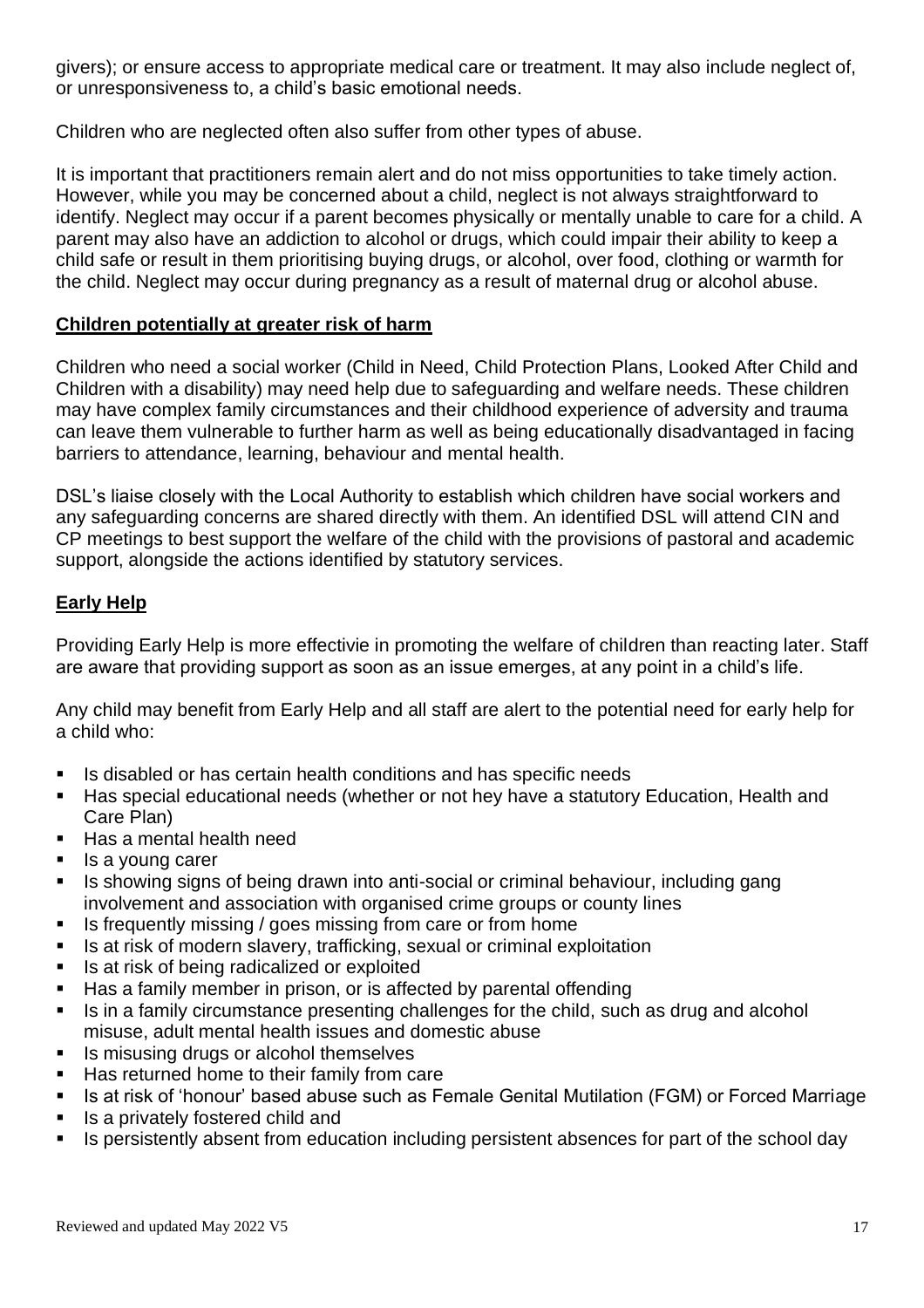The Team Around the Child (TAC) team, work closely with families to address any areas of support needed and can complete Early Help Assessments within school and alongside Children's Services to achieve the best outcomes for the family.

Please refer to the referral flowchart above for further details about the Early Help process.

#### **Family Approach**

As a school, we work within the framework of a 'family approach'. We understand that the likelihood of the risk and harm to children and an adult with care and support needs increases when they live with a family member with one of the following vulnerability factors: -

Domestic abuse Parental/familial mental ill-health Learning disabilities Substance misuse Sexual exploitation

We recognise that families can often experience more than one of any of the above factors at any one time. The co-existence of any of the above factors will increase the overall risk for a child / adult / family. Where this occurs assessments should be updated frequently to ensure there is an accurate understanding of risk factors and how they may impact on each other.

Please refer to the 'Family Approach' protocol and toolkit via the links below.

[4LSCP-and-4-LSAB-Proposal-A-Family-Approach-V11.1-November19.pdf](https://hipsprocedures.org.uk/assets/clients/7/4LSCP-and-4-LSAB-Proposal-A-Family-Approach-V11.1-November19.pdf)  [\(hipsprocedures.org.uk\)](https://hipsprocedures.org.uk/assets/clients/7/4LSCP-and-4-LSAB-Proposal-A-Family-Approach-V11.1-November19.pdf)

Adopting a Family Approach Joint Toolkit - [Hampshire Safeguarding Children Partnership](https://www.hampshirescp.org.uk/toolkits/adopting-a-family-approach-joint-toolkit/)  [\(hampshirescp.org.uk\)](https://www.hampshirescp.org.uk/toolkits/adopting-a-family-approach-joint-toolkit/)

#### **Looked After Children (LAC)**

Lanesend are aware that the most common reason for children becoming looked after is as a result od abuse / an or neglect. Staff have the skills, knowledge and understanding to keep looked after children safe.

DSL's have the information in relation to LAC's legal status and the child's contact arrangements with birth parents or those with parental responsibility.

DSL's hold the details of the child's social worker and the name of the virtual school head in our Local Authority.

Our Designated Teacher (Nikki Napier – Assistant Headteacher) works with the LA to promote the education achievements of our registered looked after children.

We recognise that previously looked after children may still remain vulnerable and we understand the need to keep previously looked after children safe.

#### **Special Educational Needs and Disabilities (SEND) or Physical Health Issues**

Lanesend are aware that children with SEND or health conditions can face additional safeguarding challenges. We know that additional barriers can exist when recognizing abuse and neglect in this group of children. These can include –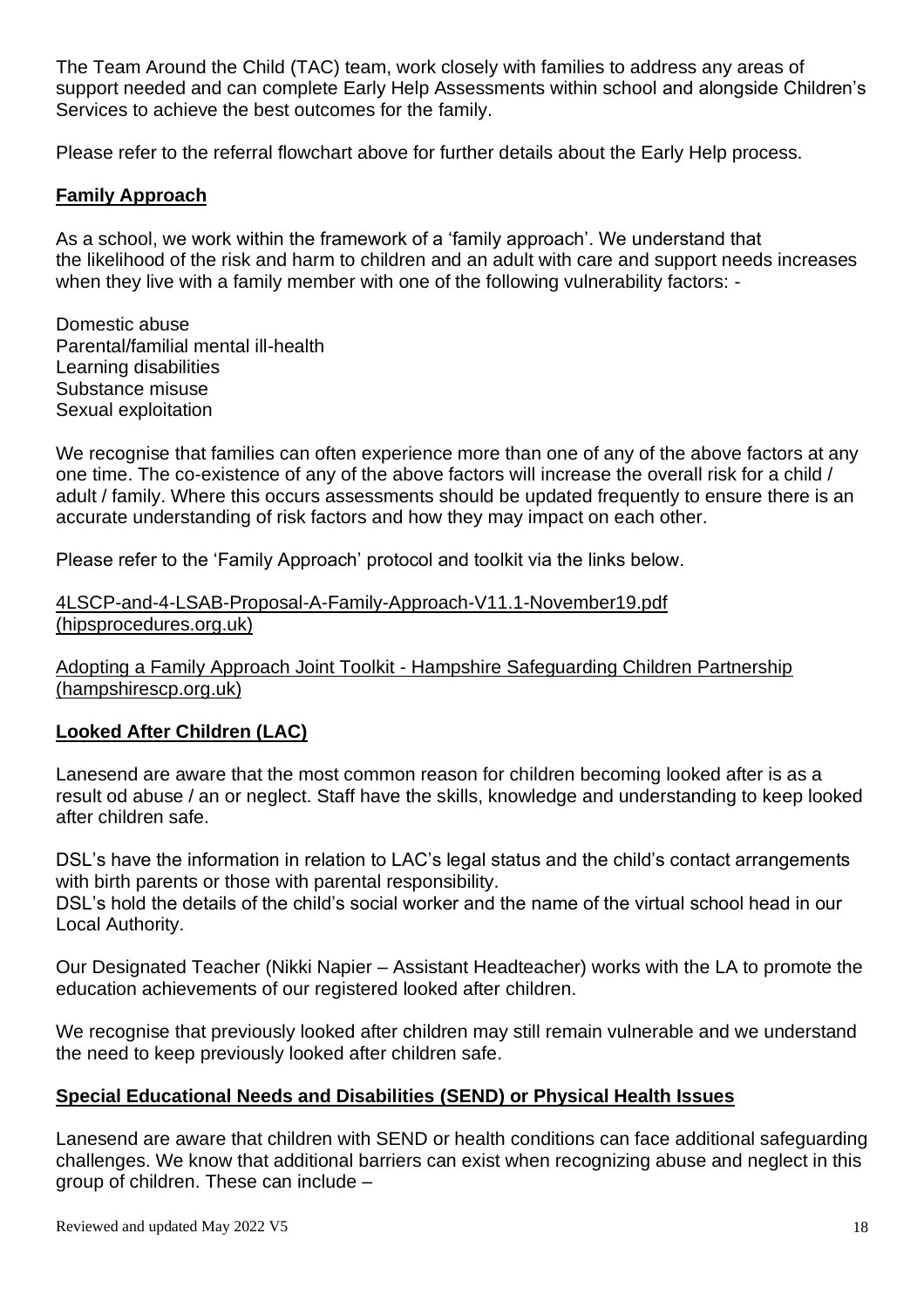- Assumptions that indicators of possible abuse such as behaviour, mood and injury relate to the child's condition without further exploration
- These children being more prone to peer group isolation or bullying (including rejudicebased bullying) than other children
- The potential for children with SEND or certain medical conditions being disproportionally impacted by behaviours such as bullying, without outwardly showing any signs
- Communication barriers and difficulties in managing or reporting these challenges.

Further information can be found in our AEN policy and Supporting Children with Medical Conditions policy.

#### **Neglect Strategy 2020-2023**

In October 2016, the Hampshire Safeguarding Children Partnership published the Hampshire and Isle of Wight Neglect Strategy 2016/18. It highlights that neglect has been identified as a priority for the Hampshire and IOW Safeguarding Children Partnership because of the serious impact it has on the long term chances for children.

The Neglect Strategy has since been updated and the revised strategy has been launched.

Direct links to the strategy and threshold charts can be found at <https://www.hampshirescp.org.uk/toolkits/neglect/neglect-toolkit-landing-page/neglect-strategy/> Toolkit: <https://www.hampshirescp.org.uk/toolkits/neglect/>

The Neglect strategy recognises the four types of neglect: emotional neglect, disorganised neglect, depressed or passive neglect, severe deprivation.

**Emotional neglect** – The strategy states that 'Emotional neglect ranges from ignoring the child to complete rejection. Children suffer persistent emotional ill treatment, they feel worthless and inadequate.'

**Disorganised neglect** – 'ranges from inconsistent parenting to chaotic parenting. The parent's feelings dominate, children are demanding/action seeking and there is constant change and ongoing disruption.'

**Depressed or passive neglect** – 'ranges from a parent being withdrawn or detached to suffering from severe mental illness. They will be uninterested in and unresponsive to professional. The parent does not understand the child's needs and believes nothing will change'.

**Severe deprivation** – 'ranges from a child being left to cry to a child being left to die. The child will be dirty and smelly, deprived of love, stimulation and emotional warmth. Children can become feral.'

Through the Neglect strategy, local partners agree on the following principles:

- The safety and welfare of children is paramount.
- Professionals and volunteers from all agencies have a statutory responsibility to safeguard children from neglect and its consequences.

Key indicators and a guide to recognising neglect can be found within the neglect strategy located in the staff room or on the staff drive, safeguarding folder.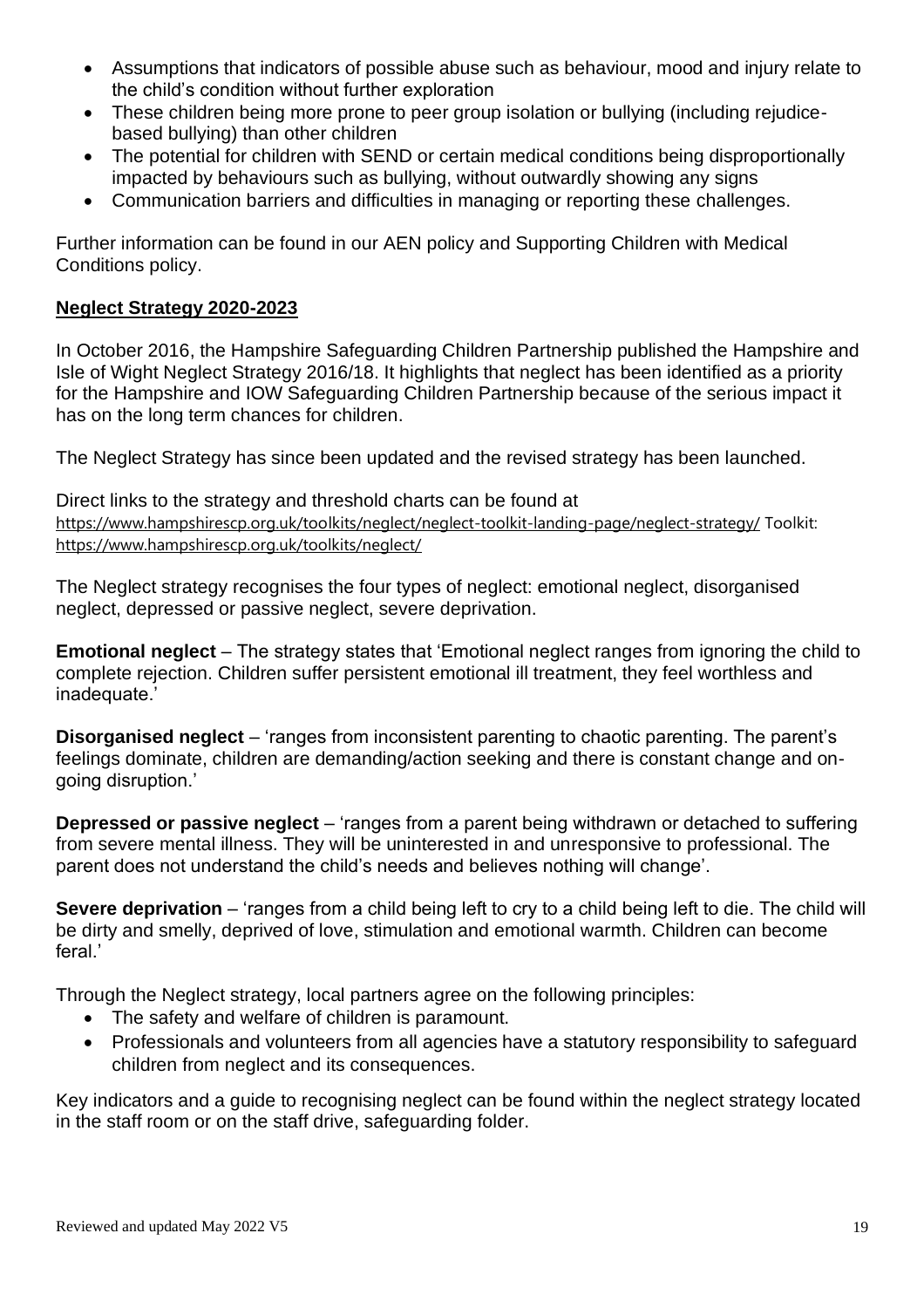#### **Record Keeping**

Staff must record (via Edukey safeguarding online system) any welfare concern that they have about a child, with a body map where injuries have been observed. These concerns are then sent directly to the DSLs electronically. Records must be completed as soon as possible after the incident/event.

If a child spontaneously discloses information – adults are to listen. The adult should make an appropriate judgement about how to most effectively record the information whilst supporting the needs of the pupil.

If a child requests to talk to an adult in the school setting about a worry or concern they have, the adult may choose to (a) remember what was said and after the event record exactly what was said – by both the adult and the child (b) ask the pupil if they are happy for notes to be written at the time – reassuring the child that notes would be taken to support the accurate capturing of information, or (c) ask the child if another member of staff can join them to support the discussion (one member of staff to listen to the child whilst the other member of staff records the information). Option (c) is always advisable if the circumstances permit – the option chosen will always aim to most effectively support the needs of the child at the time.

All records should capture the adult and child's words as they were spoken. All concerns / disclosures must then be reported immediately online, using the Edukey system.

Once completed and actioned, incident/concern forms are kept electronically using the online Edukey system. Each child with associated records has their own individual electronic child protection file. Action taken, including decisions about information sharing will be recorded for each child individually.

Electronic safeguarding records are kept centrally and securely by the DSLs and are shared on a 'need to know' basis only. Access to the safeguarding information for children is restricted to DSL's only.

The Headteacher will be kept informed of any significant issues by the school DSLs and via Edukey.

All safeguarding records will be forwarded to a child's subsequent school under confidential and separate cover to the new DSLs or Headteacher.

#### **Meeting notes with families and children**

If notes / minutes are taken within a meeting, either with families or during conversations with a child, permission must be obtained beforehand from the adults and children. Those present at the meetings must be in agreement for notes to be taken before doing so. Before notes are taken, the meeting or conversation participants must be informed that these notes will be shared with the Head Teacher / DSL's. At the end of the conversations / meetings, the adults and/or children present are to read through the notes that have been taken or the notes should be read out. If in agreement with the notes that have been taken, the adults and children must then sign the notes. If the individual requests changes to be made to the notes, this must be completed upon closure of the conversation or meeting with the individual(s).

If consent is not given to take notes during the conversation or meeting with the individual(s), notes should not be taken. The meeting or conversation participants must still be informed that the meeting or conversation content will be shared with the Head Teacher / DSL's.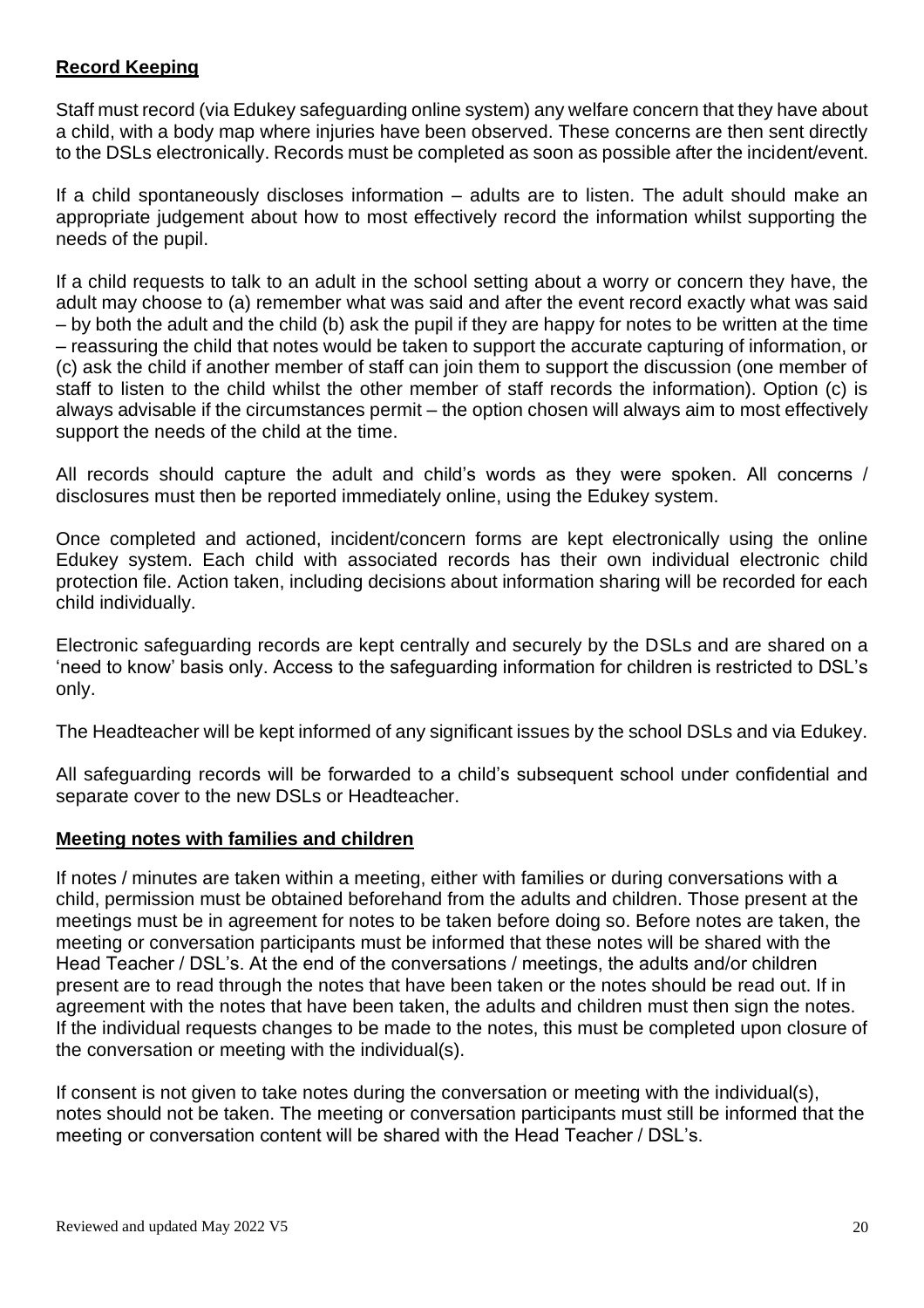Meeting notes / minutes are uploaded to the Edukey system and kept electronically on the individual child(ren)'s file. All notes / minutes that are uploaded are stored securely and can only be accessed by DSL's.

#### **Confidentiality & Information sharing**

Safeguarding and Child Protection information is confidential and personal. Other than the agreed communication lines in school, it is for the DSLs (where appropriate in consultation with the Headteacher) to decide what information needs to be shared, with whom, how and when, and whether consent needs to be gained for this process. If DSLs are in any doubt, they can seek advice from the Children's Services Team at Hants Direct: Tel: 0300 300 0901.

All staff should remain aware that they cannot keep 'secrets' and absolute confidentiality with children, and that if children disclose abuse or give information that suggests they may be unsafe, this MUST be passed on to the DSLs as soon as possible. **The child should be told who their disclosure will be shared with and what will happen next.**

DSL's will be proactive at sharing information as early as possible with the identified agencies to identify, assess and respond to risks or concerns about the safety and welfare of children. Personal information will be processed fairly and lawfully within the Data Protection Act 2018 and GDPR. These acts do not prevent the sharing of information for the purposes of keeping children safe.

DSL's are able to share information without consent where there is a good reason to do so and the sharing of information will enhance the safeguarding of a child in a timely manner. Staff must not allow fears of sharing information stand in the way of the need to safeguard and promote the welfare and protection of children.

Further information can be found:

- In chapter 1 of Working Together to safeguard Children, which includes a myth-busting guide to information sharing
- At Information Sharing: Advice for Practicioners Providing Safeguarding Services to Children, Young People, Parents and Carers. The seven golden rules for sharing information.
- At the Information Commissioner's Office (ICO), which includes ICO GDPR frequently asked questions and guidance from the department.
- In Data protection: toolkit for schools Guidance to support schools with data protection activity, including compliance with the GDPR.

#### **Welcoming other professionals**

Welcoming other professionals - visitors with a professional role, such as the school nurse, social worker, educational psychologist or members of the Police will have had the appropriate vetting checks undertaken by their own organisation. Any professionals visiting the school should provide evidence of their professional role and employment details (an identity badge for example). If felt necessary, the school will contact the relevant organisation to verify the individual's identity. Professionals will complete signing in/out procedures and wear/have on their person a school visitors pass for the duration of the visit.

#### **Working with other agencies**

Reviewed and updated May 2022 V5 21 Lanesend Primary recognises and is committed to its responsibility to work with other professionals and agencies both to ensure children's needs are met and to protect them from harm. We will endeavour to identify those children and families who may benefit from the intervention and support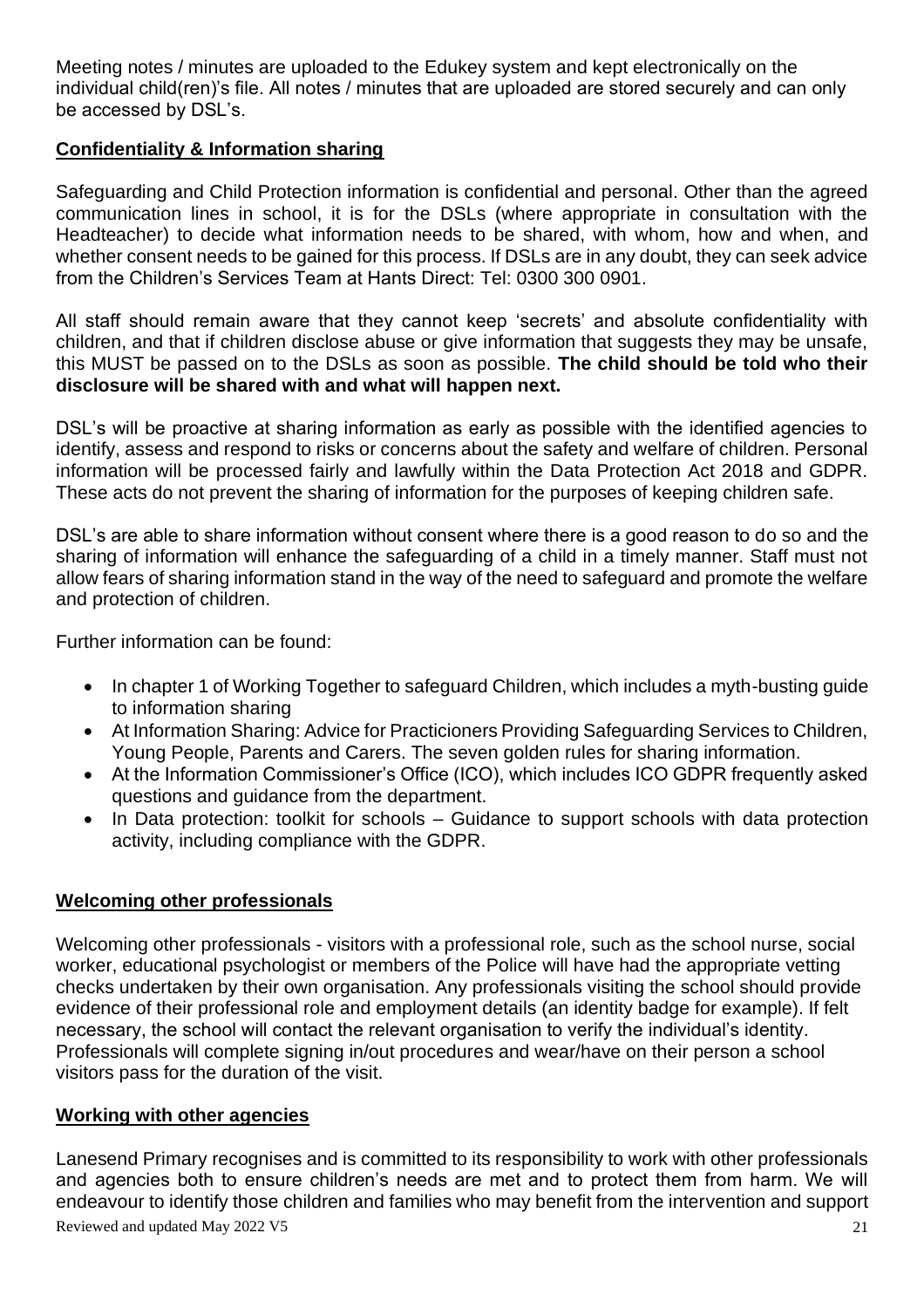of external professionals and will seek to enable referrals (in discussion with families/carers) as appropriate.

As per Working Together to Safeguard Children 2018, Lanesend will work with the 3 safeguarding partners to safeguard and promote the welfare of all children in our local area. The safeguarding partners include the Police, Health and Children's Services for the local authority area. We will also refer to the NSPCC "when to call the Police" for individual incidents.

Other public boards we will work with include Health and Wellbeing, Adult Safeguarding, Channel Panels, Improvement Boards, Community Safety Partnerships, Local Family Justice Board and MAPPAS.

Schools are not the investigating agency when there are child protection concerns and so, the school will pass all relevant cases to the statutory agencies, who we will support in undertaking their roles. Staff should understand that alongside this, the school may have a crucial role in supporting the child whilst investigations and assessments take place.

Lanesend Primary recognises the importance of multi-agency working and will ensure that staff are enabled to attend relevant safeguarding meetings, including Child Protection Conferences, Core Groups, Strategy Meetings and Targeted Early Help meetings and Early Help Hub forums in support of the child.

The School Leadership Team and DSLs will work to establish strong and co-operative relationships with relevant professionals in other agencies.

#### **CONTEST The United Kingdom's Strategy for Countering Terrorism June 2018**

CONTEST is the UK's response to counter terrorism and is an approach that unites the public and private sectors, communities, citizens and overseas partners around the single purpose to leave no safe space for terrorists to recruit or act. CONTEST's main aim is to reduce the risk to the UK from terrorism so that people can go about their lives freely and with confidence.

The CONTEST strategy, uses the approach of the four 'P' work strands:

- Prevent: to stop people becoming terrorists or supporting terrorism
- Pursue: to stop terrorist attacks
- Protect: to strengthen our protection against a terrorist attack
- Prepare: to mitigate the impact of a terrorist attack

#### **Radicalisation**

*Keeping Children Safe in Education Sept 2021* places duty on schools to prevent students from being drawn into terrorism according to the Counter-Terrorism and Security Act; and for schools to cooperate with local Channel Panels and the Police as appropriate.

Exposure of children to extremist ideology can hinder their social development and educational attainment alongside posing a very real risk that they could support or partake in an act of violence. Radicalisation of young people can be compared to grooming for sexual exploitation. Extremism can take several forms, including Islamic extremism and far-right extremism:

Protecting children from the risk of radicalisation, extremism and terrorism is to be seen by staff as a wider safeguarding duty and is to be treated in the same way as protecting children from other forms of abuse or harm.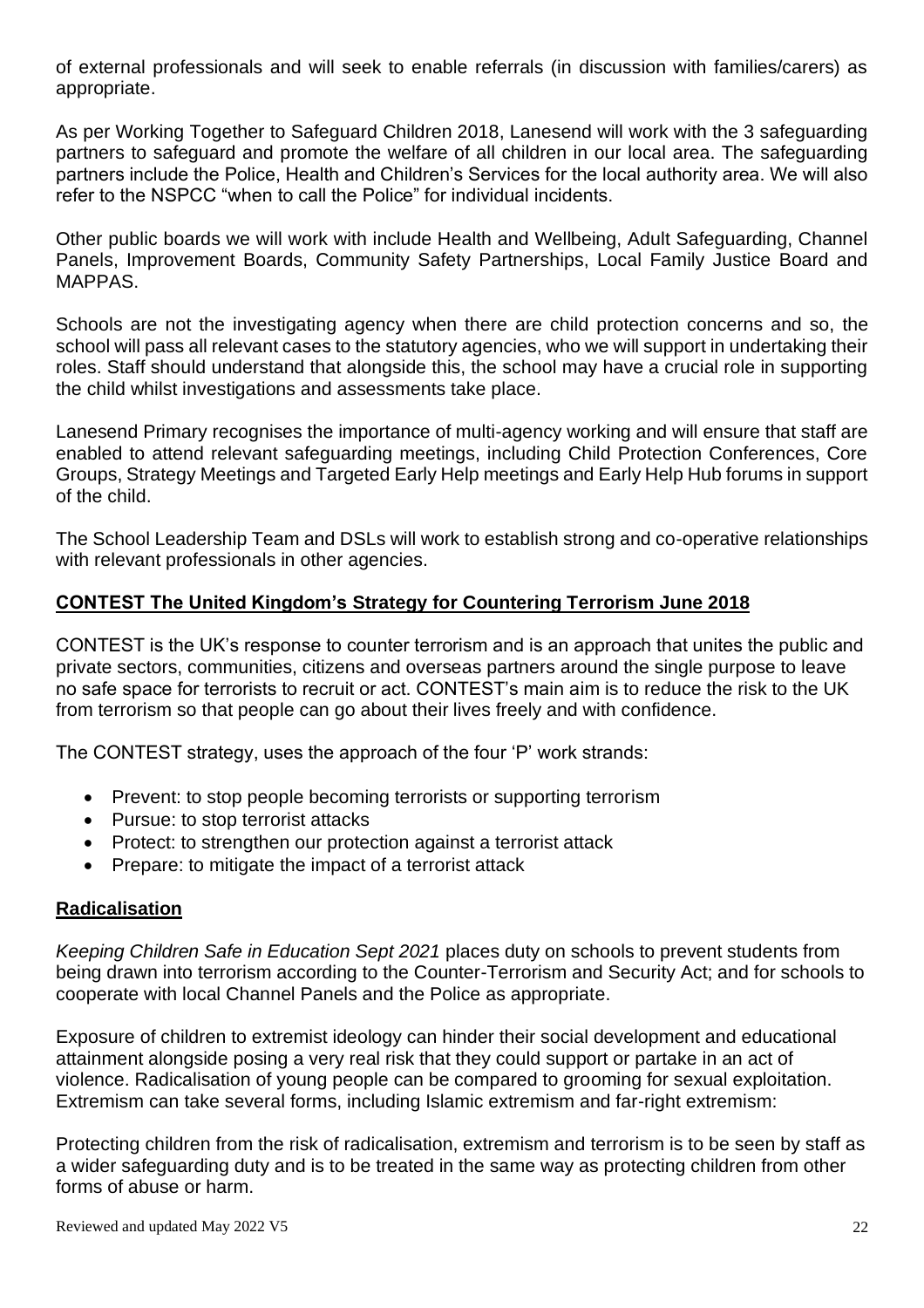Radicalisation – Refers to the process by which a person comes to support terrorism and extremist ideologies associated with terrorist groups.

Extremism – Is the vocal or active opposition to our fundamental values, including democracy, the rule of law, individual liberty and the mutual respect and tolerance of different faith and beliefs. This also includes calling for the death of members of the armed forces.

Terrorism – Is an action that endangers or causes serious violence to a person / people; causes serious damage to property; or seriously interferes or disrupts an electronic system. The use or threat must be designed to influence the government or to intimidate the public and is made for the purpose of advancing a political, religious or ideological cause.

It appears a decision by a young person to become involved in violent extremism:

- may begin with a search for answers to questions about identity, faith and belonging
- may be driven by the desire for 'adventure' and excitement
- may be driven by a desire to enhance the self-esteem of the individual
- **•** is likely to involve identification with a charismatic individual and attraction to a group which can offer identity, social network and support
- is likely to be fuelled by a sense of grievance that can be triggered by personal experiences of racism or discrimination

The procedures within this policy and relevant statutory guidance, 'Working together to safeguard children' and 'Keeping Children Safe in Education' will be followed to protect children at risk of extremist ideology. Additionally, the school DSLs will make the decision about when it is appropriate to make a referral to the 'Channel Programme' (part of the government's PREVENT Strategy) which focuses on providing support at an early stage to people who are identified as being vulnerable to being drawn into terrorism.

Any such decision may be made in consultation with Hampshire Children's Services, the local police force, 101 service and The Department for Education dedicated helpline (02073407264)/email: [counter.extremism@education.gov.uk](mailto:counter.extremism@education.gov.uk)

A Prevent National Referral form must be completed and sent to -

[preventreferralshampshire@hampshire.pnn.police.uk.](mailto:preventreferralshampshire@hampshire.pnn.police.uk)

The Prevent referral forms are available from a DSL in school.

The DSL's will consider if it is appropriate to share any information with the new school or college in advance of a child leaving. Information would allow the new school to continue supporting victims of abuse or those who are currently receiving support through the 'Channel' programme.

#### **The Prevent Duty**

The Prevent duty is the statutory duty in the Counter-Terrorism and Security Act 2015 on specified authorities, in the exercise of their functions, to have due regard to the need to prevent people from being drawn into terrorism.

#### **https://www.gov.uk/government/publications/protecting-children-from-radicalisation-theprevent-duty**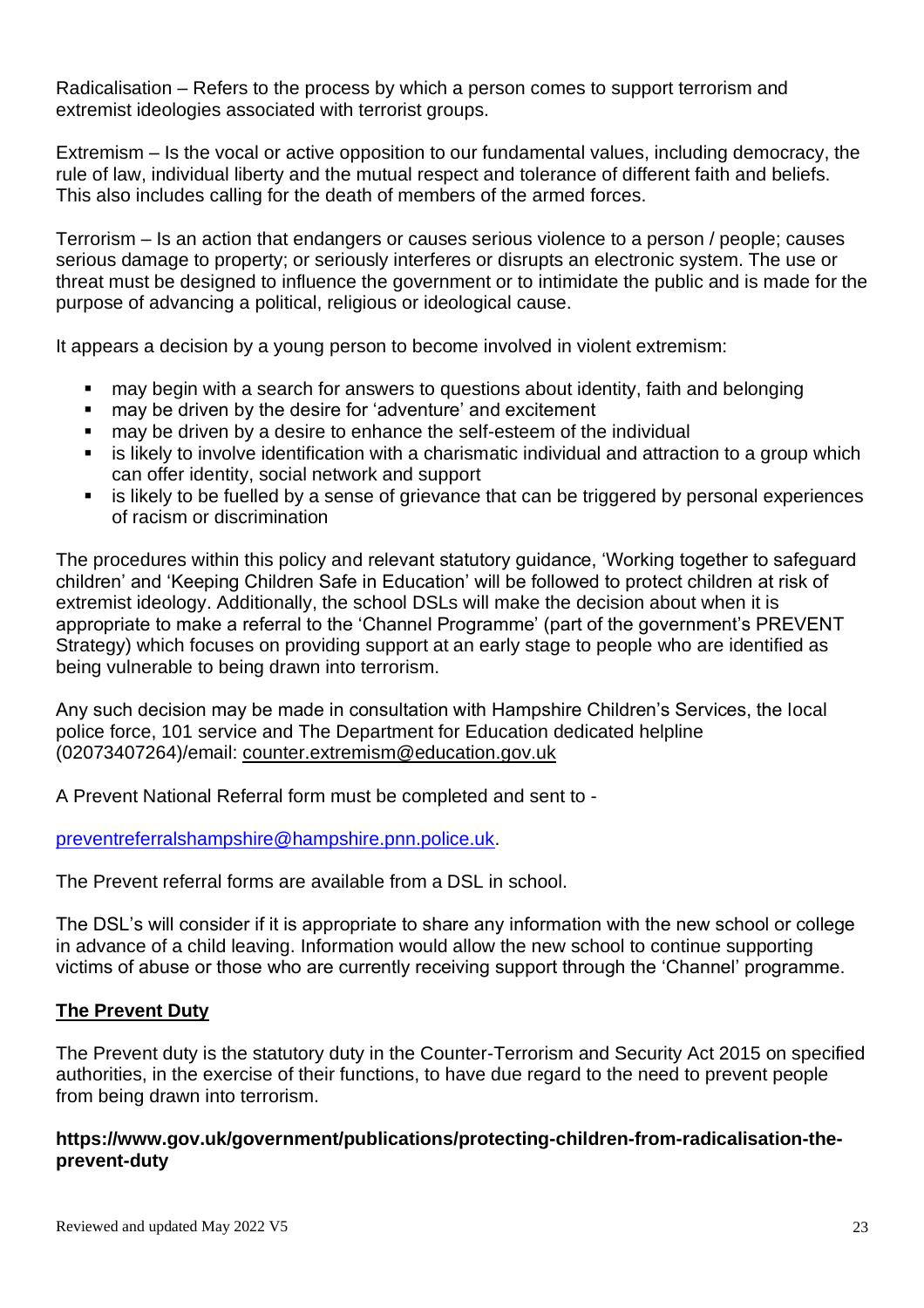In order for schools and childcare providers to fulfil the Prevent duty, it is essential that they are able to identify children who may be vulnerable to radicalisation, and know what to do when they are identified. Protecting children from the risk of radicalisation should be seen as part of schools' and childcare providers' wider safeguarding duties, and is similar in nature to protecting children from other harms (e.g. drugs, gangs, neglect, sexual exploitation), whether these come from within their family or are the product of outside influences.

This advice about the 'prevent duty' is for:

- school leaders, school staff and governing bodies in all local-authority-maintained schools, academies and free schools
- proprietors, governors and staff in all independent schools
- proprietors, managers and staff in childcare settings

All staff members are required to complete online PREVENT training, this is via the Isle of Wight Safeguarding Children Partnership and it forms part of the school's safeguarding induction. The training can be located via the following link – once completed, certificates must be given to the Team Around the Child (TAC) team. A copy will be kept on record.

https://www.foundationonline.org.uk/login/index.php

For all instances of concern, follow the school safeguarding procedure protocol using the Edukey safeguarding system to share concerns immediately with one of the school DSLs

For further information about the Prevent Duty contact Caroline Sice or Hannah Holmes.

#### **Female Genital Mutilation (FGM)**

There are a range of potential indicators that a child or young person may be at risk of FGM:

- Knowing that the family belongs to a community in which FGM is practised and is making preparations for the child to take a holiday, arranging vaccinations or planning absence from school;
- The child may also talk about a special procedure/ceremony that is going to take place or a special occasion to 'become a woman'.
- Professionals should note that girls at risk of FGM may not yet be aware of the practice or that it may be conducted on them, so sensitivity should always be shown when approaching the subject.

Indicators that FGM may already have occurred:

- Prolonged absence from school or other activities with noticeable behaviour change on return, possibly with bladder or menstrual problems;
- Difficulty walking, sitting or standing, and look uncomfortable;
- Spend longer than normal in the bathroom or toilet
- May complain about pain between their legs, or talk of something somebody did to them that they are not allowed to talk about.

Concerns relating to FGM should be shared immediately with the police and one of the school DSLs who will assess the information received and activate support via local safeguarding procedures, using national and local protocols for multi-agency liaison with police and children's social care. From October 2015, mandatory reporting duties became effective and these will be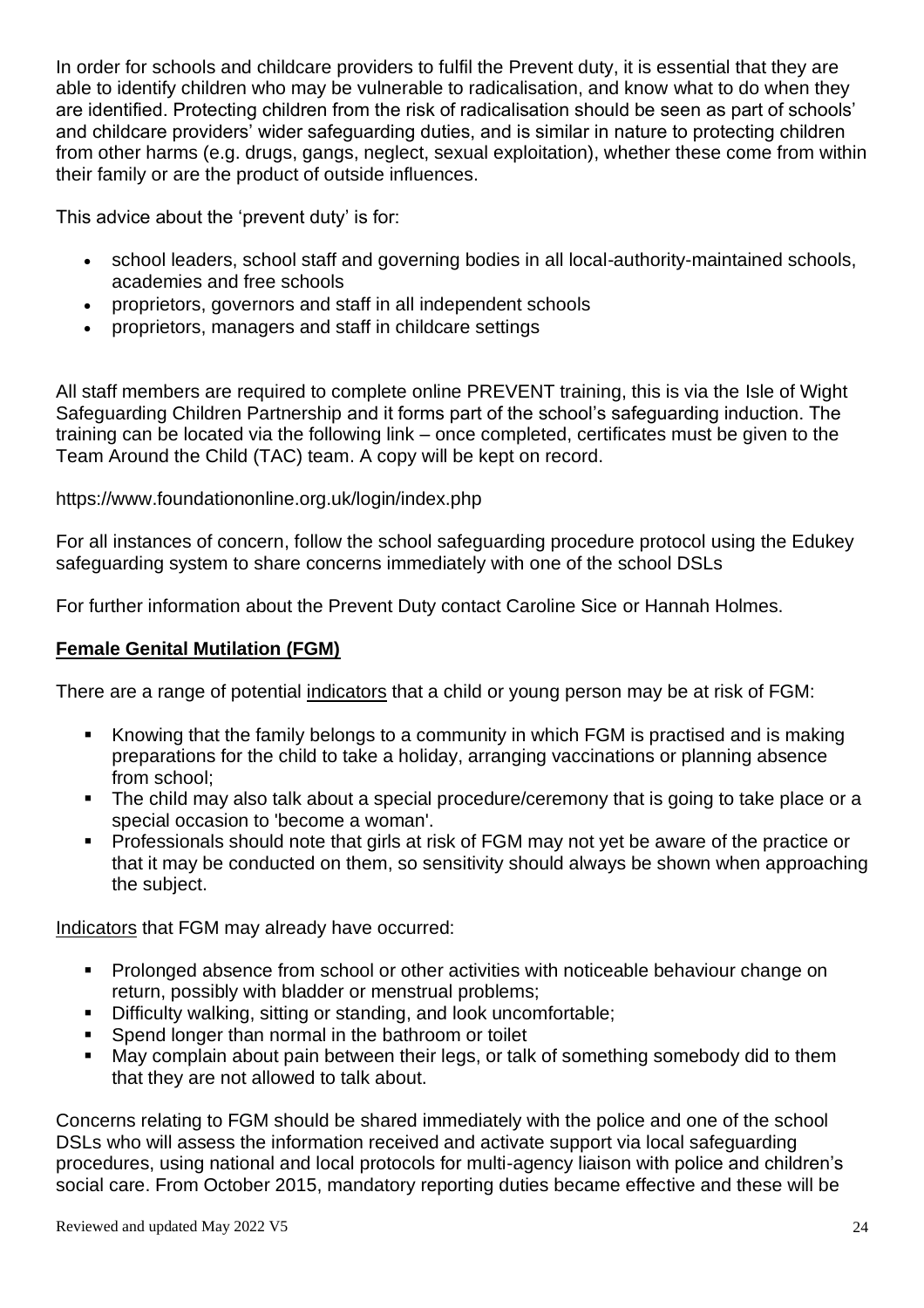adhered to in keeping with 'Keeping Children Safe in Education' guidance for school and colleges and the Serious Crime Act 2015.

All members of school staff have a duty of care and responsibility to be vigilant in their safeguarding responsibilities and to be mindful that child abuse can occur within all social groups regardless of religion, culture, social class or financial position. Children who have a disability are statistically subject to greater risk of abuse and are particularly vulnerable.

It is also important to remember that those who abuse children can be of any age, gender, ethnic group or background and it is important not to allow personal preconceptions to prevent recognition or action taking place.

#### **Domestic Abuse, Stalking and 'Honour' based abuse**

Domestic abuse can take many forms and can be perpetrated by both men and women. Domestic abuse can include physical, emotional, mental, sexual or financial abuse as well as stalking and harassment. Each situation in unique. Domestic abuse can occur during or after a relationship has ended.

The Domestic Abuse Act 2021 recognises the impact of domestic abuse on children, as victims in their own right, if they see, hear or experience the effects of abuse.

All children can witness and be adversely affected by domestic abuse in the context of their home life where domestic abuse and / or violence can have a serious, long lasting emotional and psychological impact on children. In some cases, a child may blame themselves for the abuse or may have had to leave the family home as a result.

Both the person who is carrying out the behaviour and the person to whom the behaviour is directed towards must be aged 16 or over and they must be "personally connected".

Young people can also experience domestic abuse within their own intimate relationships. This form of peer on peer abuse is sometimes referred to as 'teenage relationship abuse'.

Types of domestic abuse include intimate partner violence, abuse by family members, teenage relationship abuse and child / adolescent to parent violence and abuse. Anyone can be a victim of domestic abuse regardless of sexual identity, age, ethnicity, socio – economic status, sexuality or background and domestic abuse can take place inside or outside the home.

**Physical abuse** can take many forms from a push or shove to a punch, use of weapons, choking or strangulation. The abuse might also be happening to other people in the household, such as their children, siblings or pets.

**Sexual abuse** can include use of threats, force or intimidation to obtain sex, deliberately inflicting pain or combining sex and violence using weapons.

**Coercion, threats and intimidation** – it is important to establish the fears of the victim. In cases of Honour based abuse, there may be more than one abuser living in the home or community of the victim.

**Emotional abuse and isolation** – it may be present on its own or may have started long before physical violence began. Victims may be prevented from seeing family or friends and will often blame themselves to minimise the seriousness of emotional abuse.

Reviewed and updated May 2022 V5 25 **Children and pregnancy** – the presence of children can increase the risk of domestic abuse for the mother. The perpetrator may use the children to have access to the victim.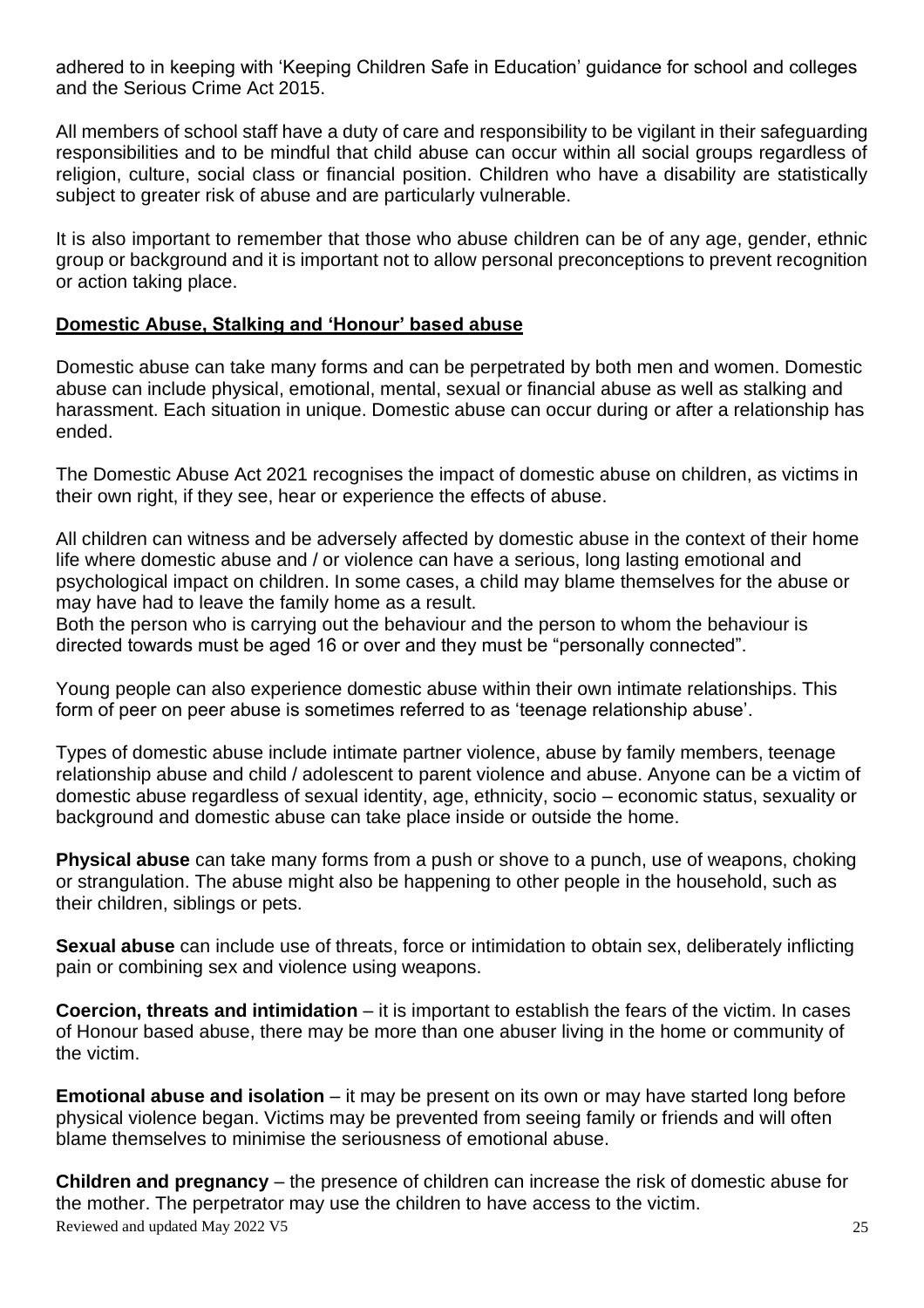**Financial** – victims of domestic abuse may be financially controlled by their partners and financial controls may impact on the safety options available to them.

If domestic abuse, stalking or honour based abuse is identified, the DSLs will follow the established school recording and referral processes. In immediate crisis, the individual must be advised to contact the police. In addition, the National Domestic Violence Helpline can be accessed on 0808 2000 247. Definitions of domestic abuse can be found in appendix 1.

With consent of the individuals, the DSLs can complete a DASH risk assessment indicator checklist. The checklist can be found in the safeguarding folder on the staff drive or at [www.safelives.org.uk.](http://www.safelives.org.uk/) Once completed, the DASH checklist must be shared with the local MARAC (multi-agency risk assessment conference) coordination. They can be contacted by calling 01983 538759 or emailing [safeguarding.team.iow@hampshire.pnn.police.uk](mailto:safeguarding.team.iow@hampshire.pnn.police.uk) using the MARAC referral form which can be accessed via the Team Around the Child (TAC) team.

The commissioned service provider for Domestic Abuse support on the Isle of Wight is called **'PARAGON'**. Referrals can be made via their helpline 0800 234 6266 or www.theyoutrust.org.uk

#### **Child Criminal Exploitation (CCE)**

Child Criminal Exploitation identifies individuals or groups who take advantage of an imbalance of power to coerce, control, manipulate or deceive a child into criminal activity in exchange for something the victim wants or needs. Threats of or actual violence may be used and can occur through the use of technology.

- Can affect any child (male or female) under 18 years
- Can affect any vulnerable adult over the age of 18 years
- Can include children being forced to work in cannabis factories, being coerced into moving drugs or money across the country (County Lines), forced to shoplift or pick pocket or to threaten other young people.
- Can still be exploited even if the activity appears consensual
- Can involve force and / or enticement based methods of compliance and is often accompanied by violence or threats of violence
- Can be perpetrated by individuals or groups, male or females and young people or adults
- Is typified by some form or power imbalance in favour of those perpetrating the exploitation. Whilst age may be the most obvious, this power imbalance can also be due to a range of other factors including gender, sexual identity, learning difficulties, communication ability cognitive ability, physical strength, status and access to economic or other resources.
- Can include vehicle crime and threatening / committing serious violence.
- Children can be trapped, as they or their families may be threatened with violence and they may be coerced or entrapped into debt or carrying weapons. They may carry weapons as a form of protection.

We recognise that children (both male and female) involved in Criminal Exploitation & Sexual Exploitation, need to be treated as victims themselves (particularly older children), even though they may commit crimes themselves.

Some of the following can be indicators of both child criminal and sexual exploitation where children;

- Appear with unexplained gifts, money, or new possessions
- Associate with other children involved in exploitation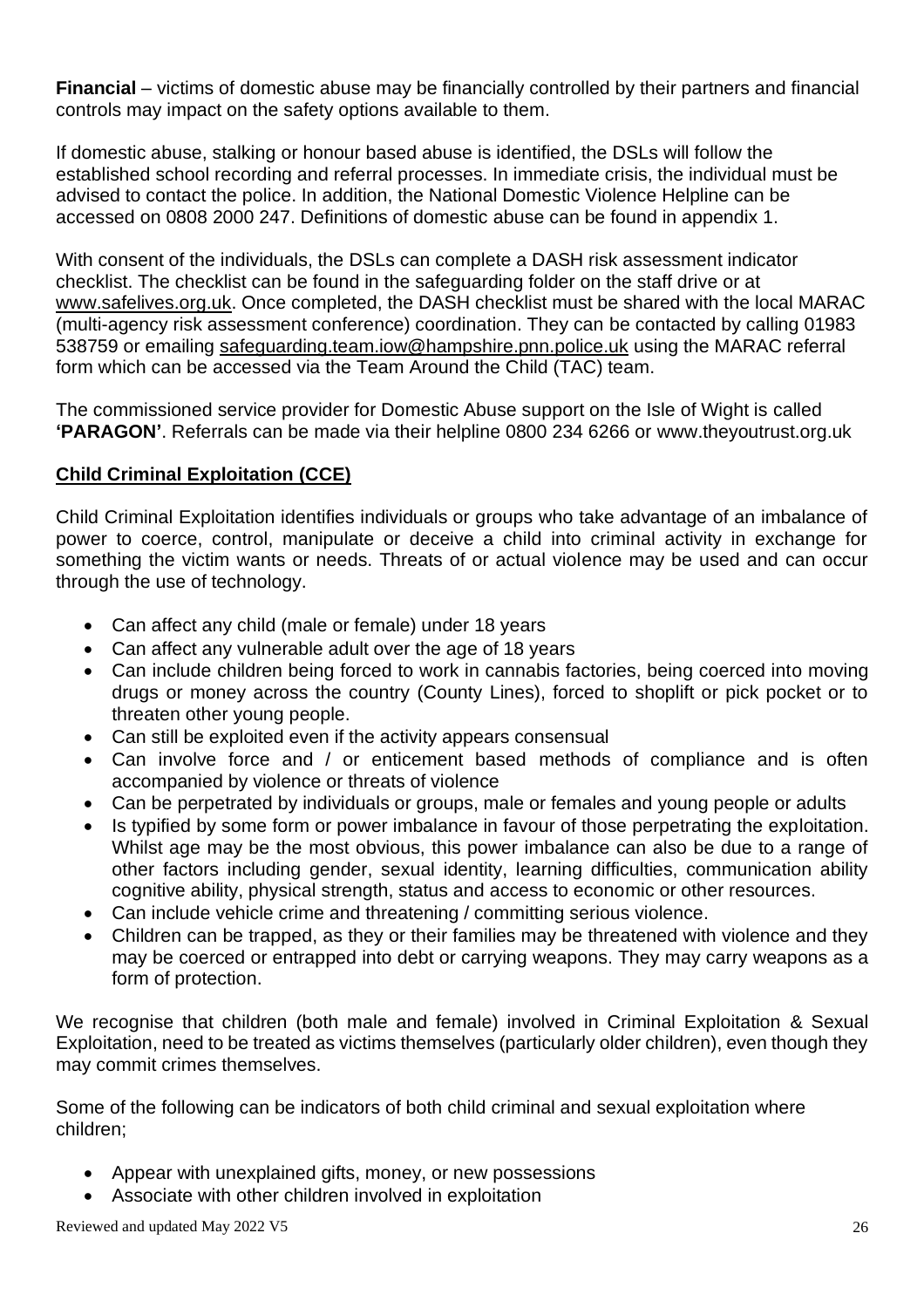- Suffer from changes in emotional well-being
- Misuse drugs and alcohol
- Go missing for periods of time or regularly come home late and
- Regularly miss school or education or do not take part in education

### **Child Sexual Exploitation (CSE)**

Child Sexual Exploitation (CSE) is a form of sexual abuse where children are sexually exploited for money, power or status.

It can involve violent, humiliating and degrading sexual assaults. In some cases, young people are persuaded or forced into exchanging sexual activity for money, drugs, gifts, affection or status. Consent cannot be given, even where a child may believe they are voluntarily engaging in sexual activity with the person who is exploiting them. CSE does not always involve physical contact; it can also occur through the use of technology. CSE can affect any young person under the age of 18, including 16 and 17 year olds who can legally consent to have sex. It may occur without the child's immediate knowledge, e.g. through others copying videos or images they have created and posted on social media. Some children may not realise they have been exploited (e.g, they believe they are in a romantic relationship).

As above, different forms of harm often overlap, such as criminal exploitation (including county lines) and sexual exploitation.

CSE can be a one-off occurrence or a series of incidents over time and range from opportunistic to complex organized abuse. It can involve force and / or enticement-based methods of compliance and may or may not be accompanied by violence or threats of violence.

The indicators of CSE are often similar to those above for child criminal exploitation. However, some additional specific indicators that may be present in CSE are children who –

- Have older boyfriends or girlfriends
- Suffer from sexually transmitted infections, display sexual behaviours beyond expected sexual development or become pregnant

The DSLs will follow the established school recording and referral processes including the use of the child exploitation risk assessment form (CERAF) for suspected exploitation. The CERAF assessment will be used as a tool by one of the school DSLs to highlight the risk of child sexual exploitation (CSE) or trafficking. Current templates will be accessed from the Isle of Wight Safeguarding Children's Board website -http://www.iowscp.org.uk/child-exploitation3.

Further information can be found in the 'Child sexual exploitation: definition and guide for practitioners' document – [www.gov.uk/government/publicaitons/child-sexual-exploitation-definition](http://www.gov.uk/government/publicaitons/child-sexual-exploitation-definition-and-guide-for-practitioners)[and-guide-for-practitioners.](http://www.gov.uk/government/publicaitons/child-sexual-exploitation-definition-and-guide-for-practitioners)

#### **County Lines**

County Lines is term used to describe gangs and organised criminal networks involved in exporting illegal drugs (primarily crack cocaine and heroin) into one or more importing areas, using dedicated mobile phone lines or other form of "deal line".

Lanesend recognise that children may be exploited to move and store drugs and money. Offenders will use coercion, intimidation, violence and weapons to ensure children and young people comply with their requests. Children can be recruited to move drugs and money between locations and can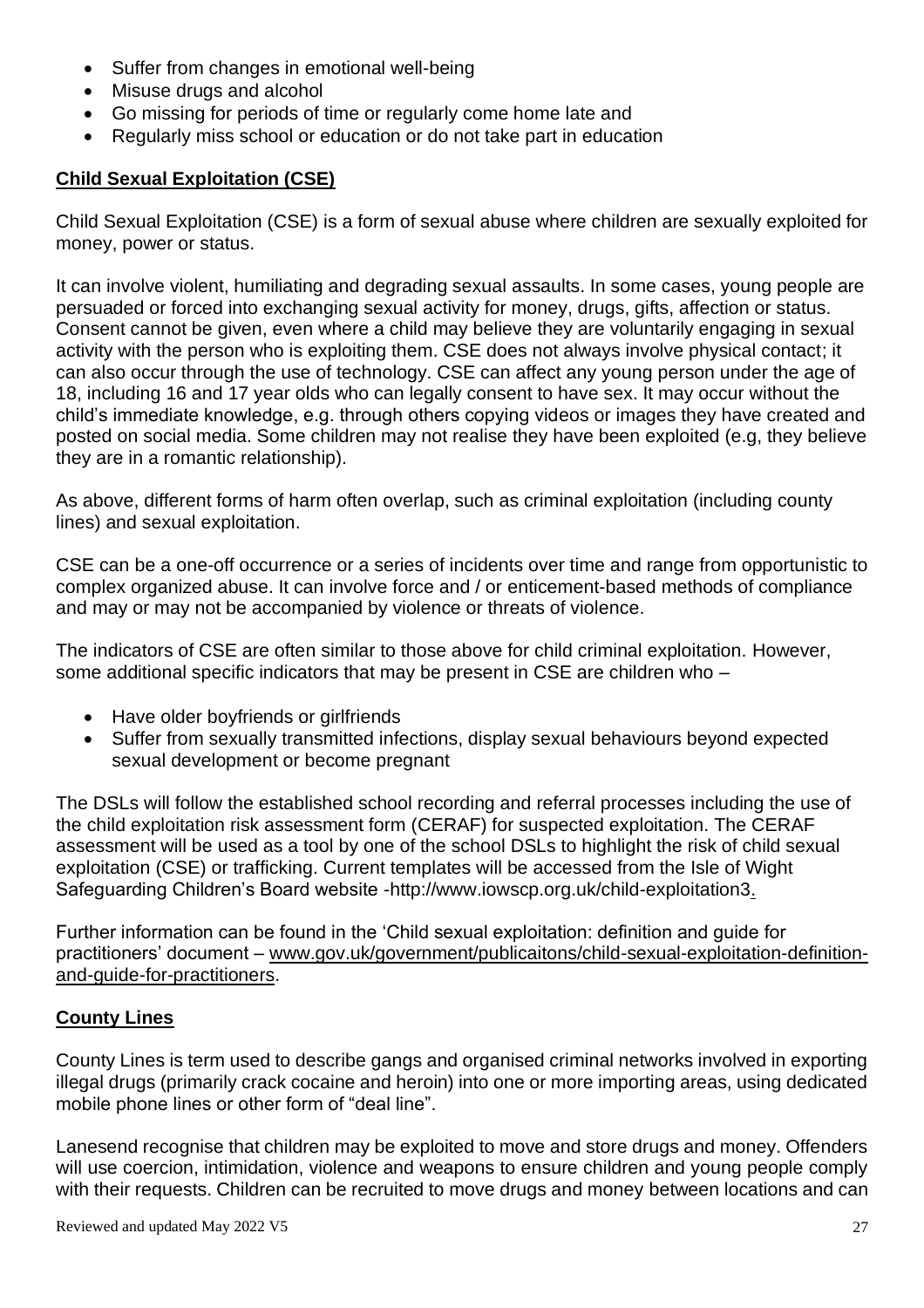easily be trapped by this type of exploitation as county line gangs create drug debts and can threaten serious violence and kidnap towards victims and their families if they attempt to leave the county lines network. Offenders will often use coercion, intimidation, violence (including sexual violence) and weapons to ensure compliance of victims.

Lanesend primary recognise that children can be targeted and recruited into county lines in a number of locations including schools. Children are also increasingly being targeted and recruited online using social media.

Including the CCE indicators above, there may be additional specific indicators that may be present where a child is criminally exploited through involvement in county lines; such as –

- Children go missing and are subsequently found in areas away from their home
- Children have been the victim or perpetrator of serious violence (e.g knife crime)
- Children are involved in receiving requests for drugs via a phone line, moving drugs, handing over and collecting money for drugs
- Children are exposed to techniques such as 'plugging', where drugs are concealed internally to avoid detection
- Children are found in accommodation that they have no connection with, often called a 'trap house or cuckooing' or hotel room where there is drug activity
- Children owe a 'debt bond' to their exploiters
- Children have their bank accounts used to facilitate drug dealing

Lanesend Primary recognise that children could be vulnerable to county lines activity or exploitation and a significant sign could be a child missing from education for a period of time (refer to Missing Child Policy). The child could potentially have been trafficked to transport drugs and immediate action must take place. As well as the Police and Children's Services, a referral to the National Crime Agency (human trafficking) should be considered.

#### **Mental Health**

Staff recognise that mental health concerns can be an indicator that the child could have suffered or is at risk of suffering abuse, neglect or exploitation. Mental health can have an impact on the child's behaviour and ability to learn. Staff are well placed to observe children on a day-to-day basis and share any concerns they have for the mental wellbeing of a child with a DSL in school.

The Team Around the Child (TAC) team, have attended Mental Health First Aid training and are able to suitably refer children and families to professionals in the field for further support. There is guidance, advice and resources available from Public Health England, which helps to support and promote children and young people's emotional health and wellbeing.

#### **Allegations of abuse made against other children (peer on peer abuse)**

At Lanesend Primary School, we believe that all children have a right to attend school and learn in a safe environment. Children should be free from harm by adults in the school and other pupils. We recognise that abuse can take place inside and outside of school, or online. The abuse may be taking place, even if not reported.

Peer on peer abuse will never be tolerated and will always be taken seriously. Peer on peer abuse can include:

- Prejudiced based and discriminatory bullying
- Abuse within intimate, personal relationships between peers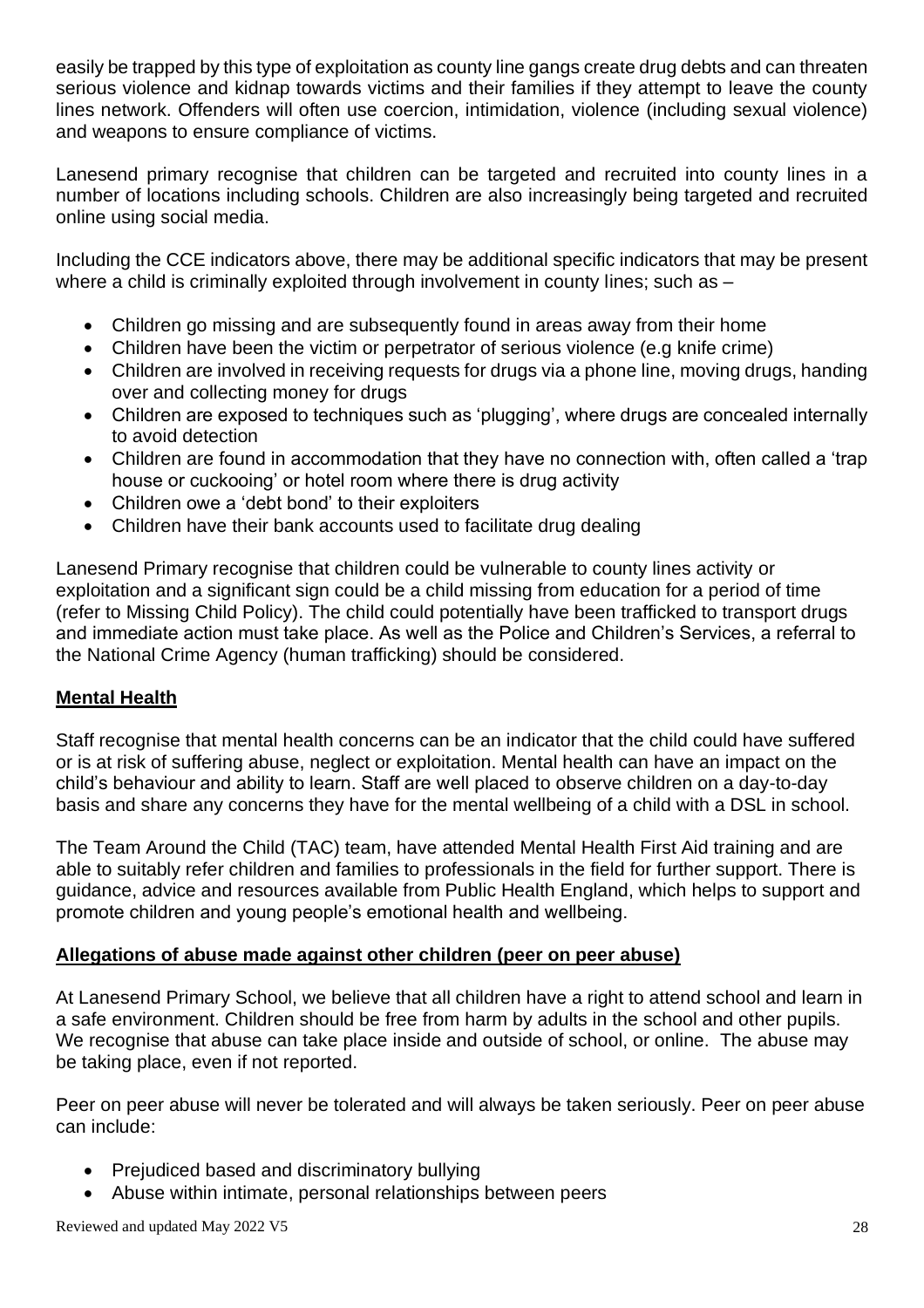- Physical abuse (hitting, kicking, shaking, biting, hair pulling or other physical harm)
- Online abuse, which facilitates, threatens and / or encourages sexual violence.
- Sexual violence and sexual harassment including causing someone to engage in sexual activity without consent, such as forcing someone to strip, touch themselves sexually or to engage in sexual activity with a third party.
- Sexting / Sexual imagery. Non consensual sharing of indecent nude and semi-nude images, and / or videos, especially around chat groups.
- Sharing of abusive images and pornography, to those who don't want to receive such contest.
- Abusive, harassing and misogynistic messages

Peer on peer incidents or abuse will be listened to, investigated and recorded immediately by an appropriate member of staff. If there is a repetitive nature of behaviour and it falls under the category of peer on peer abuse, a DSL will be contacted. All victims, perpetrators and other children affected will all be supported appropriately by school staff.

If there is a safeguarding concern, the DSL will decide on the appropriate action(s) the school will follow.

The process for reporting this concern and delivery of subsequent action(s) taken will be consistent with the safeguarding protocol documented within this policy.

#### **Child – on - child sexual violence and sexual harassment**

Sexual violence and sexual harassment can occur between two children of any age and sex. It can occur through a group of children sexually assaulting or sexually harassing a single child or group of children. Sexual violence and harassment can occur online and face to face (both physically and verbally) and are never acceptable.

All staff are to maintain a mindset of, **'it could happen here'.** Sexual violence and sexual harassment is never acceptable and will not be tolerated.

Victims of sexual violence and sexual harassment will find the experience stressful and distressing. Girls are more likely to be victims and boys are more likely to be the perpetrators.

Staff should act on any concerns immediately. Abuse that happens online will be treated just as seriously as face to face abuse. Addressing inappropriate behaviour can help prevent abusive / violent behaviour.

Sexual violence and sexual harassment can take place within intimate personal relationships between peers. There may also be links to child sexual exploitation and child criminal exploitation.

Staff may confiscate devices for evidence to hand to the Police, if the report includes online elements. It is important to remember that certain children may face additional barriers to telling someone because of their vulnerability, disability, gender, ethnicity and / or sexual orientation.

All reports will be taken seriously and victims must be reassured, supported and kept safe. It is essential that written records are made and uploaded to Edukey.

When a report of sexual violence has been made, the DSL should make an immediate risk and needs assessment. This needs to consider the victim (especially their protection and support), whether there may have been other victims, the alleged perpetrators and all the other children;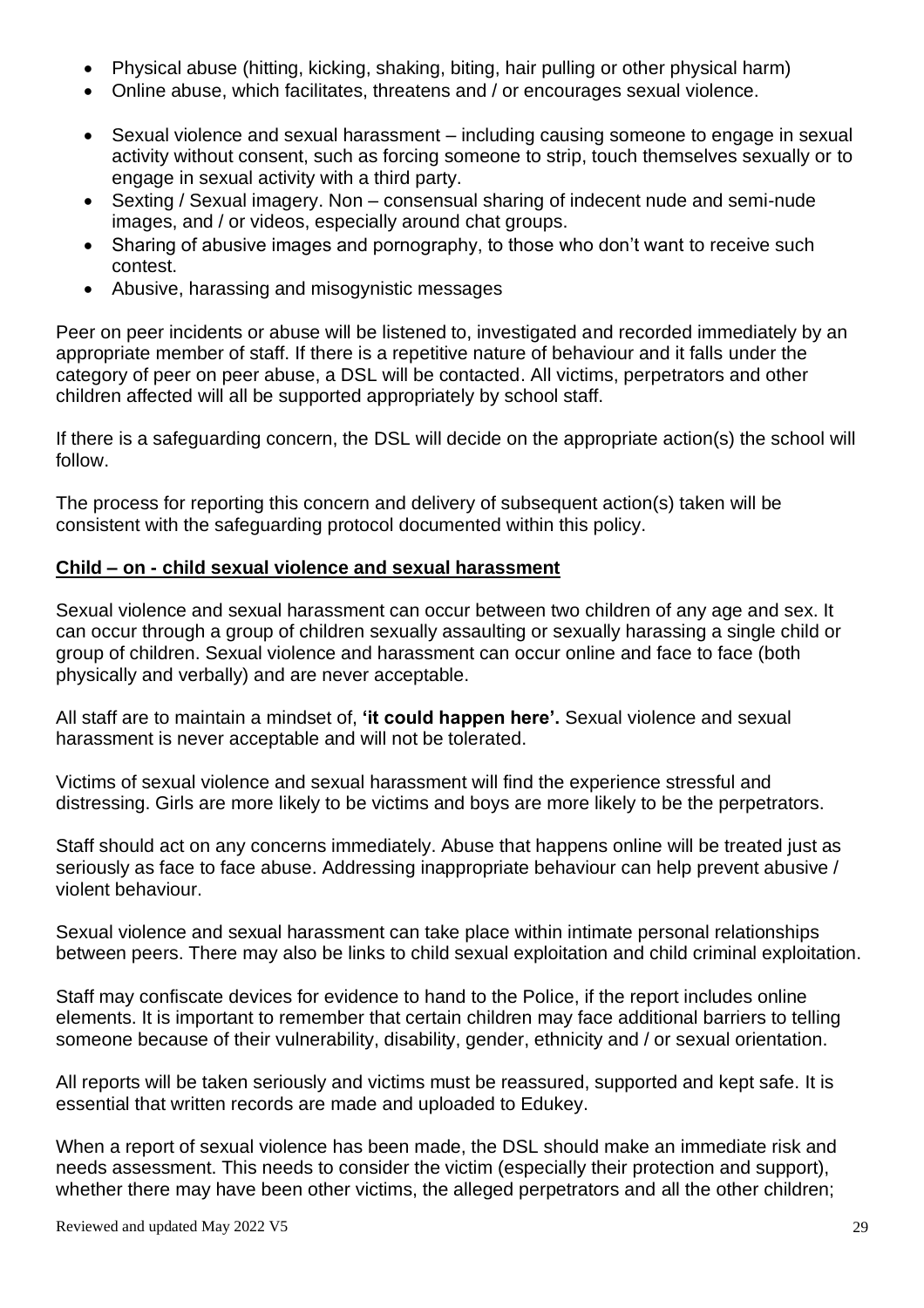especially any actions that are appropriate to protect them from the alleged perpetrators or from future harms.

#### **Upskirting**

Upskirting typically involves taking a picture under a person's clothing without permission, with the intention of viewing their genitals or buttocks to obtain sexual gratification or cause the victim humiliation, distress or alarm.

As of April 2019, 'upskirting' has become a criminal offence across England and Wales under the Voyeurism / Upskirting Act and offenders can now be arrested and sent to prison for up to 2 years and placed on the sex offenders register.

The process for reporting this concern and delivery of subsequent action(s) taken, will be consistent with the safeguarding protocol documented within this policy. Refer to Mobile Phone policy also.

#### **Serious Violent Crime**

Lanesend Primary recognises the Serious Violence Strategy 2018 which identifies offences such as knife and gun crime and the impact of serious violent crime on individuals and the community.

All staff and volunteers understand indicators which may signal that children are at risk from or are involved with serious violent crime. These indicators may include the following –

- Increased absence from school
- A change in friendships and relationships with older individuals or groups
- A significant decline in academic performance
- Signs of self-harm
- A significant change in wellbeing
- Signs of assault or unexplained injuries
- Unexplained gifts or new possessions could also indicate that children have been approached by, or are involved with individuals associated with criminal networks or gangs and may be at risk of criminal exploitation

The following risk factors may increase the likelihood of involvement in serious crime –

- Being male
- Having been frequently or permanently excluded from school
- Having experience child maltreatment
- Having been involved in offending such as theft or robbery

#### **Allegations against members of staff & volunteers (Whistle Blowing)**

Lanesend Primary recognises that it is possible for staff (including supply staff) and volunteers and contractors to behave in a way that might cause harm to children and takes seriously any allegation received.

Concerns of risk of harm would include staff members (including supply staff) or volunteers where they meet the harms threshold as below -

- Behaved in a way that has harmed a child or may have harmed a child
- Possibly committed a criminal offence against or related to a child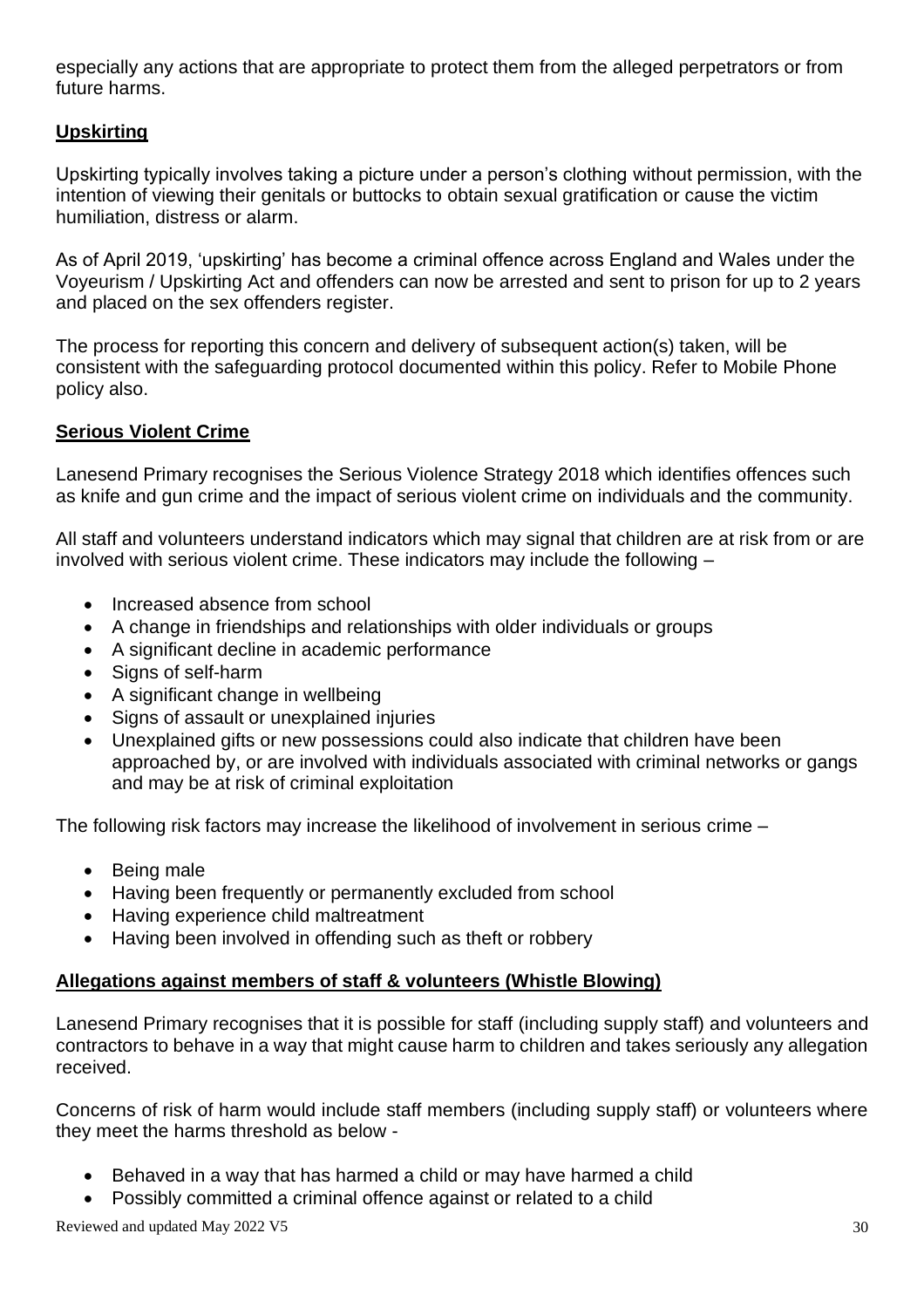- Behaved towards a child or children in a way that indicated he or she may pose a risk of harm to children; or
- Behaved or may have behaved in a way that indicates they may not be suitable to work with children.

When an allegation is made, it is always important to look after the welfare of the child and investigate and support the person subject to the allegation.

Any concern about the behaviour of a member of staff (including supply staff) or volunteer and contractors, or where an allegation of abuse is made against a member of staff (including supply staff), must immediately be reported to the Headteacher or in their absence the Assistant Headteacher who will refer to the Local Authority Designated Officer (LADO) to agree further action to be taken in respect of the child and staff member.

As of the 7 June 2021, the Isle of Wight Council LADO function is transferring to Hampshire County Council, Children's Services. This new arrangement will provide full time LADO cover for the IOW.

The LADOs are currently Barbara Piddington and Mark Blackwell and they can be contacted via telephone; **01962 876364** or by email[; child.protection@hants.gov.uk.](mailto:child.protection@hants.gov.uk) Allegations against a teacher who is no longer teaching or historical allegations will be referred to the Police.

Any concern or allegation against the Headteacher should be reported to the Chair of Trustees (Ian Carrington) without informing the Headteacher.

The Headteacher will also discuss with the Supply Teacher agency whether it is appropriate to suspend the supply teacher or redeploy them to another part of the school, whilst an investigation is carried out. The agency will need to liaise and be fully involved with the enquiries from the LADO, Police and / or Children's Services as required.

Any allegation of abuse will be dealt with in a fair and consistent way that provides effective protection for the child and at the same time supports the adult who is the subject of the allegation.

In some circumstances a member of staff will, without prejudice, be asked to take a period of paid leave pending the results of the investigation. Similarly, a volunteer may without prejudice be asked to take a period of leave from their voluntary position pending the results of the investigation. We will provide the individual with a named contact at school if they are suspended.

Lanesend Primary school will make every effort to maintain confidentiality and guard against unwanted publicity while an allegation is being investigated or considered.

Malicious allegations against staff will be investigated and managed by the Headteacher and, if appropriate, a committee of trustees.

Staff who are concerned about the conduct of a colleague may worry that they have misunderstood the situation and they will wonder whether a report could jeopardise their colleague's career. All staff must remember that the welfare of a child is paramount. The school's Safeguarding and Child Protection Policy and Code of Conduct Policy enable staff to raise concerns or allegations in confidence and for a sensitive enquiry to take place.

**All staff must be aware that it is a disciplinary offence not to report concerns about the conduct of a colleague that could place a child at risk**. **When in doubt – talk to the Headteacher or Assistant Headteacher.**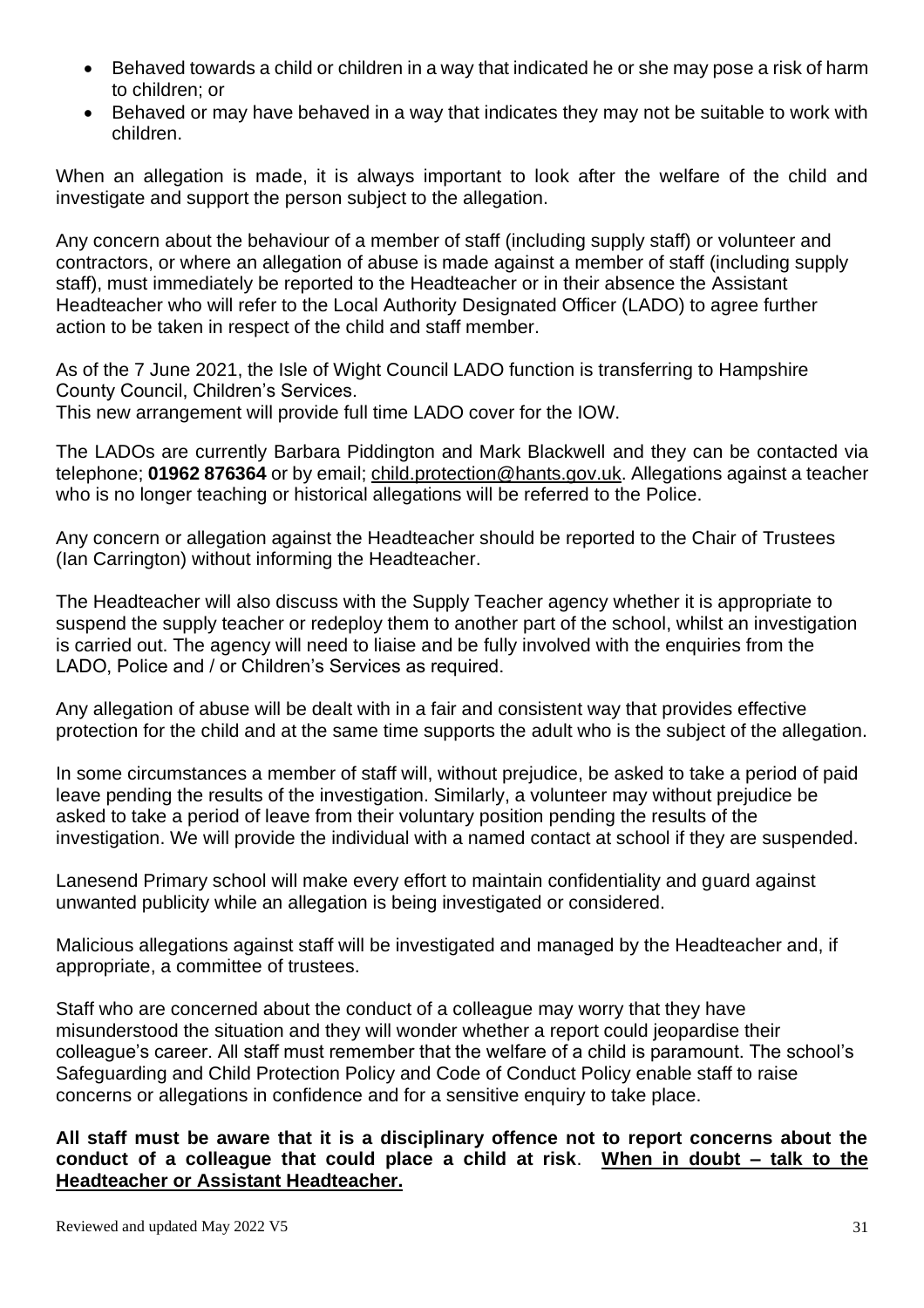There maybe concerns and allegations that do not meet the harm threshold set out above. These concerns my include suspicion, complaint or disclosure made by a child, parent or other adult within or outside the organization; or as a result of vetting checks undertaken.

A 'low-level' concern is still very significant and can be classed as an adult working in or on behalf of the school in a way that is inconsistent with the staff code of conduct, including inappropriate conduct outside of work and does not meet the allegations threshold. It may not be considered serious enough to consider a referral to the LADO.

'Low – level' concerns / behavior could include –

- Being over friendly with children
- Having favourites
- Taking photographs of children on their mobile phone
- Engaging with a child on a 1:1 basis in a secluded area, or behind a closed door
- Using inappropriate sexualized, intimidating or offensive language

All low-level concerns should be recorded in writing. The record will include details of the concern, the context in which the concern arose, and action taken. All records will be kept confidential.

For specific guidance on how to respond to allegations against staff, please refer to the *"Procedures for Managing Allegations against Staff"* which can be found using the following link.

6.1 Allegations Against Staff or Volunteers | Hampshire, Isle of Wight, Portsmouth and Southampton [\(hipsprocedures.org.uk\)](https://hipsprocedures.org.uk/lkyyst/adults-who-pose-a-risk-of-harm-to-children/allegations-against-staff-or-volunteers)

This document is to be read in conjunction with 'Handling Allegations of Abuse made against Adults who Work with Children and Young People – May 2009, Department for Children and Families'.

#### **Missing children**

Lanesend Primary School have a 'Missing Children Policy' which sets out the school procedures for dealing with the unlikely event of a child going missing when they are in the care of the school.

If a pupil is missing from education i.e. they are not attending school this may represent a potential indicator of abuse and neglect.

After reasonable attempts have been made to contact the family (where reasonably possible, Lanesend will hold more than one emergency contact number for each pupil), school will follow the IOWSCP procedure and protocol, referring to the Hampshire Children's Services Professionals Team via telephone; 0300 300 0901. If a looked after child (LAC) or a child who is open to a Social Care plan goes missing, school will refer the concern to the allocated Social Worker, (or in their absence refer to Hampshire Children's Services Professionals team) with immediate effect.

Children missing from education procedures will be followed where a child or young person has 10 days or more continuous absence from school without an explanation and/or has left school suddenly and the destination is unknown and/or has not taken up an allocated school place as expected. Any such concern will be reported to the Local Authority through the Education Welfare Service.

The school will also refer to Hampshire Children's Services any child being withdrawn from school with the intent to be electively home educated where there are safeguarding concerns.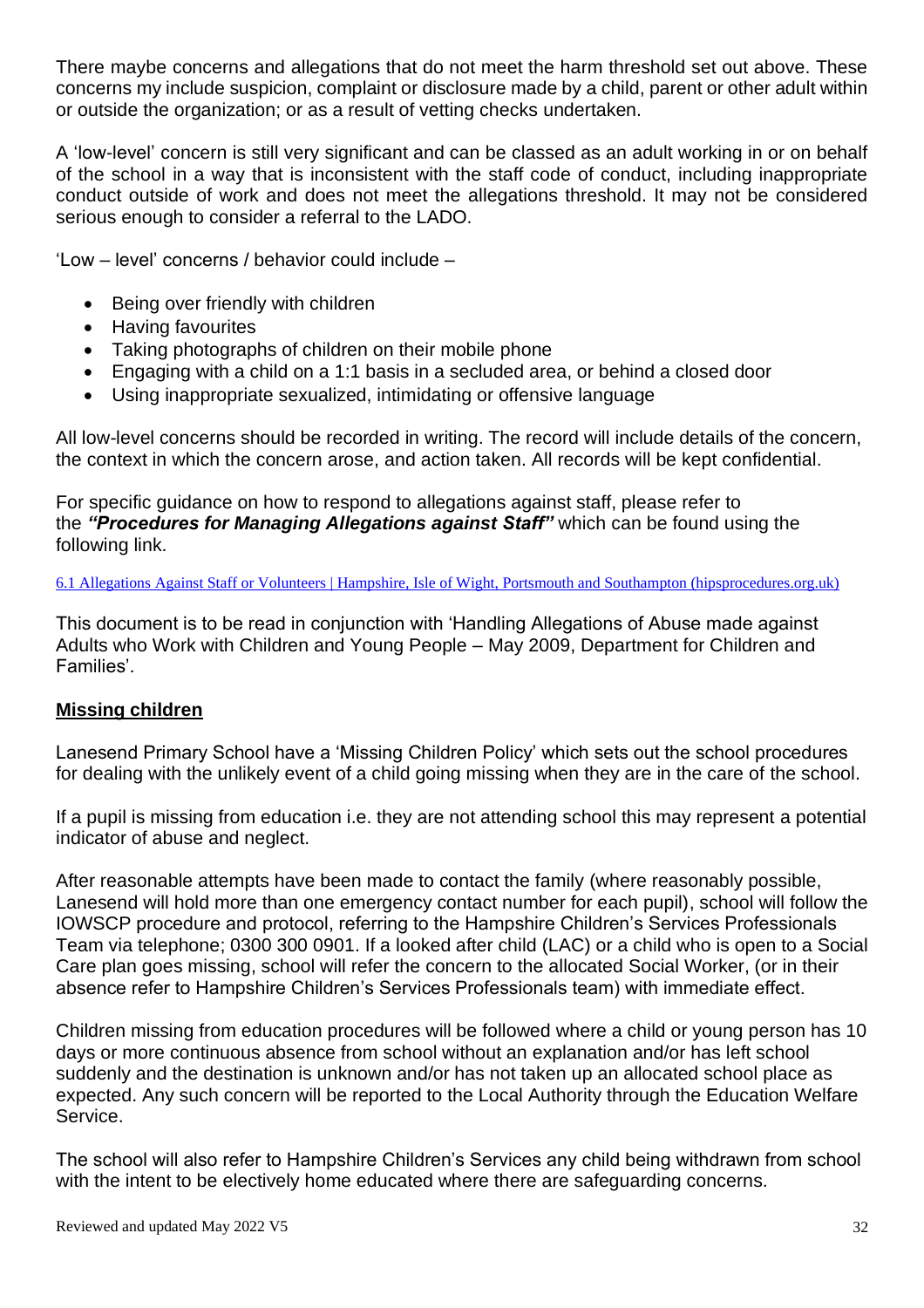All referrals linked to missing children will be made by one of the school DSLs.

#### **Child abduction and community safety incidents**

Child abduction is the unauthorized removal or retention of a minor from a parent or anyone with legal responsibility for the child. Child abduction can be committed by parents or other family members; by people known but not related to the victim (such as neighbours, friends and acquaintances); and by strangers.

Other community safety incidents in the vicinity of a school can raise concerns amongst children and parents, for example, people loitering nearby or unknown adults engaging children in conversation.

As children get older and are granted more independence (for example, as they start walking to school on their own), it is important they are given practical advice on how to keep themselves safe.

#### **Modern Slavery and the National Referral Mechanism**

Modern slavery encompasses human trafficking and slavery, servitude and forced or compulsory labour. Exploitation can take many forms, including: sexual exploitation, forced labours, slavery, servitude, forced criminality and the removal of organs.

#### **Private fostering**

Under certain conditions, a child might be cared for, as part of a private arrangement, by someone who is not their parent or a 'close relative'. This constitutes private fostering when the following conditions are met:

- $\blacksquare$  a child is under 16 years of age  $-$  18 if they have a disability
- the arrangement is for 28 days or longer
- the child's new carer does not have parental responsibility for the child and is not a close relative.

Close relatives are defined as step-parents, grandparents, brothers, sisters, uncles or aunts (whether of full blood, half blood or marriage/affinity).

By law parents and carers must notify the local authority of private fostering arrangements to safeguard and protect the child's welfare as well as ensuring the child, carer and parent are receiving appropriate support and help.

As a school, if we do become aware that a child or young person is being privately fostered, we will inform the carer/parent of their legal duty to notify Hampshire Children's Social Care; we will follow this up by contacting Hampshire Children's Social Care directly.

#### **Children with family members in prison**

There are approx. 200,000 children in England and Wales who have a parent sent to prison each year. These children are at risk of poor outcome including poverty, stigma, isolation and poor mental health.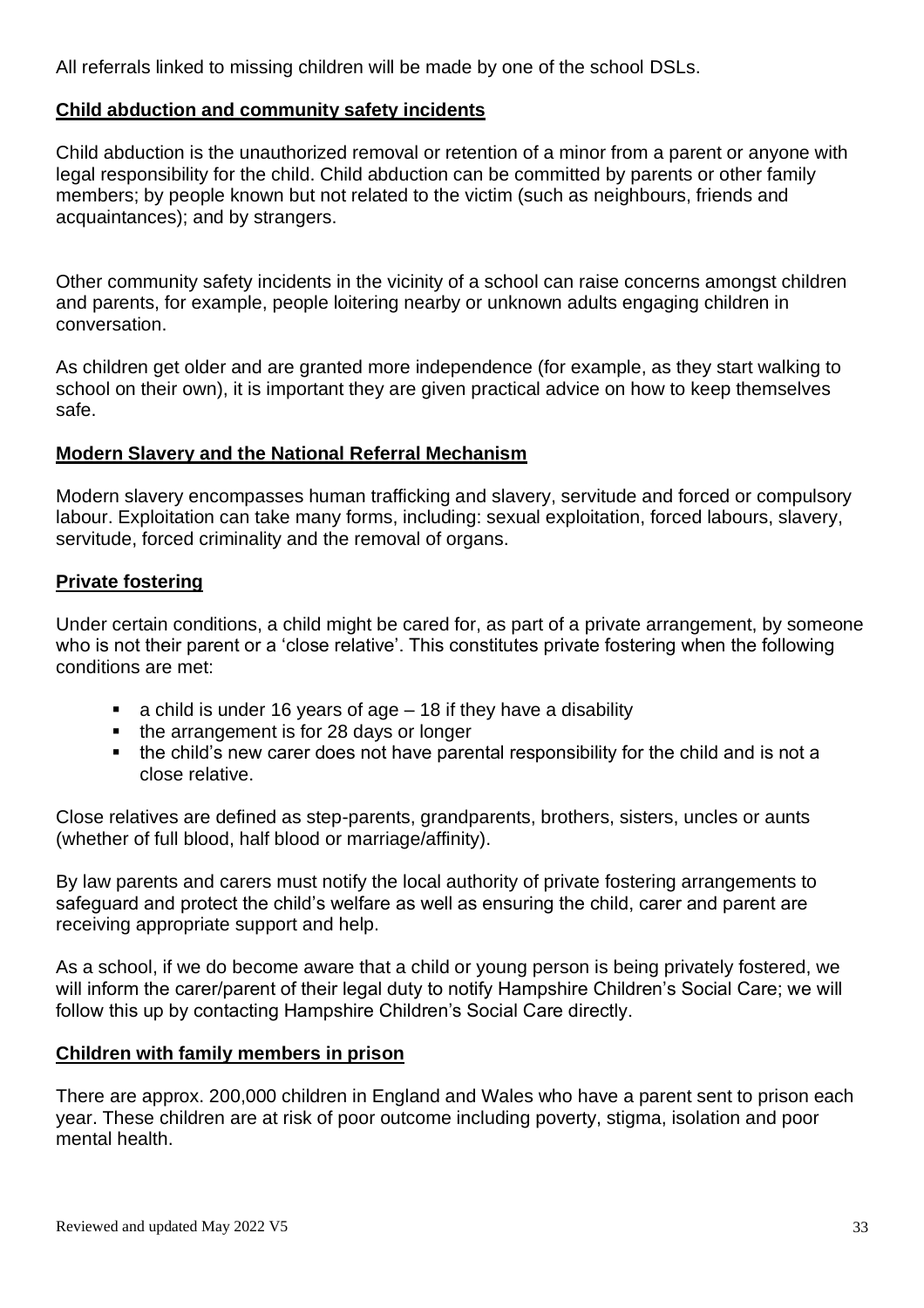Lanesend staff work closely with Barnardo's and their Community Support for Offenders Families (CSOF) programme to support the children affected by criminal activity within their family. We work with the families to help reduce the negative consequences for the children.

#### **Operation Encompass**

The Headteacher will be notified by the Police if they have been called to an incident of domestic abuse where there are children in the household who have experienced the domestic incident. This ensures that we have up to date relevant information about the child's circumstances and can enable support to be given to the child according to their needs.

#### **The Serious Crime Act 2015**

From the 3rd April 2017 a new offence of sexual communication with a child came into force. It is a criminal offence for an adult who intentionally communicates with a child under the age of 16 (whom the adult does not reasonably hold the belief for them to be aged 16 or over) with the purpose of obtaining sexual gratification if that communication is sexual in nature or its intent is to encourage that child to make a communication that is sexual. The offence includes talking sexually to a child online in a chatroom, sexually explicit SMS text messages to a child, along with inviting a child to communicate sexually. The offence can be heard in a magistrates or crown court and will carry a maximum jail sentence of 2 years, plus the offender will automatically be placed on the sex offenders register.

#### **Curriculum & staying safe**

Schools play an essential role in helping children to understand and identify the parameters of what is appropriate child and adult behaviour; what is 'safe'; to recognise when they and others close to them are not safe; and how to seek advice and support when they are concerned. Working Together to Safeguard Children (2018) states that the curriculum should ensure opportunities for "developing children's understanding, awareness and resilience". Lanesend Primary also provides age appropriate teaching to support Relationship, Sex and Health Education across all year groups. This is taught following the principles of keeping children safe and prepares the children for the world in which they are growing up in.

Lanesend Primary will use the curriculum to provide opportunities for increasing self-awareness, self-esteem, social and emotional understanding, assertiveness and decision making so that students have a range of contacts and strategies to ensure their own protection and understand the importance of protecting others. Systems have been established to support the empowerment of children to talk to a range of staff when they are in difficulty and to raise comments, complaints and feedback about their school experience. Children at Lanesend Primary will be listened to and heard and their concerns will be taken seriously and acted upon as appropriate. Records will be kept of reported incidents in line with guidance.

Specific systems outside of expected day to day classroom interaction and support include : *School Pupil Council, buddy system which could include supporting new pupils, playtime friends or class buddy activities across key stages, regular feedback questionnaires with groups of children, specific Anti-Bullying Policy (which can be found in the School office in the Policies folder or at www.lanesendprimary.co.uk), 'check-ins' both as a class and for individual children, Pupil Voice template/dialogue, 1:1 and group emotional support provision, wellbeing provision, interaction with the school Family Liaison Officer (FLO), Team Around the Child (TAC) team or conversations with the Headteacher.*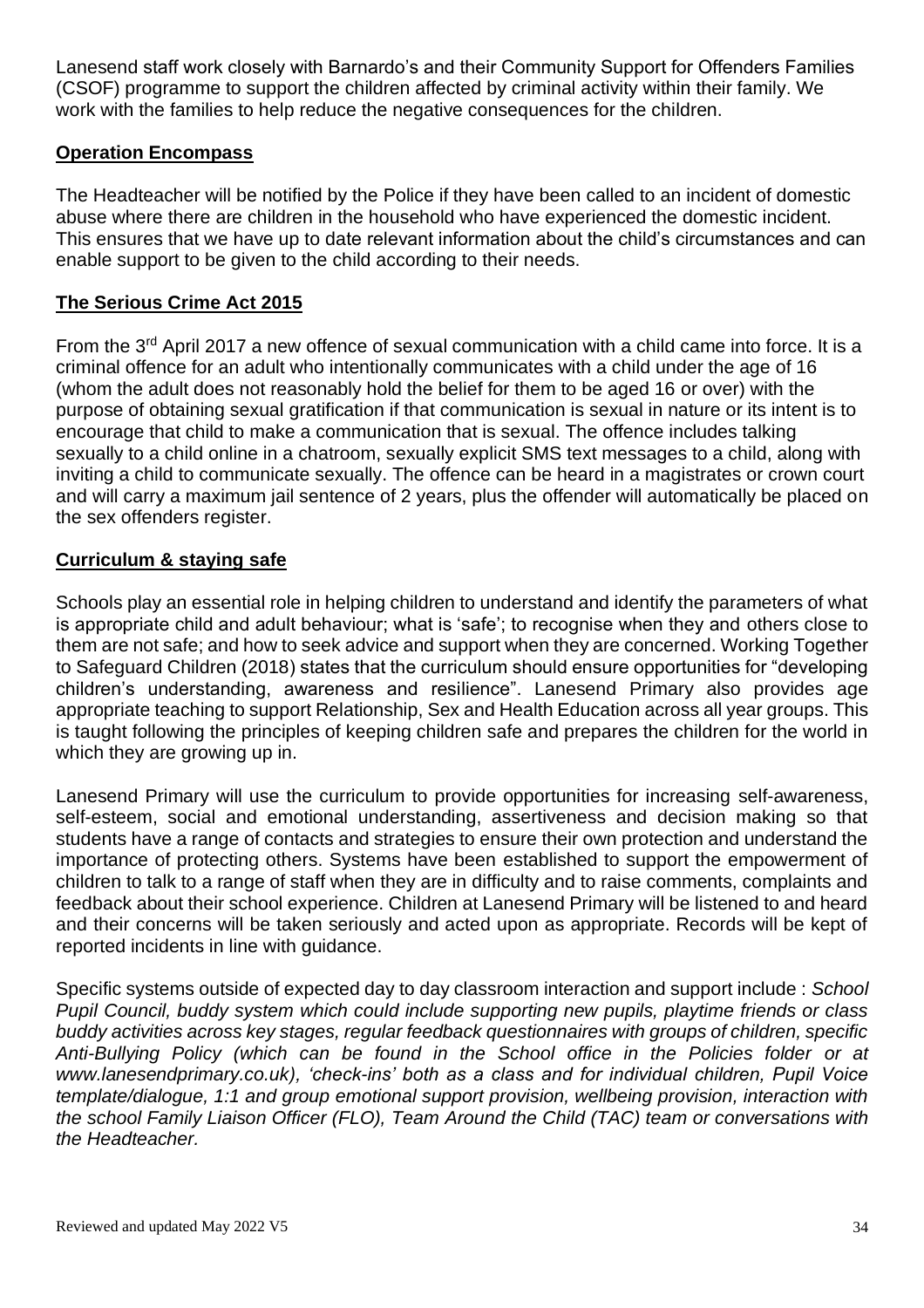#### **Elective Home Education (EHE)**

Whilst many home education children have an extremely positive learning experience, we know that this isn't the case for all and understand home education can mean some children are less visible to the services that are there to keep them safe and supported in line with their needs.

When a parent / carer have expressed their intention to remove a child from Lanesend, with a view to educating at home, we will invite families and professionals to meet together to ensure the parents / carers have considered what is in the best interest of each child. We understand this is particularly important where a child has SEND, is vulnerable and / or has a social worker.

#### **Photography & Images**

To protect children we will:

- Seek parental consent for photographs to be taken or published (for example, on our website or in newspapers or publications) and make all staff aware of those children who do not have permission to be photographed
- Only use school equipment such as the teacher/classroom iPad, unless given permission by the Headteacher
- Only take photos and videos of children to celebrate achievements or in keeping with learning activities
- Ensure that children are appropriately dressed
- Encourage children to tell us if they are worried about any photographs that are taken of them.

#### **E-Safety**

It is recognised that the use of new technologies presents particular challenges and risks to children both inside and outside of school Lanesend Primary will ensure a comprehensive curriculum response to enable all pupils/students to learn about and manage the associated risks effectively and will support families and the school community (including all members of staff) to become aware and alert to the needs of keeping children safe online. Detailed information can be found in the school's *e-Safety Policy*.

Lanesend recognise that online safety is paramount and can be categorised into four areas of risk.

**Content** – being exposed to illegal, inappropriate or harmful content (e.g – pornography, fake news, racism, misogyny, self-harm, suicide, anti – Semitism, radicalisation and extremism.

**Contact** – being subjected to harmful online interaction with other users (e.g – peer to peer pressure, commercial advertising and adults posing as children or young adults with the intention to groom or exploit them for sexual, criminal, financial or other purposes.

**Conduct** – Personal online behaviour that increases the likelihood of, or causes harm; for example, making, sending and receiving explicit images (e.g – consensual and non- consensual sharing of nudes and semi-nudes and / or pornography, sharing other explicit images and online bullying.

**Commerce –** risks such as online gambling, inappropriate advertising, phishing and/or financial scams.

We understand that we are responsible for ensuring appropriate level of security protection procedures are in place, in order to safeguard our IT systems, staff and learners and that we need to review the effectiveness of these procedures periodically to keep up with evolving cyber-crime technologies.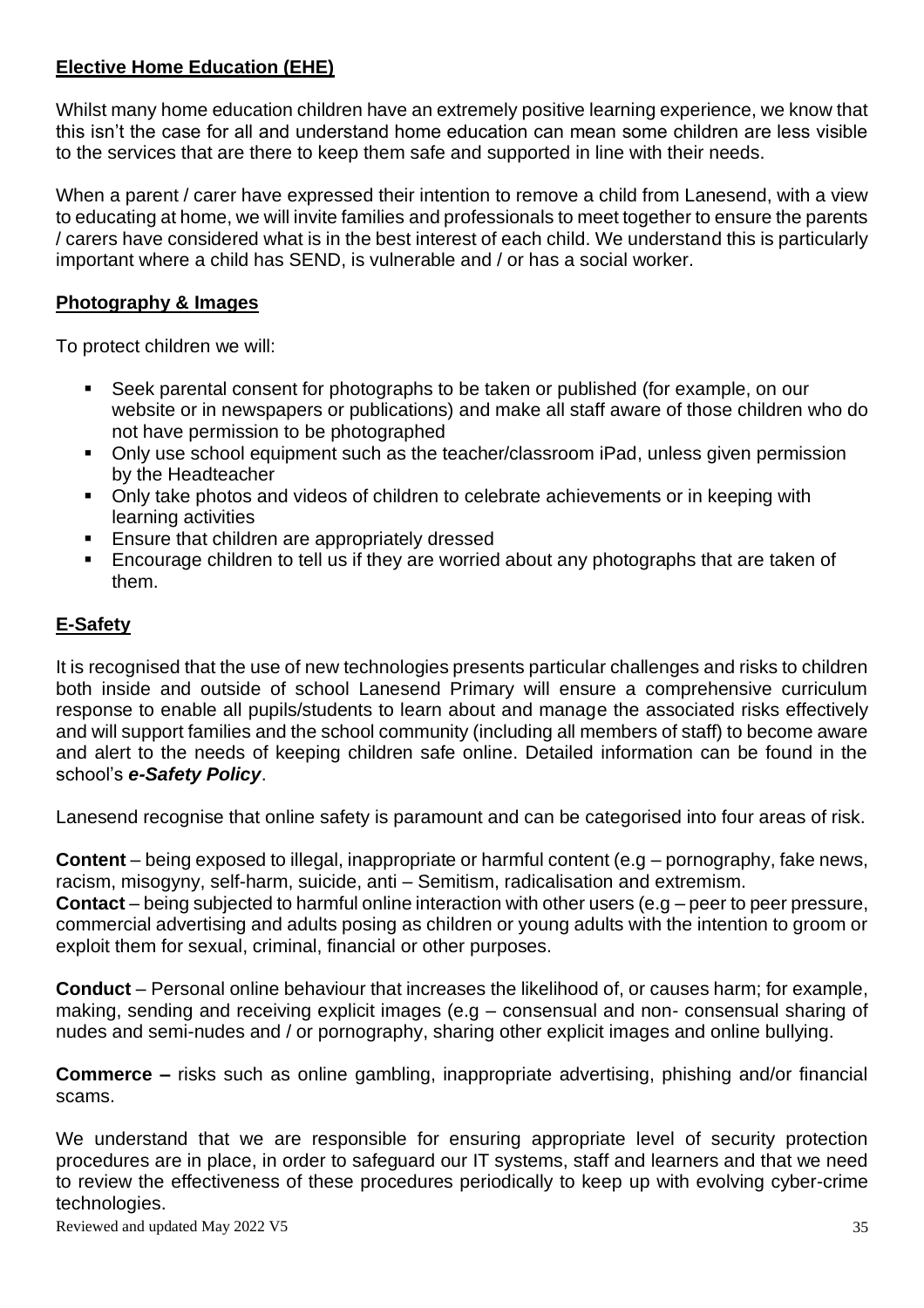#### **Cybercrime**

Cybercrime is a criminal activity committed using computers and/or the internet. It is broadly categorised as either 'cyber-enabled' (crimes that can happen off-line but are enabled at scale and at speed on-line) or 'cyber dependent' (crimes that can be committed only by using a computer). Cyber – dependent crimes include;

- Unauthorised access to computers (illegal 'hacking'), for example accessing a school's computer network to look for test paper answers or change grades awarded
- Denial of Service (Dos or DDoS) attacks or 'booting'. These are attempts to make a computer, network or website unavailable by overwhelming it with internet traffic from mulitiple sources and,
- Making, supplying or obtaining malware (malicious software) such as viruses, spyware, ransomware, botnets and Remote Access Trojans with the intent to commit further offence, including those above.

Staff at Lanesend understand that children with particular skill and interest in computing and technology may inadvertently or deliberately stray into cyber-dependent crime.

The DSL's can consider referring to the Cyber Choices programme, working with regional and local policing. The programme aims to intervene where young people are at risk of committing or being drawn into low level cyber-dependent offences and divert them to a more positive use of their skill and interests.

#### **Complaints**

The school has a *Complaints Procedure* available to families, pupils/students and staff who wish to report concerns. This can be found in the school foyer, online at the school website [www.lanesendprimary.co.uk,](http://www.lanesendprimary.co.uk/) and in the School Office in the Policies file. All reported concerns will be taken seriously and considered within the relevant and appropriate process. Anything that constitutes an allegation against a member of staff or volunteer will be dealt with under the specific *Procedures for Managing Allegations Against Staff.*

#### **The use of school premises by other organisations**

Where services or activities are provided separately by another body using the school premises, the Headteacher and Trustee Body will seek assurance that the organisation concerned has appropriate policies and procedures in place with regard to safeguarding children and child protection and that relevant safeguarding checks have been made in respect of staff and volunteers. If assurance is not achieved, an application to use premises may be refused.

#### **Security Code of Conduct – e.g. mobile phones, email, social media**

All staff have a responsibility for maintaining awareness of buildings and grounds security and for reporting concerns that may come to light. We operate within a whole-school community ethos and welcome comments from pupils/students, parents and others about areas that may need improvement as well as what we are doing well.

Reviewed and updated May 2022 V5 36 The main gate entrance to the school is locked at all times – the code for the lock is shared in strict confidence with staff and families with children who have a disability. The main gate code is unique to all other school gates. As staff enter and leave the school site car park, the gate must be closed and locked using the padlock. The main school door has camera monitoring and a keypad door entry system – the door code is shared in strict confidence with staff members. This code is changed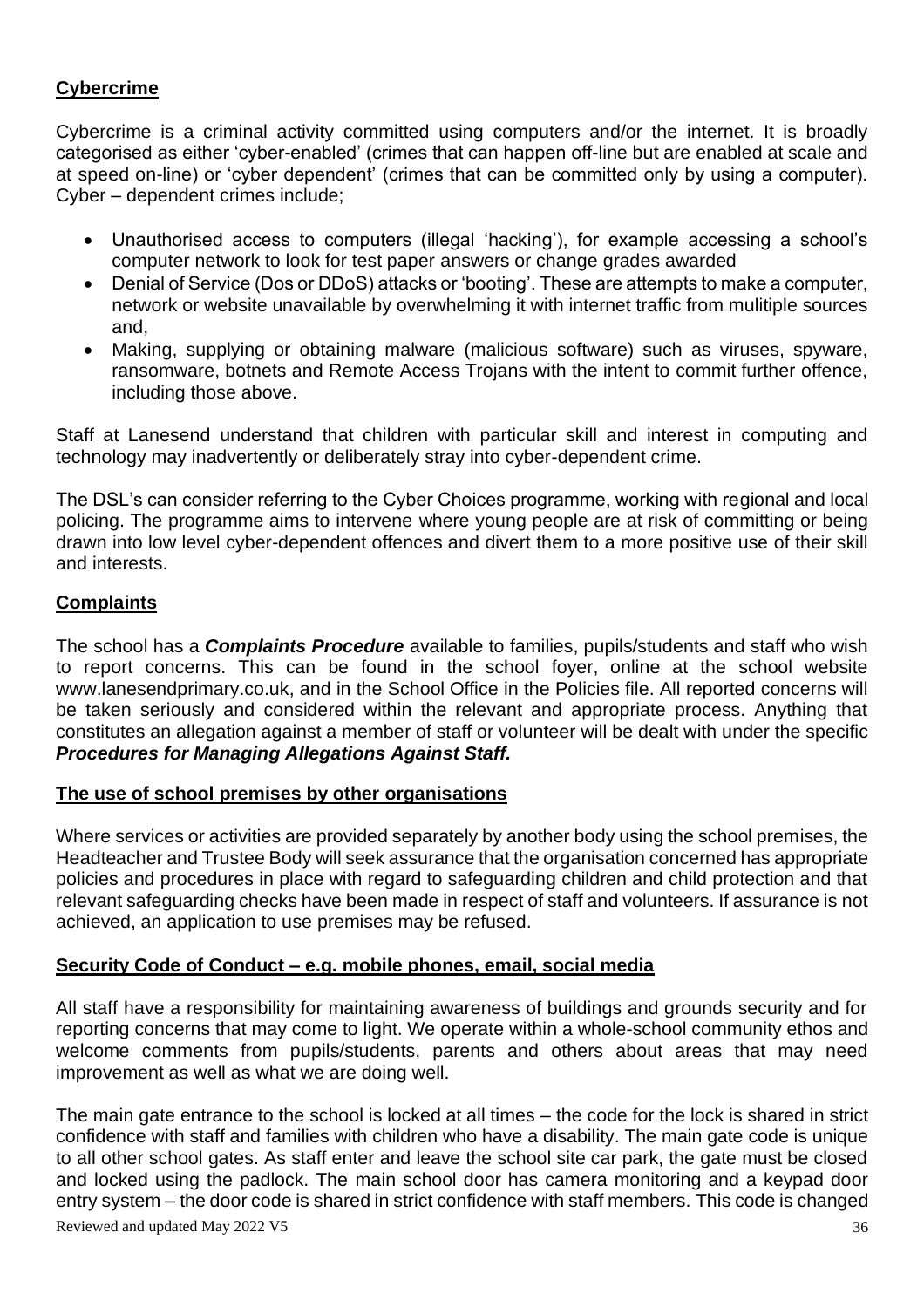on a weekly basis. These codes are to be held in confidence – any known breach of the codes must be shared with the Headteacher or Assistant Headteacher with immediate effect so that the codes can be changed to support safeguarding procedures.

Appropriate checks will be undertaken in respect of visitors and volunteers coming into school as outlined within guidance. Visitors will be expected to sign in and out via the main reception office and to display a visitors badge whilst on school site. Any individual who is not known or identifiable should be challenged for clarification and reassurance.

The school will not accept the behaviour (in person or via social media) of any individual (parent or other) that threatens school security or leads others (child or adult) to feel unsafe. Such behaviour will be treated as a serious concern and may result in a decision to refuse access for that individual to the school site.

Mobile phones and personal electronic items can represent a safeguarding risk. Any electronic devices in school should only be used in support of the children's learning and welfare. School iPads are used for capturing photographs in support of learning – reference should be made to the Esafety policy, Mobile Phone policy and the Staff Code of Conduct Policy contained within the Staff Handbook.

Children who bring mobile phones into school are asked to leave their phone in the main school office for the duration of the school day and pick the phone up as they leave the school site (see esafety and mobile phone policies).

#### **Off-site visits**

Appropriate risk assessments must be in place prior to any off-site visit taking place. Any overnight visit will explicitly set out sleeping arrangements; the role and responsibility of each adult, whether employed or volunteers; on/off duty arrangements; clear expectations about boundaries and interactions with children/young people; and expectations of the adult. The member of staff in charge of the visit will report any safeguarding concerns to one of the DSLs, who will action the response in keeping with the procedures and protocol of this policy. In an emergency situation the staff member in charge may contact the police and/or Hampshire Children's Services.

#### **After school clubs and The Squirrel's Den**

Appropriate risk assessments must be in place for extracurricular activities, after school club activities and the Squirrels Den Provision.

The member of staff in charge of the activity or The Squirrel's Den Supervisor will report any safeguarding concerns to one of the DSLs, who will action the response in keeping with the procedures and protocol of this policy. During non-school hours e.g. after school club or during school holidays, staff are able to contact the school DSLs for support with safeguarding concerns and the DSL contact details will be made available to staff for this purpose. In an emergency situation the staff member in charge may contact the Police and/or Hampshire Children's Services.

Please refer to Appendix 5 regarding the delivery / collection of all children to and from the Squirrel's Den afterschool and holiday club. All staff will adhere to this process and follow the flow chart procedures to ensure the safeguarding of all pupils.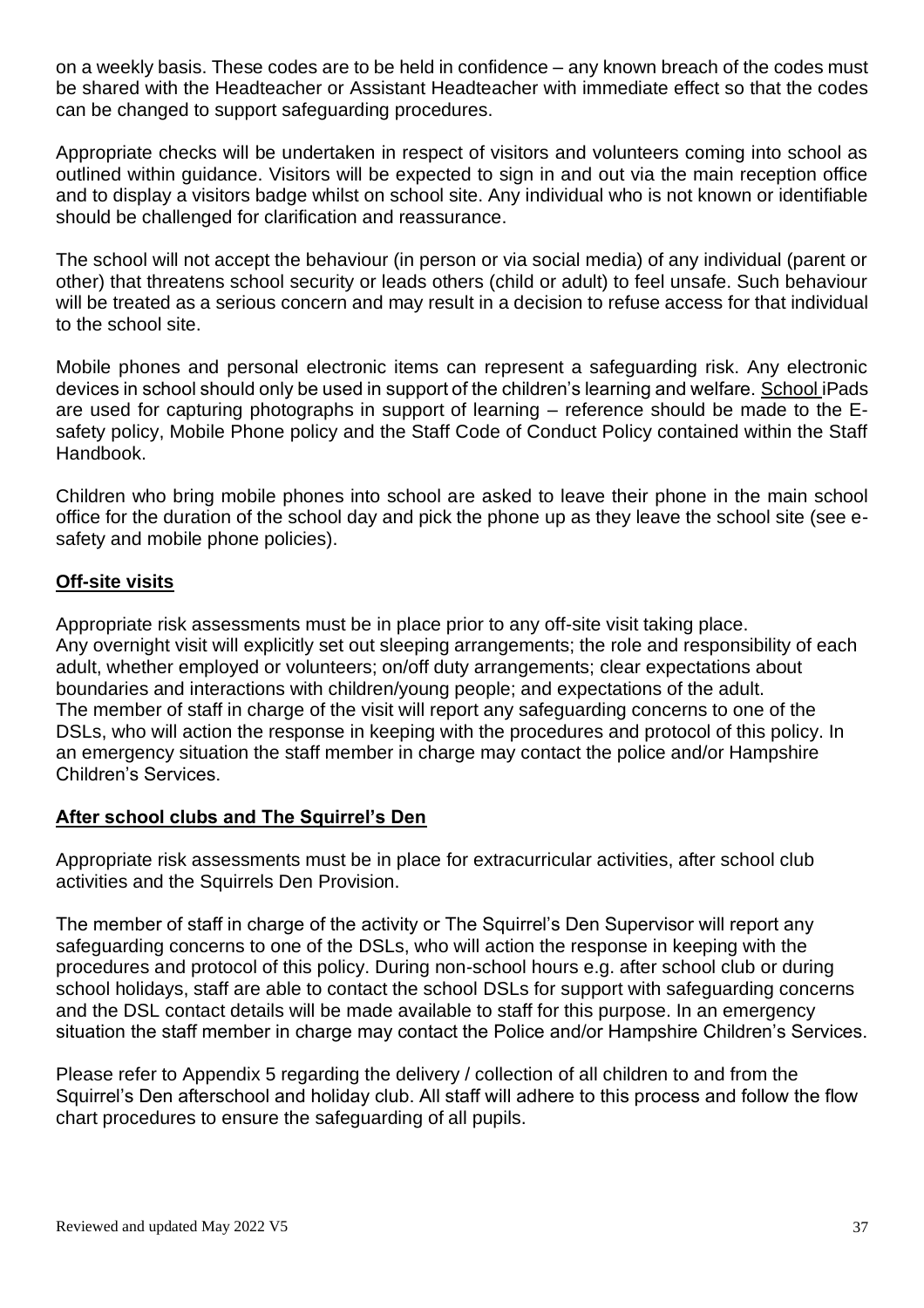#### **Collection of children from school**

Children are able to be collected from school by persons whom the family member with parental responsibility has provided consent to do so – it is the responsibility of the family to update school of any changes or additional contacts in writing as they occur. School will act upon the most recent information. A 'permission to collect form' is used to gather this information and this form is available in the main school office for use as circumstances changes to this information.

#### **Evaluation**

A range of measures and monitoring systems are in place to evaluate the effectiveness of safeguarding measures in school.

The school Safeguarding Policy (detailing Child Protection procedures and Safe Recruitment procedures) is updated annually and is applied in keeping with current legislation and statutory guidance. The Safeguarding Policy is formally reviewed on an annual basis with mid-year review. This review is undertaken and agreed by the Child Centered Group and subject to agreement by the school Trustee Body.

An annual safeguarding audit is undertaken that complies with the Isle of Wight Safeguarding Children Partnership guidance.

Additionally, review of the Safeguarding Policy and school practice may be triggered at any point in time – for example:

- Updates to legislation, protocol, procedure or recommended DfE/IOWSCP guidelines
- Incidents, complaints or circumstances arising that do not meet the policy guidelines.

Should instances arise which fall into the categories listed above, a review of practice and procedure may be required. Identified actions and lessons learnt will be implemented to fulfil safeguarding requirements and practice.

All incidents, allegations of abuse and complaints are recorded and monitored in accordance with school policy and practice.

Safeguarding is placed as a monthly agenda item within the Child Centered Group meetings and is raised monthly within the Full Trustee Body meeting. The Headteacher's 'Progress and Impact' report details and reviews safeguarding practice and this is written and issued three times a year.

Resources essential for implementing safeguarding in school are available and updated regularly (including access to training and delivery of staff roles with a clear safeguarding focus (DSL's, Team Around the Child (TAC) team & School Business Manager).

Processes are in place to consult children and young people (in keeping with the safeguarding policy and Pupil Voice Policy) and families (via feedback and the use of regular questionnaires) as part of the review of safeguarding.

The school delivery of 'Targeted Early Help' is monitored by the locality Early Help Coordinator within the Hampshire Early Help Service. School attend and actively engage in Early Help Hubs, monitor and measure progress against desired outcomes.

Supervision is conducted in school to support professional delivery and as a means of evaluation.

Reviewed and updated May 2022 V5 38 DSLs communicate on a regular basis with professionals from Children's Services – to review case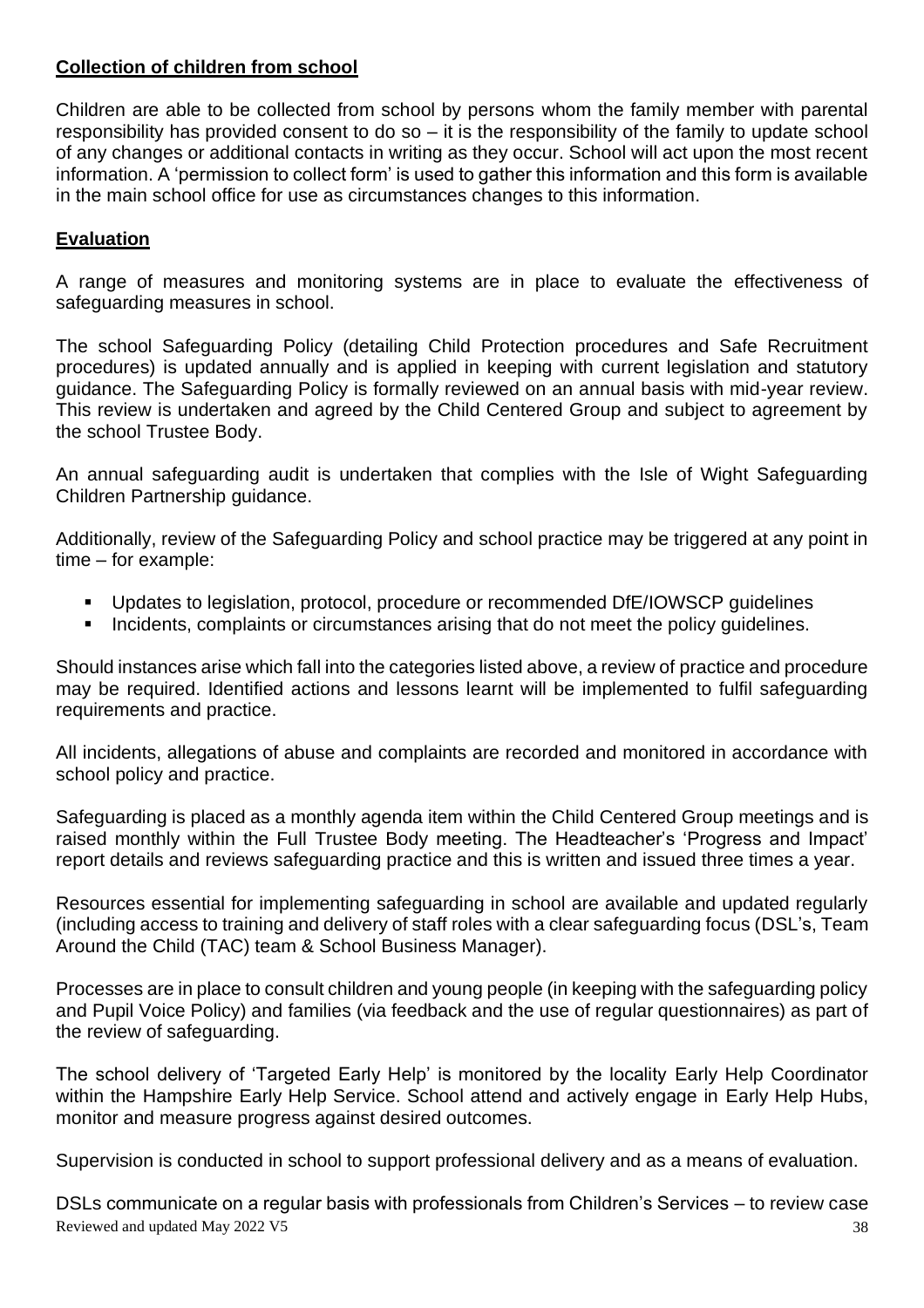delivery, to share and communicate good practice and to raise cause for concern making use of (should needs arise) the local Escalation Policy.

DSL's have half termly communication meetings to share relevant information regarding children and families. Meeting minutes are taken and stored appropriately.

DSL safeguarding briefings and safeguarding events are attended and cascaded – information shared is used to inform and manage school practice and delivery.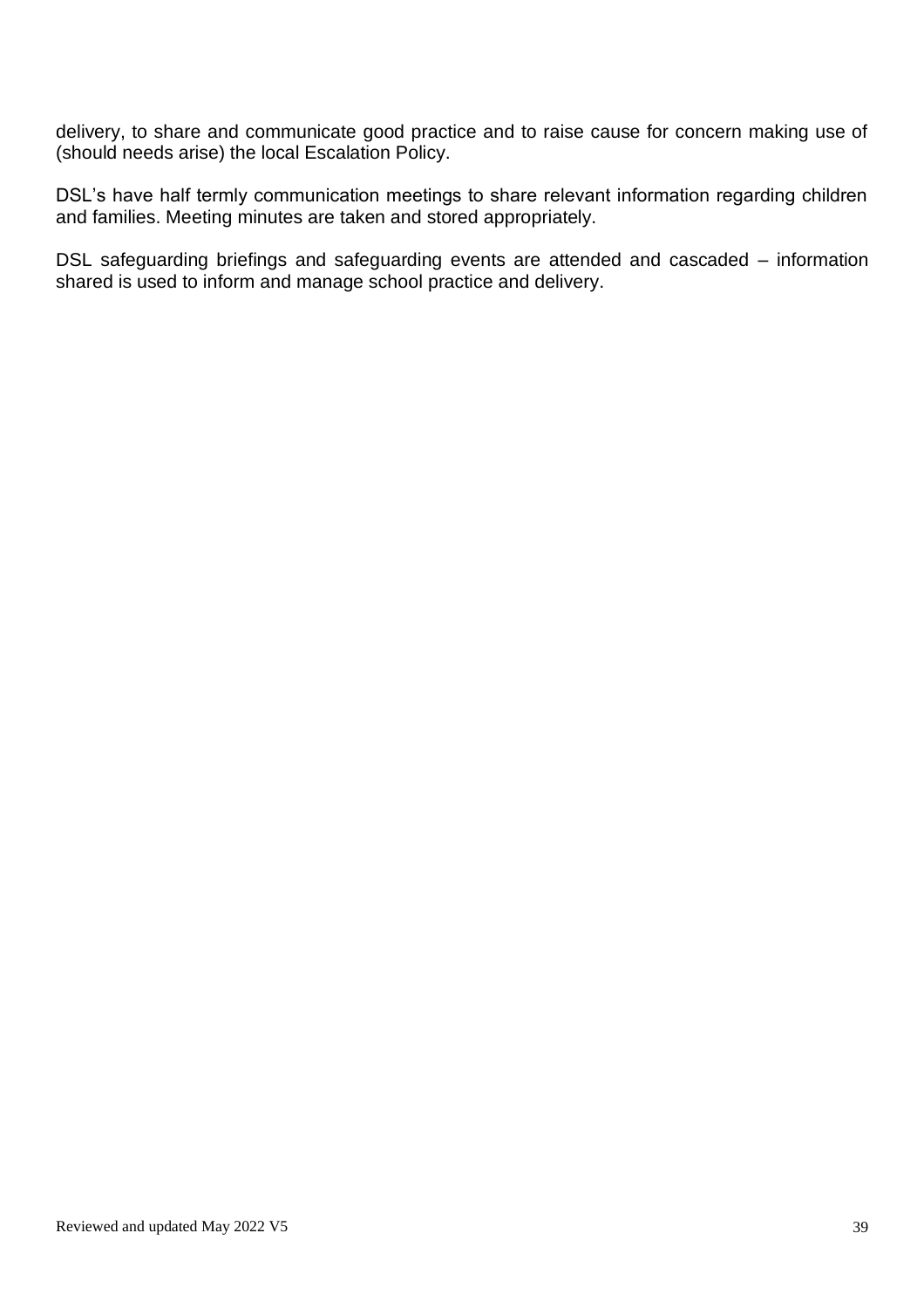

## **APPENDIX 1 - LANESEND PRIMARY SCHOOL VOLUNTEER INTO SCHOOL PROCESS**



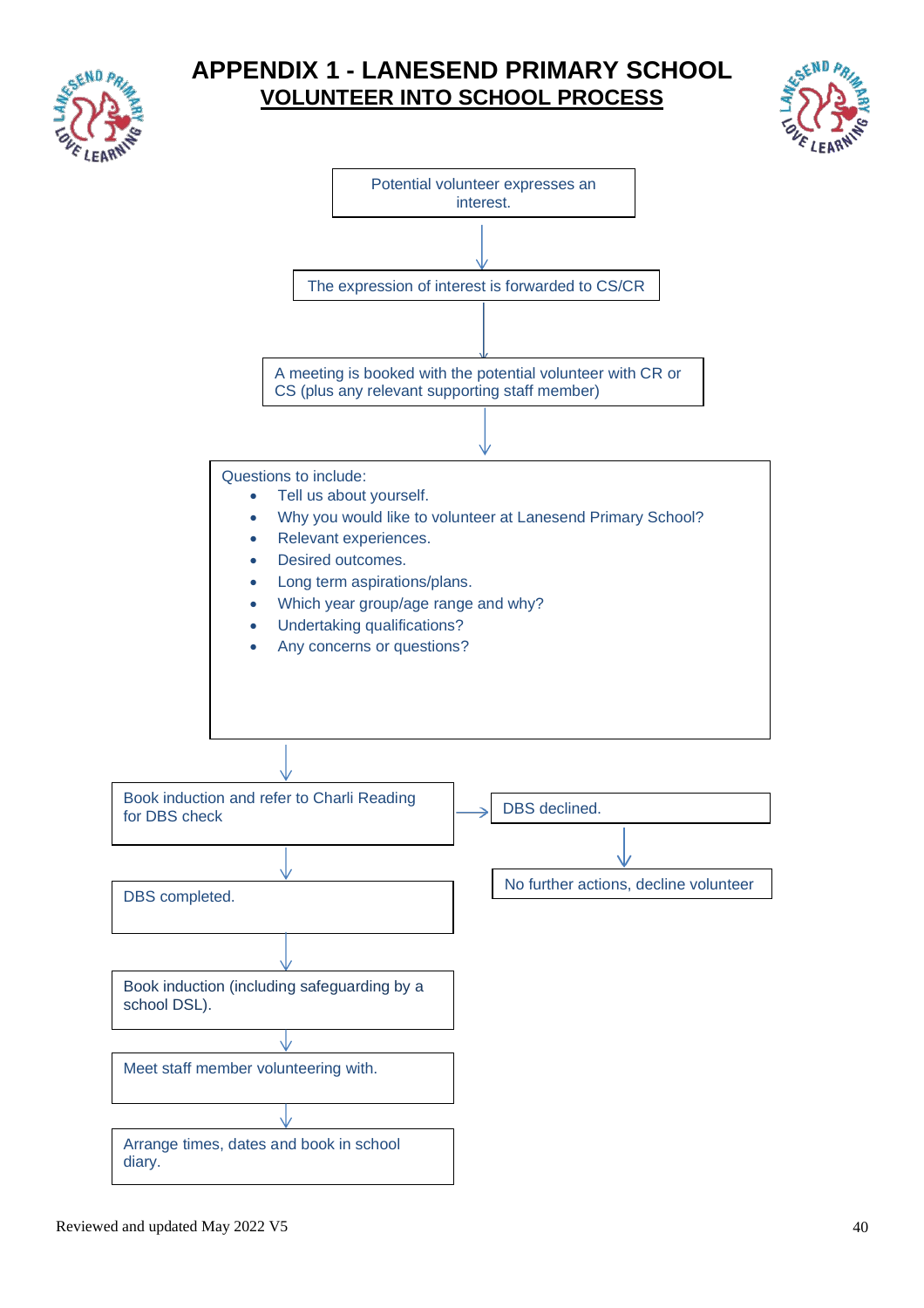

Parent makes booking via Eduspot up until midnight the night before. If parents book on the day with the



Supervisor for the Den will be responsible for registering all children due at that session. All medication must also be signed in. If a child on the list is not in the Den, staff must ascertain the whereabouts of that child. The register should indicate whether that child is in a club. **Never assume the child is in a club or was**  On club nights, please do not let any of your children go to their club until the Den children have been escorted and registered with the Den staff on duty (along with any medication). Please can all staff ensure that children's names are read out telling them **which** club they should be attending after school that day. All children must be accompanied to their club by an At approx. 2pm the booking list is printed from Eduspot system. The staff den is a manual register. The Office Team must indicate on the Den booking & staff Den lists, which children are at a club and which club they are in. The office must also indicate any children who are absent on the Den register The Den booking list & staff Den list is copied and given to all class teachers and club leaders daily before the end of school via the communication folders and club folders. The Den & club lists must be read out to all children. Class teachers must also write a list of all the children attending the Den or a club onto the white board as a visual prompt. All children booked in the Den must be accompanied to the Den by an adult every day (at 2:40pm) and must be checked in with the Den staff on duty and registered (This applies to all year groups). Any medication required for children booked in the Den must also be taken from the classroom and handed to the Den supervisor. office then the staff member who takes the booking must add to Eduspot and take the payment and add a message about the booking to the class communication folder. The staff member must also check whether the Den register has been printed and processed as per box 2. If they have been printed then the child's name must be manually added to ALL printed Den registers including all communication folders, club folders and the Den folder itself. If the children are booked in the Den and on the list for that day, they must go to the Den for registration before being allowed to walk home. If the child or parent advises they are walking home that day but they are still showing on the Den booking – they **MUST** go to the Den still where they can be registered and checked that the parent does want the booking cancelled and for their child to walk home.

**picked up at the end of school.** 

**Continued onto next page** 

adult and registered with the club leader, along with any medication.